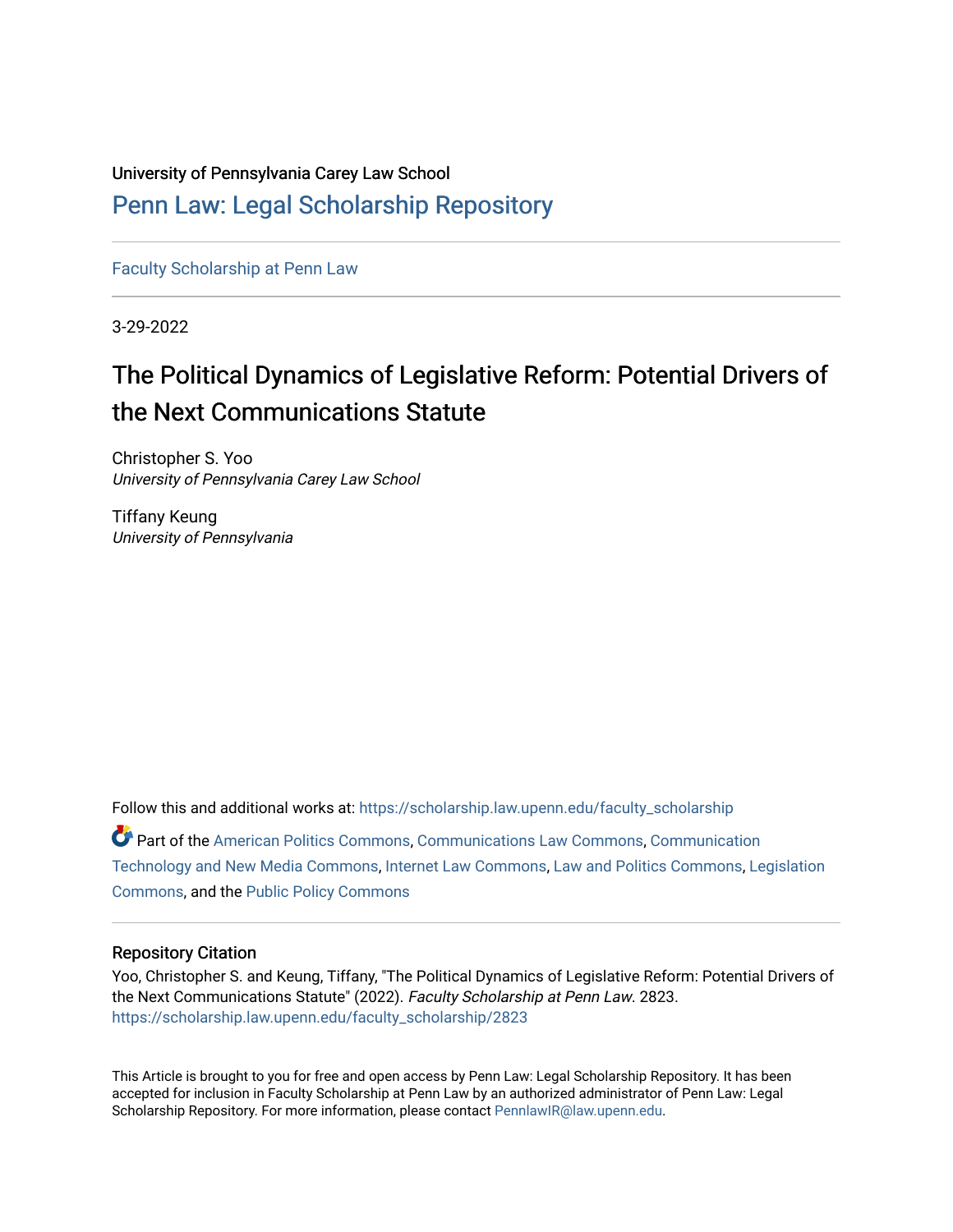## THE POLITICAL DYNAMICS OF LEGISLATIVE REFORM: POTENTIAL DRIVERS OF THE NEXT MAJOR COMMUNICATIONS STATUTE

Christopher S. Yoo<sup>1</sup> & Tiffany Keung<sup>2</sup>

## **ABSTRACT**

Although most studies of major communications reform legislation focus on the merits of their substantive provisions, analyzing the political dynamics that led to the enactment of such legislation can yield important insights. An examination of the tradeoffs that led the major industry segments to support the Telecommunications Act of 1996 provides a useful illustration of the political bargain that it embodies. Application of a similar analysis to the current context identifies seven components that could form the basis for the next communications statute: universal service, pole attachments, privacy, intermediary immunity, net neutrality, spectrum policy, and antitrust reform. Determining how these components might fit together requires an assessment of areas in which industry interests overlap and diverge as well as aspects of the political environment that can make passage of reform legislation more difficult.

## TABLE OF CONTENTS

| П.   |                 | THE TELECOMMUNICATIONS ACT OF 1996 AS A POLITICAL BARGAIN 3        |  |  |  |  |
|------|-----------------|--------------------------------------------------------------------|--|--|--|--|
|      | $\mathbf{A}$ .  |                                                                    |  |  |  |  |
|      | B.              |                                                                    |  |  |  |  |
|      | $\mathcal{C}$   |                                                                    |  |  |  |  |
|      | D.              |                                                                    |  |  |  |  |
|      | E.              |                                                                    |  |  |  |  |
| III. |                 | POTENTIAL BUILDING BLOCKS FOR A NEW COMMUNICATIONS                 |  |  |  |  |
|      |                 |                                                                    |  |  |  |  |
|      | $\mathsf{A}$ .  | MAJOR PROVISION OF THE 1996 ACT THAT HAS CONTINUING SIGNIFICANCE:  |  |  |  |  |
|      |                 |                                                                    |  |  |  |  |
|      | <b>B.</b>       | MINOR PROVISIONS OF THE 1996 ACT THAT HAVE BECOME MORE SIGNIFICANT |  |  |  |  |
|      |                 |                                                                    |  |  |  |  |
|      |                 |                                                                    |  |  |  |  |
|      |                 | 2.                                                                 |  |  |  |  |
|      |                 | 3.                                                                 |  |  |  |  |
|      | $\mathcal{C}$ . | ISSUES THAT ARE CURRENTLY SIGNIFICANT THAT WERE NOT PART OF THE    |  |  |  |  |
|      |                 |                                                                    |  |  |  |  |
|      |                 |                                                                    |  |  |  |  |
|      |                 | 2.                                                                 |  |  |  |  |

 <sup>1.</sup> John H. Chestnut Professor of Law, Communication, and Computer & Information Science and Founding Director of the Center for Technology, Innovation and Competition, University of Pennsylvania.

 <sup>2.</sup> Member, J.D. Class of 2022, University of Pennsylvania Carey Law School.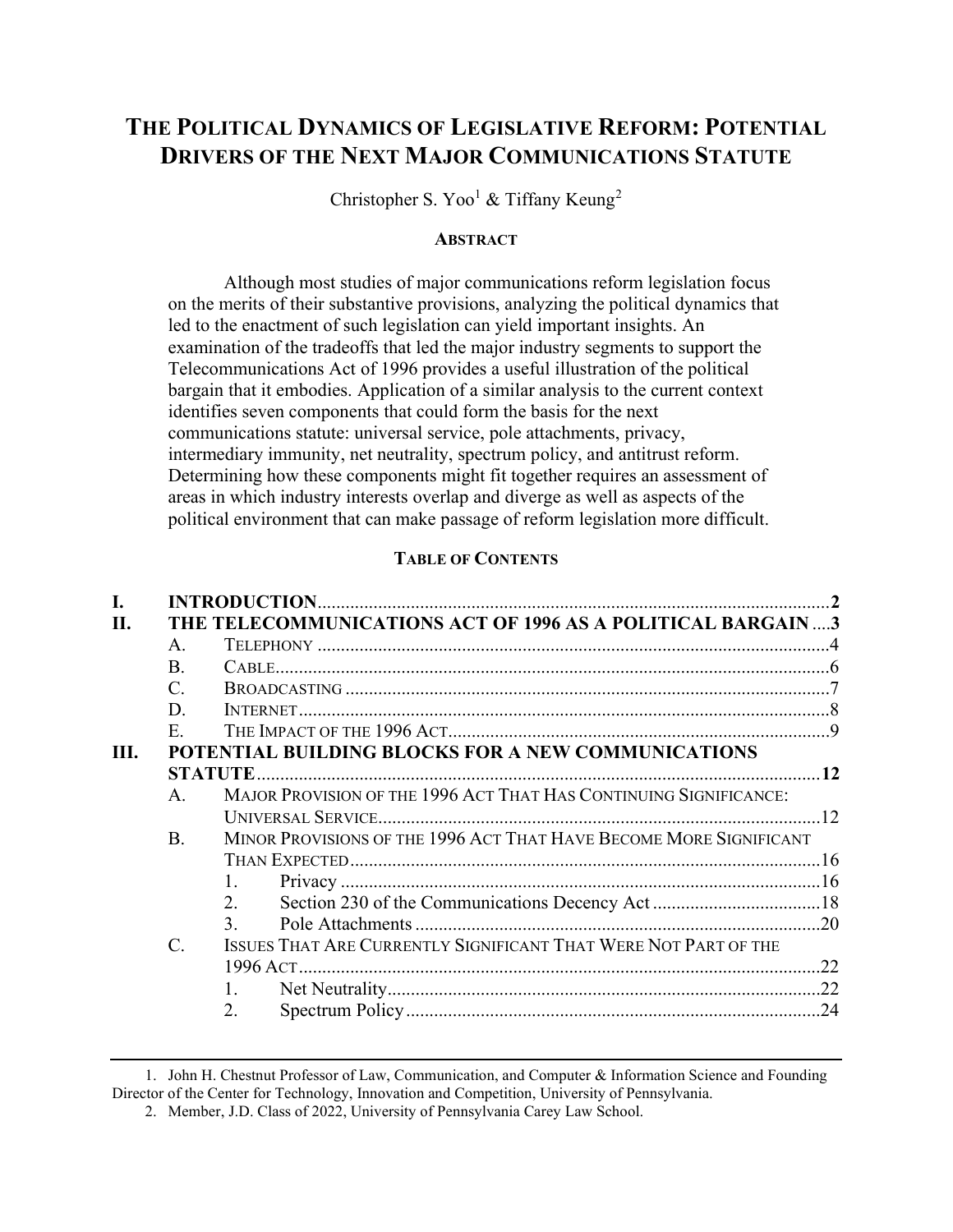|     |               | $\mathbf{3}$ . |  |  |
|-----|---------------|----------------|--|--|
| IV. |               |                |  |  |
|     | A.            |                |  |  |
|     |               |                |  |  |
|     |               | 2.             |  |  |
|     | В.            |                |  |  |
|     |               |                |  |  |
|     |               | $\mathcal{D}$  |  |  |
|     | $\mathcal{C}$ |                |  |  |
|     |               |                |  |  |
|     |               | $\mathcal{D}$  |  |  |
|     |               | 3.             |  |  |
|     | D.            |                |  |  |
|     |               |                |  |  |
|     |               |                |  |  |

## I. INTRODUCTION

When the Telecommunications Act of 1996 was signed into law, it was hailed as an extraordinary feat of legislation.<sup>3</sup> Signed amid unusual fanfare after a deliberative process that spanned many years, this comprehensive legislative reform was the product of bipartisan cooperation achieved during a time of unusually strong partisan acrimony.<sup>4</sup>

Such an unusual achievement offers potential lessons for what might lead to the next great communications statute. Although most of the other contributions of this symposium have focused on the impact of the 1996 Act's substantive provisions, we would like to focus on the political dynamics surrounding its enactment. Part II analyzes the 1996 Act as a political deal among the leading commercial and political interest groups. Part III outlines how the major components of the 1996 Act have faded over time, while other aspects regarded as minor ended

<sup>3.</sup> See, e.g., Statement on Signing the Telecommunications Act of 1996, 1 PUB. PAPERS 188, 188 (Feb. 8, 1996) calling the 1996 Act "landmark legislation [that] fulfills my Administration's promise to reform our telecommunications laws"). President Clinton reportedly called it the most significant piece of legalization he signed. Larry Pressler, Politics and Telecommunications, 58 FED. COMM. L.J. 555, 555 (2006).

<sup>4.</sup> Harold Furchtgott-Roth & Arielle Roth, Answering Four Questions on the Anniversary of the Telecommunications Act of 1996, 68 FED. COMM. L.J. 83, 85-88 (2016).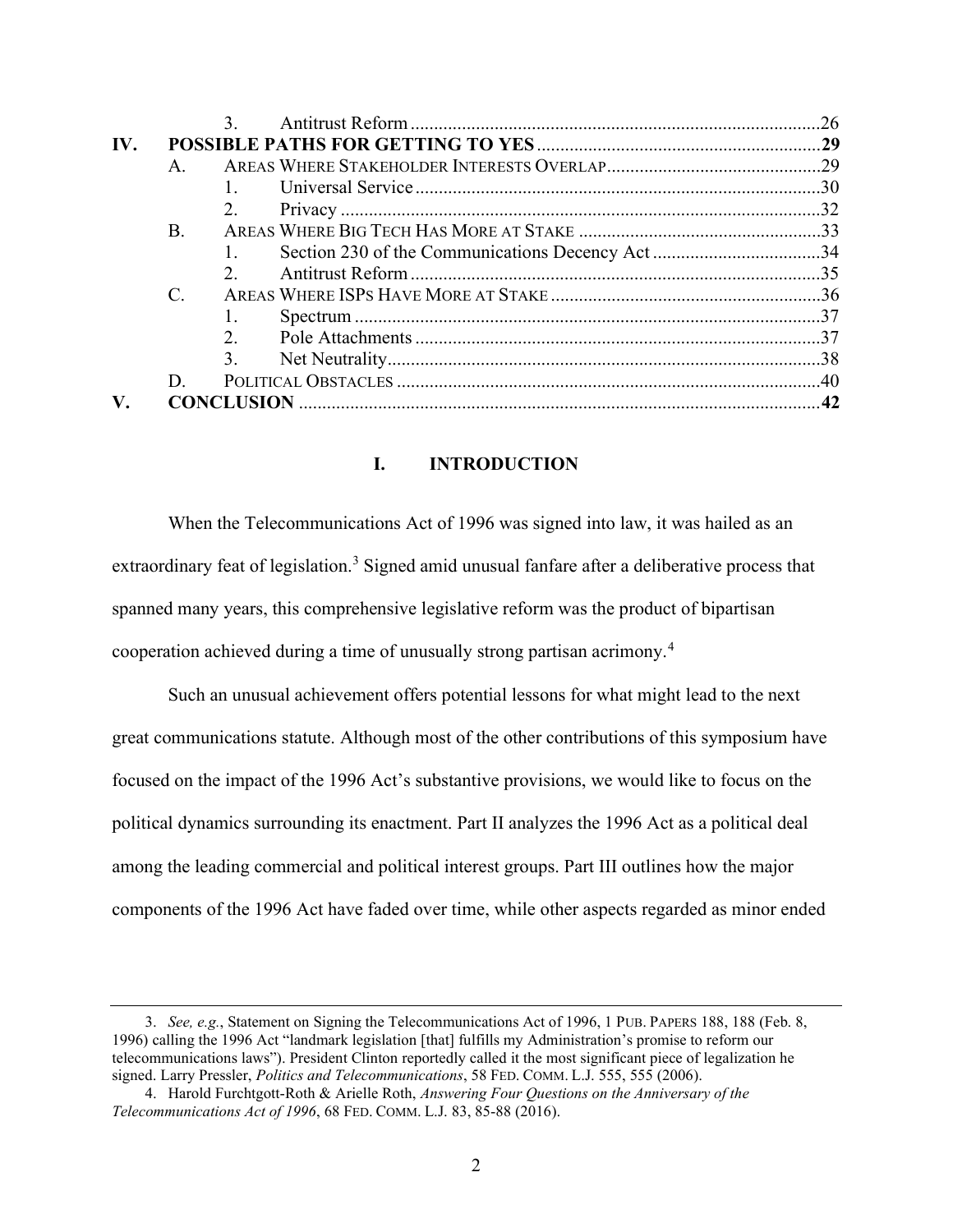up having more lasting importance, and explores what issues might form the basis for a new compact capable of generating support from the key constituencies. Part IV examines opportunities for potential alignment and political quid pro quo as well as potential obstacles to closing such a deal.

## II. THE TELECOMMUNICATIONS ACT OF 1996 AS A POLITICAL BARGAIN

The primary focus of the 1996 Act was to break down the regulatory barriers that kept local telephone service, long distance telephone service, and cable television in separate and distinct technological siloes.<sup>5</sup> In return for authorizing their entry into other markets, each segment also had to agree to two broad tradeoffs: allowing other types of firms into their markets and being subjected to some degree of regulatory oversight.<sup>6</sup> The quid pro quo aspects of the 1996 Act have all the makings of a classic political bargain.<sup>7</sup>

Like all major legislation, the 1996 Act was to some extent the product of factors unique to its time. For example, it arose during a period of strong bipartisan support for deregulation that began during the Reagan years and continued at least through the Clinton Administration.<sup>8</sup> In

<sup>5.</sup> Statement on Signing the Telecommunications Act of 1996, *supra* note 3, at 188 ("The Act opens up competition between local telephone companies, long distance providers, and cable companies . . .."); Reno v. ACLU, 521 U.S. 844, 857-58 (1997) ("The major components of the statute . . . were designed to promote competition in the local telephone service market, the multichannel video market, and the market for over-the-air broadcasting.").

 <sup>6.</sup> CHARLES B. GOLDFARB, CONG. RSCH. SERV., RL 33034, TELECOMMUNICATIONS ACT: COMPETITION, INNOVATION, AND REFORM 10 (2007) (noting that "[t]he general objective of the 1996 Act was to open up markets to competition" while also discussing new obligations imposed on incumbents and new carriers—such as requirements to interconnect their networks with one another and guidelines on intercarrier compensation rates).

<sup>7.</sup> This path has been paved by other scholars. See, e.g., Jim Chen, The Legal Process and Political Economy of Telecommunications Reform, 97 COLUM. L. REV. 835 (1997); Furchtgott-Roth & Roth, supra note 4, at 84-88; Matthew Spitzer, Dean Krattenmaker's Road Not Taken: The Political Economy of Broadcasting in the Telecommunications Act of 1996, 29 CONN. L. REV. 353 (1996).

<sup>8.</sup> See H.R. CONF. REP. NO. 104-458, at 113 (1996), reprinted in 1996 U.S.C.C.A.N. 124, 124 (reporting Congress's intent to "provide for a pro-competitive, de-regulatory national policy framework designed to accelerate rapidly private sector deployment of advanced telecommunications and information technologies and services to all Americans by opening all telecommunications markets to competition"). See generally Joseph P. Kearney & Thomas W. Merrill, The Great Transformation of Regulated Industries Law, 98 COLUM. L. REV. 1323, 1325 (1998) (characterizing the Telecommunications Act of 1996 as the archetypical example of the shift away from regulatory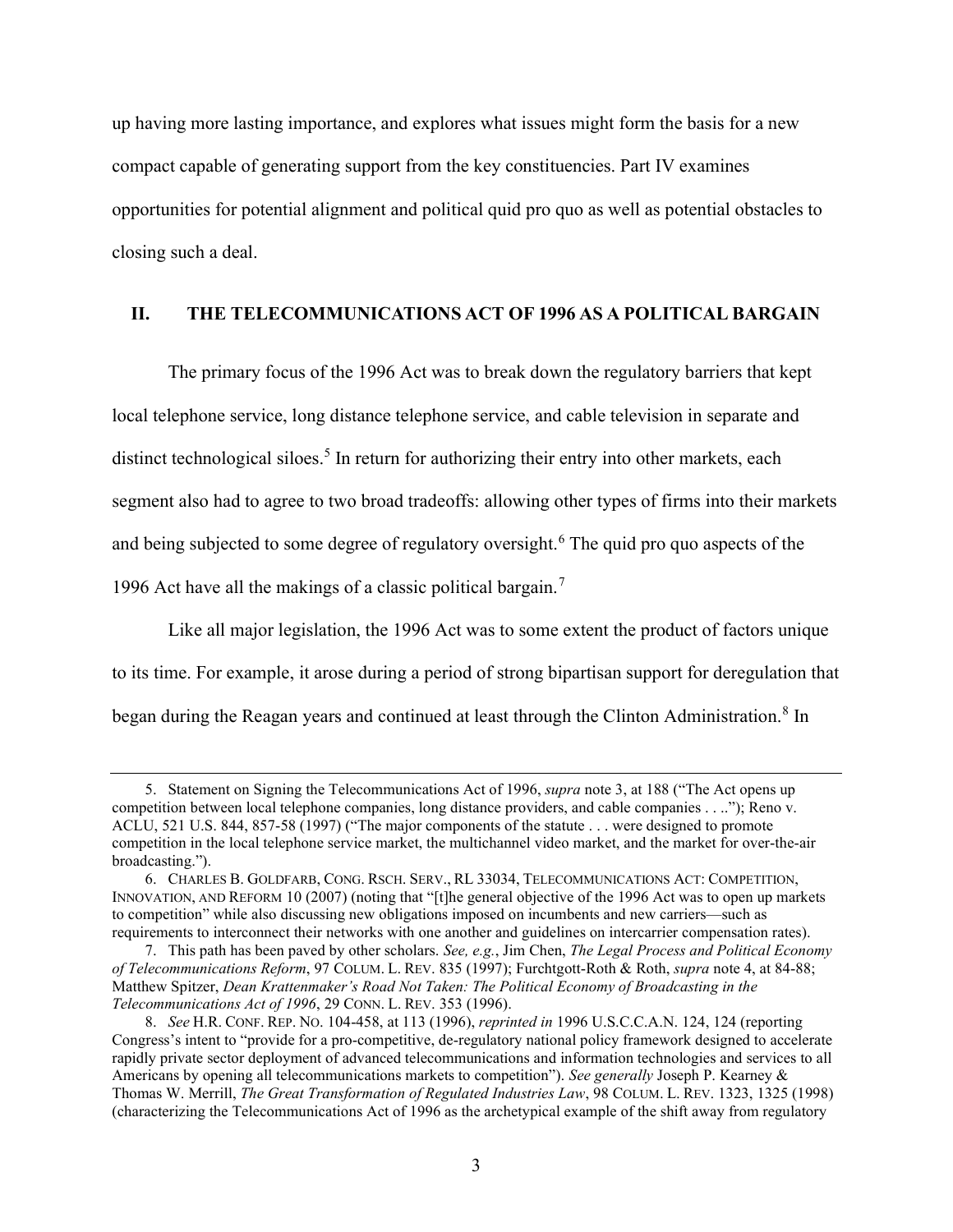addition, frustrations with Judge Harold Greene's more than decade-long supervision of the decree that broke up AT&T helped fuel calls for legislative reform.<sup>9</sup>

These factors, while important, would not be sufficient to support the enactment of the Telecommunications Act of 1996 unless all the major segments of the industry received sufficient benefits to convince them to lend their backing. Although we cannot go into every detail of a statute that is 107 pages long,<sup>10</sup> the outlines of the deal are relatively clear.

#### A. TELEPHONY

Perhaps the most important provisions of the 1996 Act were those relating to telephony.<sup>11</sup>

The Act's primary benefit to the local Bell Operating Companies was the authorization for them

to begin selling long distance once they had opened their local telephone markets to

competition.<sup>12</sup> At the same time, the Act authorized local telephone companies, (called local

exchange carriers (LECs)), to begin offering cable television service by repealing the statutory

provision prohibiting telephone companies from offering cable television service.<sup>13</sup> It also

12. 47 U.S.C. § 271(c)(2).

oversight toward competition and maximization of consumer choice across six industries: railroads, airlines, trucks, telecommunications, electricity, and natural gas).

 <sup>9.</sup> For a representative example, see PETER W. HUBER ET AL., FEDERAL TELECOMMUNICATIONS LAW § 9.6.1.2, at 828-30 (2d ed. 1999). For a more sympathetic assessment of Judge Greene's performance, see Joseph D. Kearney, From the Fall of the Bell System to the Telecommunications Act: Regulation Under Judge Greene, 50 HASTINGS L.J. 1395, 1459-71 (1999).

<sup>10.</sup> For overviews of the 1996 Act, see Jonathan E. Canis & Enrico C. Soriano, The Telecommunications Act of 1996: A Global Analysis, 4 COMMLAW CONSPECTUS 147 (1996); Thomas G. Krattenmaker, The Telecommunications Act of 1996, 29 CONN. L. REV. 123 (1996); Michael I. Meyerson, Ideas of the Marketplace: A Guide to the 1996 Telecommunications Act, 49 FED. COMM. L.J. 251 (1997).

<sup>11.</sup> See, e.g., 145 CONG. REC. 2784 (1999) (Sen. Trent Lott) (calling the telephone provisions the "centerpiece" of the 1996 Act); Christopher S. Yoo, Modularity Theory and Internet Regulation, 2016 U. ILL. L. REV. 1, 40 (same); James B. Speta, Antitrust and Local Competition Under the Telecommunications Act, 71 ANTITRUST L.J. 99, 99 (2003) (same).

 <sup>13.</sup> Telecommunications Act of 1996, Pub. L. No. 104-104, § 302(b)(1), 110 Stat. 56, 124 (repealing 47 U.S.C. § 533(b)). Congressman Rick Boucher has traced this provision to a bill he co-sponsored with then-Senator Al Gore, which he said planted "the first seeds of the Act." Reflecting on Twenty Years Under the Telecommunications Act of 1996: A Collection of Essays on Implementation, 68 FED. COMM. L.J. 1, 4 (2016) [hereinafter Reflecting on Twenty Years] (Rep. Rick Boucher). This provision simply codified a string of lower court decisions holding that the ban violated the First Amendment on which the Supreme Court had already heard oral argument when the 1996 Act was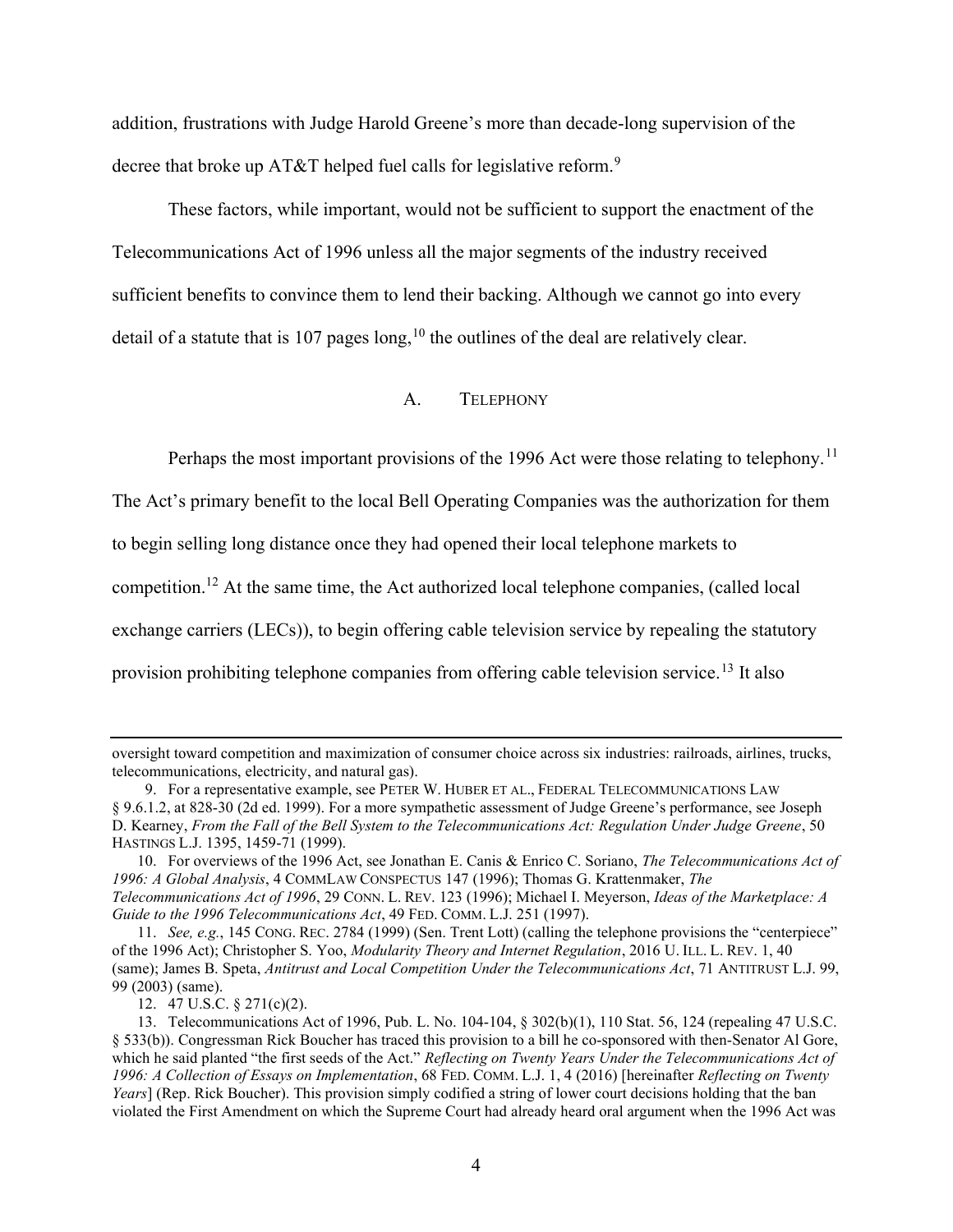preempted all state laws limiting competition in local and long distance telephone service<sup>14</sup> and overturned the Supreme Court's decision in *MCI Telecommunications Corp.* v.  $AT&T Co.$ <sup>15</sup> by giving the FCC the flexibility to forbear from applying any unnecessary regulations.<sup>16</sup>

In return, LECs were subject to measures designed to open their markets to competition. Specifically, the Act imposed a regime of resale, number portability, dialing parity, and reciprocal compensation on all LECs.<sup>17</sup> LECs providing service the day the 1996 Act was signed (called incumbent LECs (ILECs)) bore the additional obligations to interconnect and provide unbundled access to their network elements.<sup>18</sup> The Act also codified for the first time the FCC's longstanding "universal service" policy of promoting the extension of communications services to as many Americans as possible, expanding affordable nationwide telephone service to schools, health care providers, and libraires and specifying that it be funded by contributions from telecommunications carriers providing long distance telephone services.<sup>19</sup> At the same time, the Act codified the FCC's so-called Customer Proprietary Network Information privacy rules that the FCC developed during its Computer Inquiries to protect competition in local telecommunications, extending them to protect user privacy by expanding them to apply to small

passed. Christopher S. Yoo, Free Speech and the Myth of the Internet as an Unintermediated Experience, 78 GEO. WASH. L. REV. 697, 754-57 (2010); Christopher S. Yoo, The First Amendment, Common Carriers, and Public Accommodations: Net Neutrality, Digital Platforms, and Privacy, 1 J. FREE SPEECH L. 513, 543-44 (2021). The Act permits telephone companies to offer cable service as an unregulated radio-based service, a common carrier, a cable operator, or a new hybrid category known as *open video systems* that never amounted to anything significant. 47 U.S.C. § 571(a).

 <sup>14. 47</sup> U.S.C. § 253.

 <sup>15. 512</sup> U.S. 218 (1994).

 <sup>16. 47</sup> U.S.C. § 160.

<sup>17.</sup> Id. § 251(b).

<sup>18.</sup> Id. § 251(c).

<sup>19.</sup> *Id.* § 254(b)(6) & (d).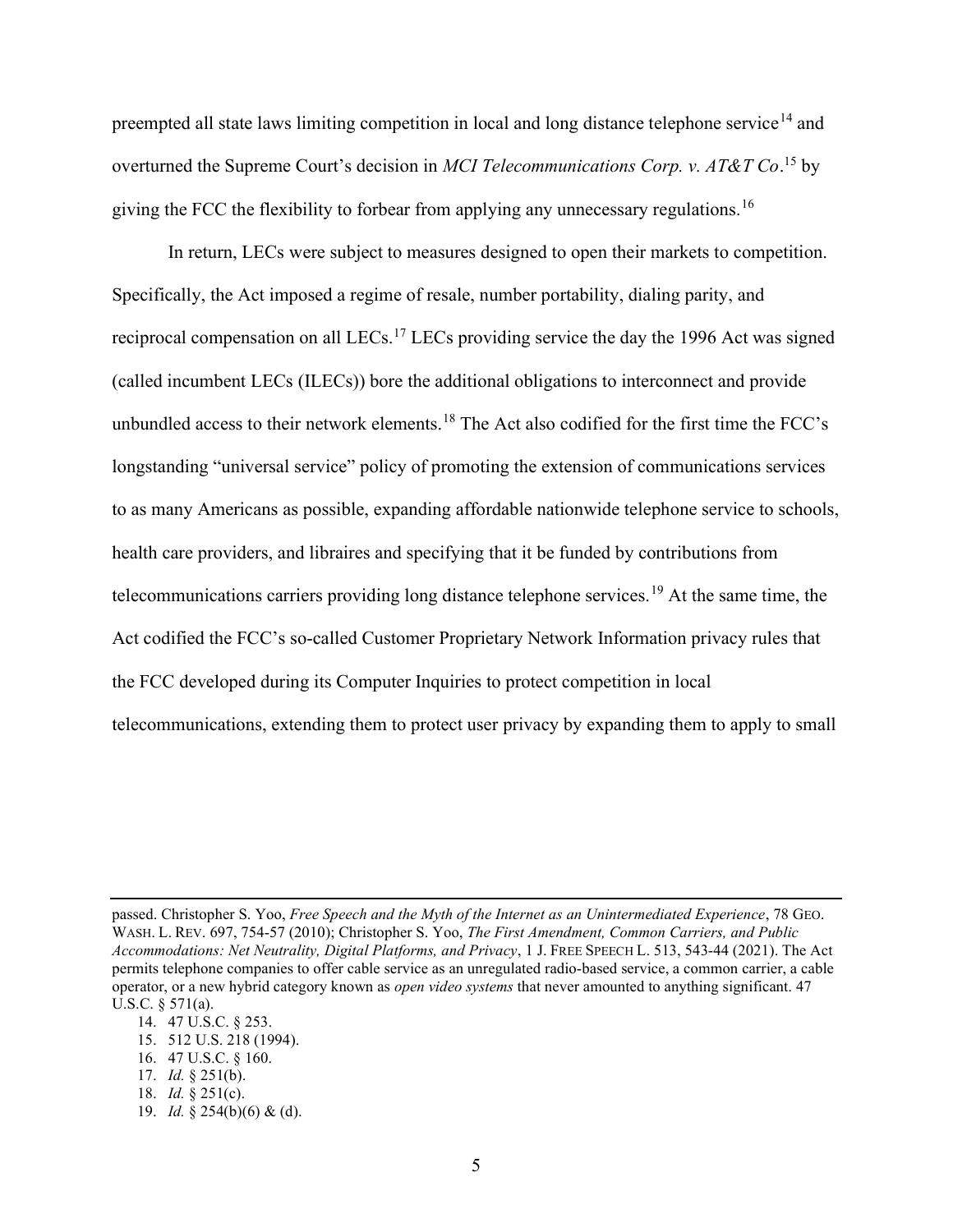as well as large carriers.<sup>20</sup> It also required all LECs and other investor-owned utilities to provide others with access to their poles, ducts, conduits, and rights of way.<sup>21</sup>

## B. CABLE

The deal was more complex for the cable industry, coming on the heels of a broad deregulation in 1984 followed by the re-imposition of regulation in  $1992^{22}$  and with key parts of the deal emerging late in the legislative process.<sup>23</sup> The primary benefit to the cable industry was the enactment of a framework to deregulate the rates charged to consumers.<sup>24</sup> The Act also prohibited state and local governments from limiting cable operators' ability to provide telephone service.<sup>25</sup> The Act further allowed cable operators to own broadcast networks and increased their ability to own broadcast stations.<sup>26</sup>

As noted earlier, one of the tradeoffs for these benefits was opening the local cable market to competition from local telephone companies.<sup>27</sup> Cable was also subject to greater restrictions on indecent programming, including larger fines for transmitting obscene programming;<sup>28</sup> the obligation to scramble sexually explicit programming and to scramble or block programming upon subscriber request;<sup>29</sup> and the authority not to carry obscenity,

<sup>20.</sup> Id. § 222.

<sup>21.</sup> Id. §§ 224, 251(b)(4). The prior statute enacted in 1978 did not require utilities to permit pole attachments, but it did regulate the rates for utilities that chose to permit them could charge for them. Pole Attachments Act of 1978, Pub. L. No. 95-234, 92 Stat. 35 (1978).

<sup>22.</sup> Christopher S. Yoo, An Unsung Success Story: A Forty-Year Retrospective on U.S. Communications Policy, 41 TELECOM. POL'Y 891, 898 (2017).

<sup>23.</sup> Reflecting on Twenty Years, supra note 13, at 52 (Sen. Larry Pressler).

 <sup>24. 47</sup> U.S.C. § 543.

<sup>25.</sup> Id. § 541(b)(3). The franchising authority may also not include telecommunications revenue to calculate the cable franchise fee. Id. § 542(b).

 <sup>26.</sup> Sec. 202(f)(1), 110 Stat. at 111 (revising 47 C.F.R. § 76.501).

<sup>27.</sup> See supra note 13 and accompanying text.

 <sup>28. 47</sup> U.S.C. § 559.

<sup>29.</sup> Id. §§ 560-561.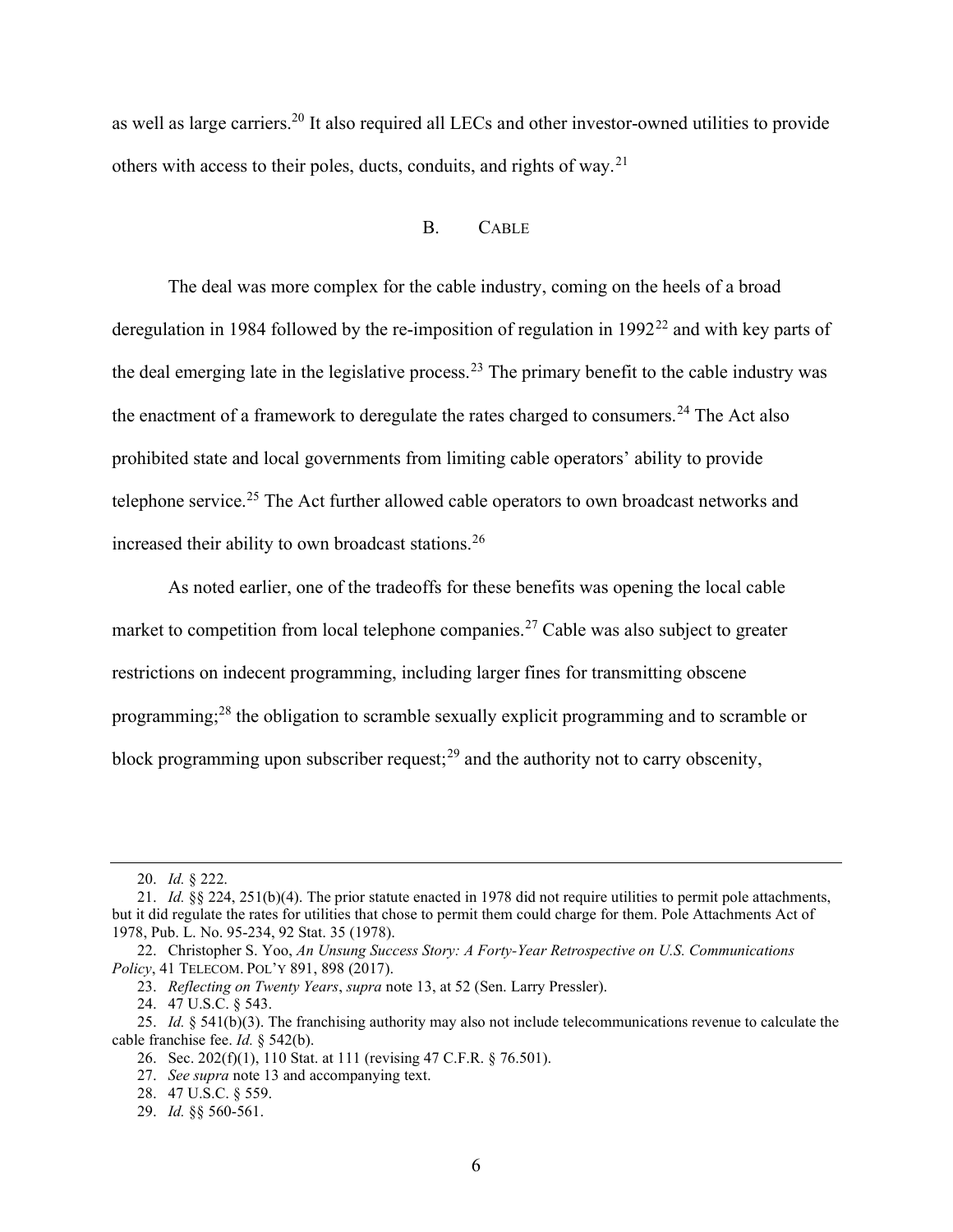indecency, or nudity on public or leased access channels.<sup>30</sup> The Act also required cable operators to open their networks to set-top boxes provided by third parties<sup>31</sup> and to provide closed captioning of public service announcements.<sup>32</sup>

## C. BROADCASTING

The broadcasting industry was a major beneficiary of the 1996 Act, particularly after then-Minority Leader Robert Dole put a hold on the version of the legislation passed by the House in 1994 on the correct expectation that both houses of Congress would flip to Republican control.<sup>33</sup> The most dramatic change was the liberalization of ownership restrictions for radio and television stations.<sup>34</sup> Regarding the digital television transition, the Act added a new provision requiring that "[i]f the Commission determines to issue additional licenses" for digital television, it "should limit the initial eligibility for such licenses" to incumbent broadcasters.<sup>35</sup> The Act lengthened the licensing term to eight years and revised the renewal process in ways that increased the likelihood incumbent licensees would be renewed.<sup>36</sup> It also removed the restriction barring broadcast stations from affiliating with more than one network.<sup>37</sup>

The biggest burden taken on by the broadcast industry in return for these benefits is the obligation that all television sets with screens of thirteen inches or larger be equipped with a Vchip that permits viewers to block programming based on its rating.<sup>38</sup> The Act further called for the creation of an FCC advisory committee to establish a rating system one year following

<sup>30.</sup> Id. § 532(c)(2).

<sup>31.</sup> Id. § 549.

<sup>32.</sup> Id. § 613.

<sup>33.</sup> Reflecting on Twenty Years, supra note 9, at 70 (Gerard J. Waldron).

 <sup>34.</sup> Sec. 202(a)-(d), 110 Stat. at 110-11 (revising 47 C.F.R. § 73.3555).

 <sup>35. 47</sup> U.S.C. § 336(a)(1).

<sup>36.</sup> Id. §§ 307(c), 309(k).

 <sup>37.</sup> Sec. 202(e), 110 Stat at 111 (revising 47 C.F.R. § 73.658(g)).

 <sup>38. 47</sup> U.S.C. § 303(x).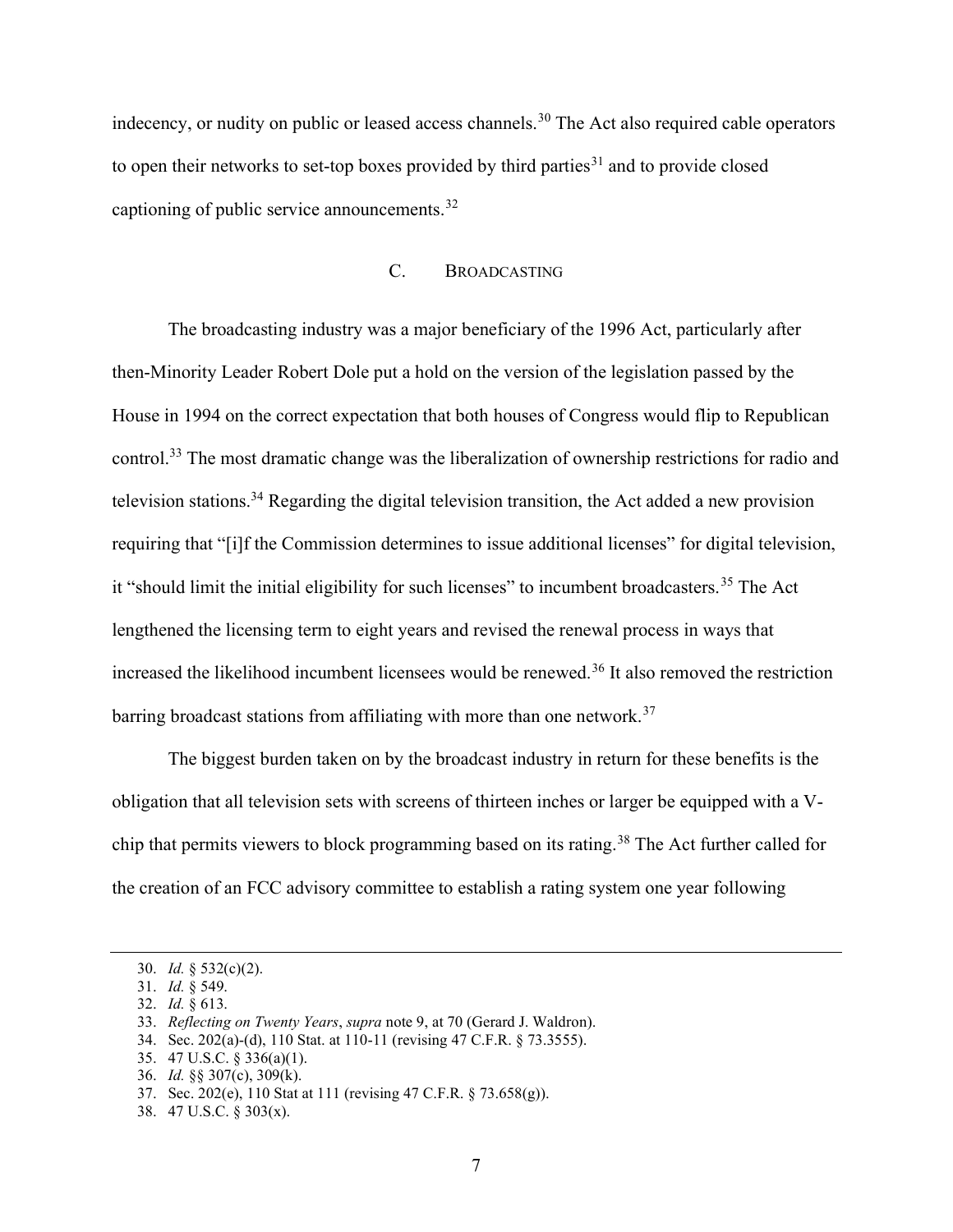enactment unless the industry voluntarily created one on its own.<sup>39</sup> Broadcasters must also transmit the rating of any video content that has received a rating.<sup>40</sup>

#### D. INTERNET

For the most part, the 1996 Act almost entirely ignored the Internet.<sup>41</sup> The sole exception is pornography, which Congress addressed by adopting the CDA criminalizing the use of an interactive consumer service to share content that depicts sexual or excretory activities to minors.<sup>42</sup> These provisions grew out of legislation that Senator James Exon had submitted the previous year and had undergone extensive consideration, including opposition by the Justice Department, an adverse proposed amendment by Senator Patrick Leahy, and a frigid response from House Speaker Newt Gingrich.<sup>43</sup> CDA opponents backed a floor amendment by Representatives Cox and Wyden providing immunity to interactive computer service providers, with both provisions ending up in the final legislation. $44$ 

 43. Robert Cannon, The Legislative History of Senator Exon's Communications Decency Act: Regulating Barbarians on the Information Superhighway, 49 FED. COMM. L.J. 64-67 (1996).

44. Id. at 67-72, 91-92.

<sup>39.</sup> Id. § 303 note.

<sup>40.</sup> Id. § 303(w)(2).

<sup>41.</sup> Christopher S. Yoo, *Beyond Network Neutrality*, 19 HARV. J.L. & TECH. 1, 2 (2005) (observing that Congress "largely failed to take the Internet into consideration when enacting the Telecommunications Act of 1996. . . ."); accord Reno v. ACLU, 521 U.S. 844, 857 (1997) ("The major components of the [Telecommunications Act of 1996] have nothing to do with the Internet.").

 <sup>42.</sup> In the words of John Podesta, who served as Counselor to Senate Minority Leader Tom Daschle when the 1996 Act was passed and who to serve as White House Chief of Staff during President Clinton's second term, "with the rather major exception of censorship, Congress simply legislated as if the Net were not there." John D. Podesta, Unplanned Obsolescence: The Telecommunications Act of 1996 Meets the Internet, 45 DEPAUL L. REV. 1093, 1109 (1996).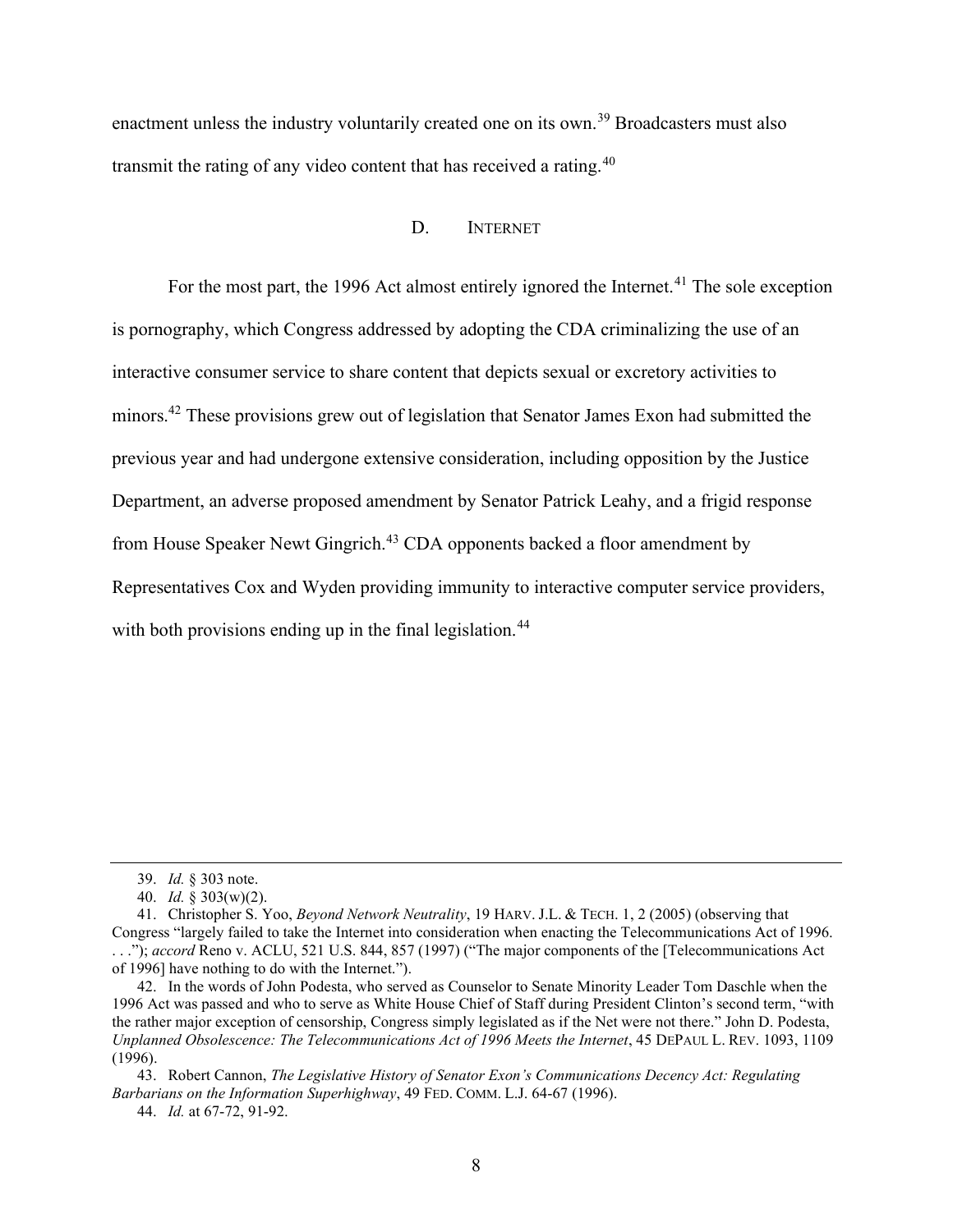## E. THE IMPACT OF THE 1996 ACT

Looking back at the 1996 Act from the vantage point of twenty-five years of history, what is perhaps most striking is the number of major provisions that ended up not having any enduring importance.<sup>45</sup>

Perhaps the most widely accepted premise is that the 1996 Act's relaxation of the ownership rules led to greater concentration that in turn has reduced media diversity.<sup>46</sup> Both premises are more empirically complicated than generally believed. For example, Eli Noam's comprehensive study reported the levels of media concentration across various sectors from 1984 to 2005 in terms of the Herfindahl-Hirschman Index (HHI), which is now the measure of concentration most widely accepted in policy circles, which he then combined into aggregate measures.<sup>47</sup> Noam found certain mass media sectors remained unconcentrated,<sup>48</sup> others went from concentrated to moderately concentrated,<sup>49</sup> while still others had went from unconcentrated to moderately concentrated.<sup>50</sup> His weighted average of all twenty-seven mass media sectors included in his study had increased from unconcentrated to the low end of moderately concentrated levels from 1996 to 2005, with submeasures for content media industries and news media remaining unconcentrated.<sup>51</sup> In terms of the impact of concentration on diversity, reviews of the literature find the empirical evidence to be mixed.<sup>52</sup> The Supreme Court's recent decision

<sup>45.</sup> For a related argument, see Stuart Minor Benjamin, Ships Passing in the Night: The Communications Act and the Convergence on Broadband,

<sup>46.</sup> See, e.g., C. Edwin Baker, Media Concentration: Giving Up on Democracy, 54 FLA. L. REV. 839, 856-57, 862-64, 868-72 (2002); Paul Wellstone, Growing Media Consolidation Must Be Examined to Preserve Our Democracy, 52 FED. COMM. L.J. 551 (2000).

 <sup>47.</sup> ELI M. NOAM, MEDIA OWNERSHIP AND CONCENTRATION IN AMERICA (2009).

<sup>48.</sup> Id. at 299, 312-13 (TV/video distribution), 313 (combined TV/video programming and distribution) 314 (print).

<sup>49.</sup> Id. at 303-04 (electronic mass media programming distribution), 312-13 (TV/video programming).

<sup>50.</sup> Id. at 299 (mass media distribution), 314 (film), 317 (music).

<sup>51.</sup> Id. at 317-18.

 <sup>52.</sup> Christopher S. Yoo, Architectural Censorship and the FCC, 78 S. CAL. L. REV. 669, 699 & nn.126-130, 700 & n.136 (2005) (reviewing the empirical literature and finding it inconclusive); Daniel E. Ho & Kevin M.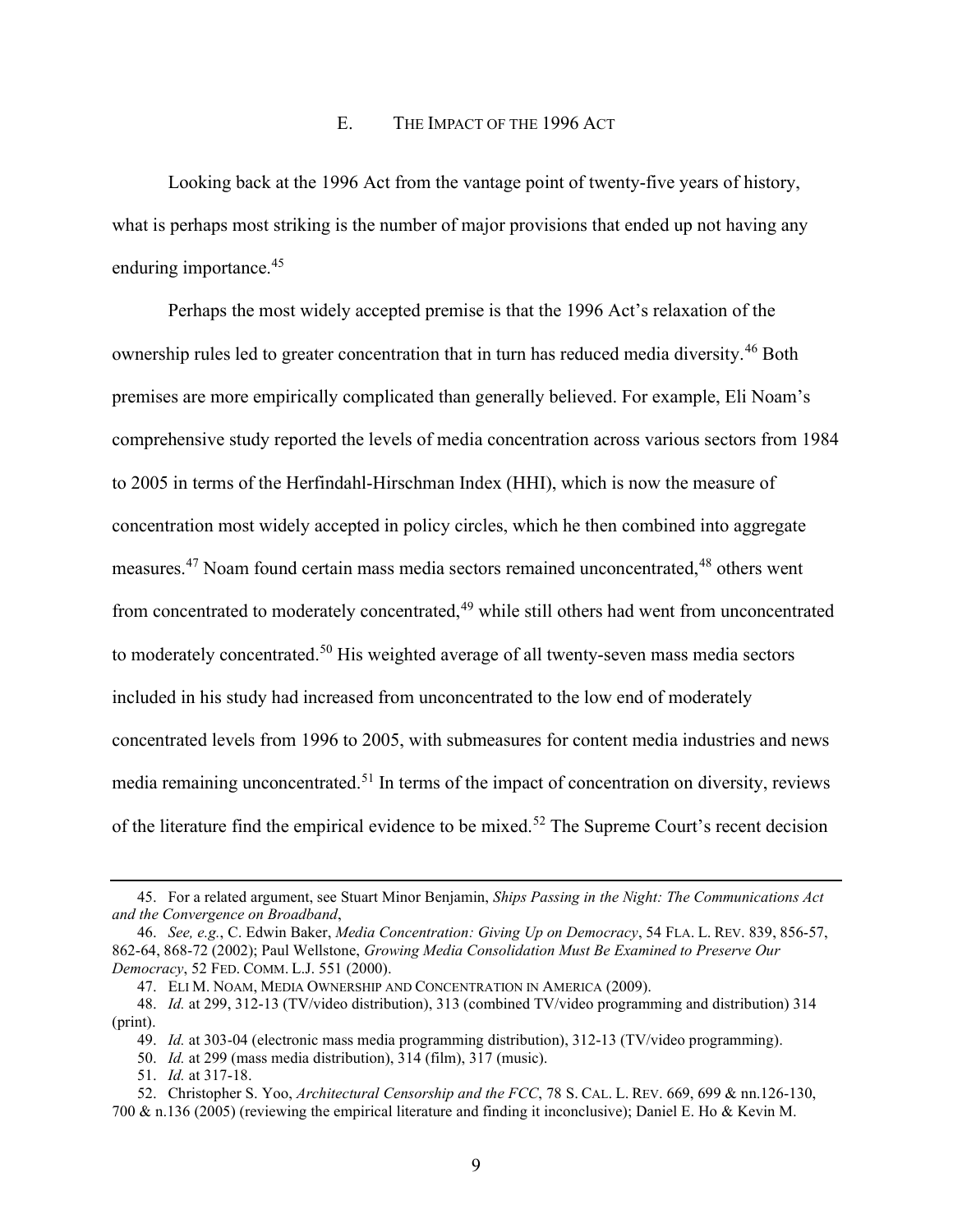upholding the FCC's 2017 order repealing its Newspaper/Broadcast and Radio/Television Crossownership Rules and relaxing its Local Television Ownership Rule as no longer necessary to promote competition, localism, and viewpoint diversity likely signals the denouement of the debate over media ownership.<sup>53</sup>

Regarding telephony, long distance revenue withered even before voice over Internet Protocol and online video conferencing providers, such as Free World Dialup, Vonage, and Skype, rendered it largely worthless.<sup>54</sup> The telephony provisions failed to induce competition in local telephone service and have been abandoned.<sup>55</sup> Competition in local telephone service emerged not through entry induced by the 1996 Act but rather through the advent of cellular telephony (another technology almost entirely ignored by the 1996 Act).<sup>56</sup>

Nor has the 1996 Act had much effect on the cable industry. For example, rate regulation works only when a provider cannot maintain its profit margin simply by degrading product quality.<sup>57</sup> Somewhat ironically, empirical studies have shown that rate regulation actually caused quality-adjusted rates to increase.<sup>58</sup> Telephone companies have made small forays into providing cable service but have yet to emerge as significant players. Instead, the primary competition has come from direct broadcast satellite (DBS) providers, such as DirecTV and the DISH Network,<sup>59</sup>

Quinn, Viewpoint Diversity and Media Consolidation: An Empirical Study, 61 STAN. L. REV. 781, 797-98 (2009) (same); Joel Waldfogel, Should We Regulate Media Ownership?, in MEDIA DIVERSITY AND LOCALISM: MEANING AND METRICS 3 (Philip M. Napoli ed., 2007) (same). Notably, Ho and Quinn's study found that some mergers reduced diversity, while others increased it. Ho & Quinn, supra, at 833-60.

 <sup>53.</sup> FCC v. Prometheus Radio Project, 141 S. Ct. 1150 (2021).

 <sup>54.</sup> Yoo, supra note 22, at 893-94.

<sup>55.</sup> Daniel F. Spulber & Christopher S. Yoo, Toward a Unified Theory of Access to Local Telephone Networks, 61 FED. COMM. L.J. 43, 56-57 (2008) (describing how the FCC's 2003 Triennial Review Order and 2005 Triennial Review Remand Order ended unbundling for local telephone service).

<sup>56.</sup> Yoo, supra note 22, at 896.

 <sup>57.</sup> Yoo, supra note 52, at 685-87.

 <sup>58.</sup> THOMAS W. HAZLETT & MATTHEW L. SPITZER, PUBLIC POLICY TOWARD CABLE TELEVISION: THE ECONOMICS OF RATE CONTROLS 69-177 (1997).; Gregory S. Crawford, The Impact of the 1992 Cable Act on Household Demand and Welfare, 31 RAND J. ECON. 422, 444-45 (2000).

 <sup>59.</sup> Yoo, supra note 22, at 898.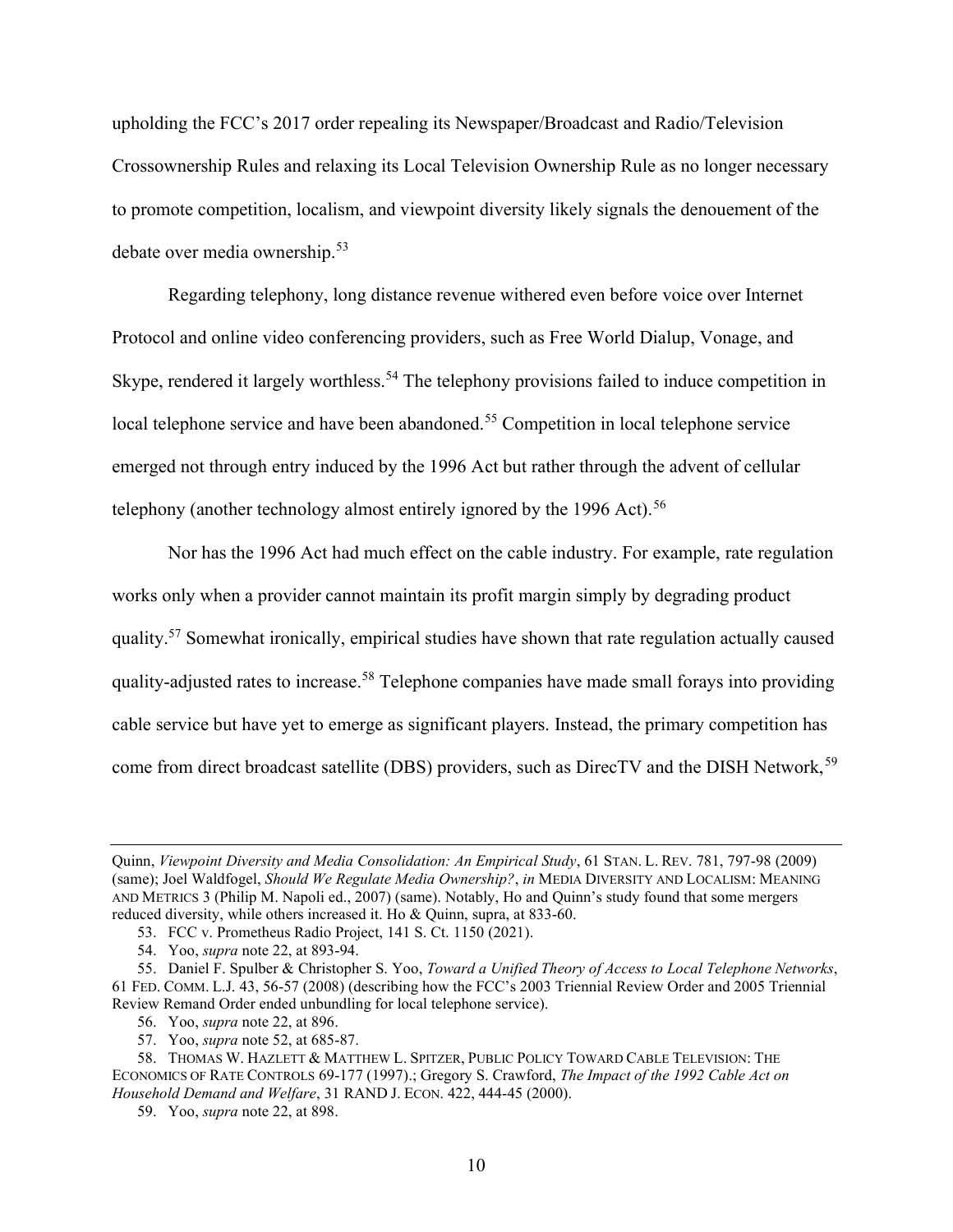and is now giving way to over-the-top providers, such as Netflix, Amazon Prime, Disney+, HBO Max, Hulu, and Peacock.<sup>60</sup> The set-top box initiative has continued to languish.<sup>61</sup>

The importance of the 1996 Act's broadcasting provisions has similarly faded. After a number of delays, the digital television transition has largely been completed, with full-power analog stations going dark by summer  $2009$ ,  $62$  low-power analog stations outside of Alaska returning their second channels by July 13, 2021,<sup>63</sup> and the transition eventually being completed on January 10, 2022.<sup>64</sup> The V-chip remains largely unused.<sup>65</sup> The indecency restrictions proved to be short lived. The Supreme Court struck down the CDA in 1997.<sup>66</sup> It invalidated the cable indecency provisions three years later.<sup>67</sup>

60. See United States v. AT&T, Inc., 916 F.3d 1029, 1034, 1042 (D.C. Cir. 2019) (discussing how Internetbased video services are competing vigorously with traditional cable television).

 <sup>61.</sup> On the failure of set-top boxes, see Tim Wu, Antitrust via Rulemaking: Competition Catalysts, 16 COLO TECH. L.J. 33, 51-52 (2017). For economic critiques, see T. Randolph Beard et al., Wobbling Back to the Fire: Economic Efficiency and the Creation of a Retail Market for Set-Top Boxes, 21 COMMLAW CONSPECTUS 1 (2012); Ralitz A. Grigorova-Minchev & Thomas W. Hazlett, Policy-Induced Competition: The Case of Cable TV Set-Top Boxes, 12 MINN. J.L. SCI. & TECH. 279 (2011).

 <sup>62.</sup> Most full-power analog television stations went dark on June 12, 2009. Press Release, Fed. Commc'ns Comm'n, Full-Power TV Broadcasters Go All Digital (June 13, 2009), https://docs.fcc.gov/public/attachments/ DOC-291384A1.pdf. One hundred eighteen stations participating in the nightlight program were permitted to operate until July 12, 2009. Public Notice, Fed. Commc'ns Comm'n, FCC Announces Revised Participant List for Statutory Analog Nightly Program (June 11, 2009), 24 FCC Rcd. 7805 (2009).

 <sup>63.</sup> Public Notice, Fed. Commc'ns Comm'n, Media Bureau Reminds Low Power Television and Television Translator Stations That the July 13, 2021, Digital Transition Date and Other Important Deadlines Are One Week Away (July 6, 2021), https://docs.fcc.gov/ public/attachments/DA-21-786A1.pdf.

 <sup>64.</sup> State of Alaska Request for Waiver of Section 74.731(m) of the Commission's Rules – Low Power Television Analog Termination Date, Order, FCC 21-78 (June 21, 2021), https://docs.fcc.gov/public/attachments/ FCC-21-78A1.pdf.

 <sup>65.</sup> Violent Television Programming and Its Impact on Children, Report, 22 FCC Rcd. 7929, 7942 ¶ 29 (2007) (citing a 2004 study by the Kaiser Family Foundation, a 2003 study by the Annenberg Public Policy Center, and a 2007 Zogby poll).

 <sup>66.</sup> Reno v. ACLU, 521 U.S. 844, 857 (1997).

 <sup>67.</sup> United States v. Playboy Entm't Grp., Inc., 529 U.S. 803 (2000).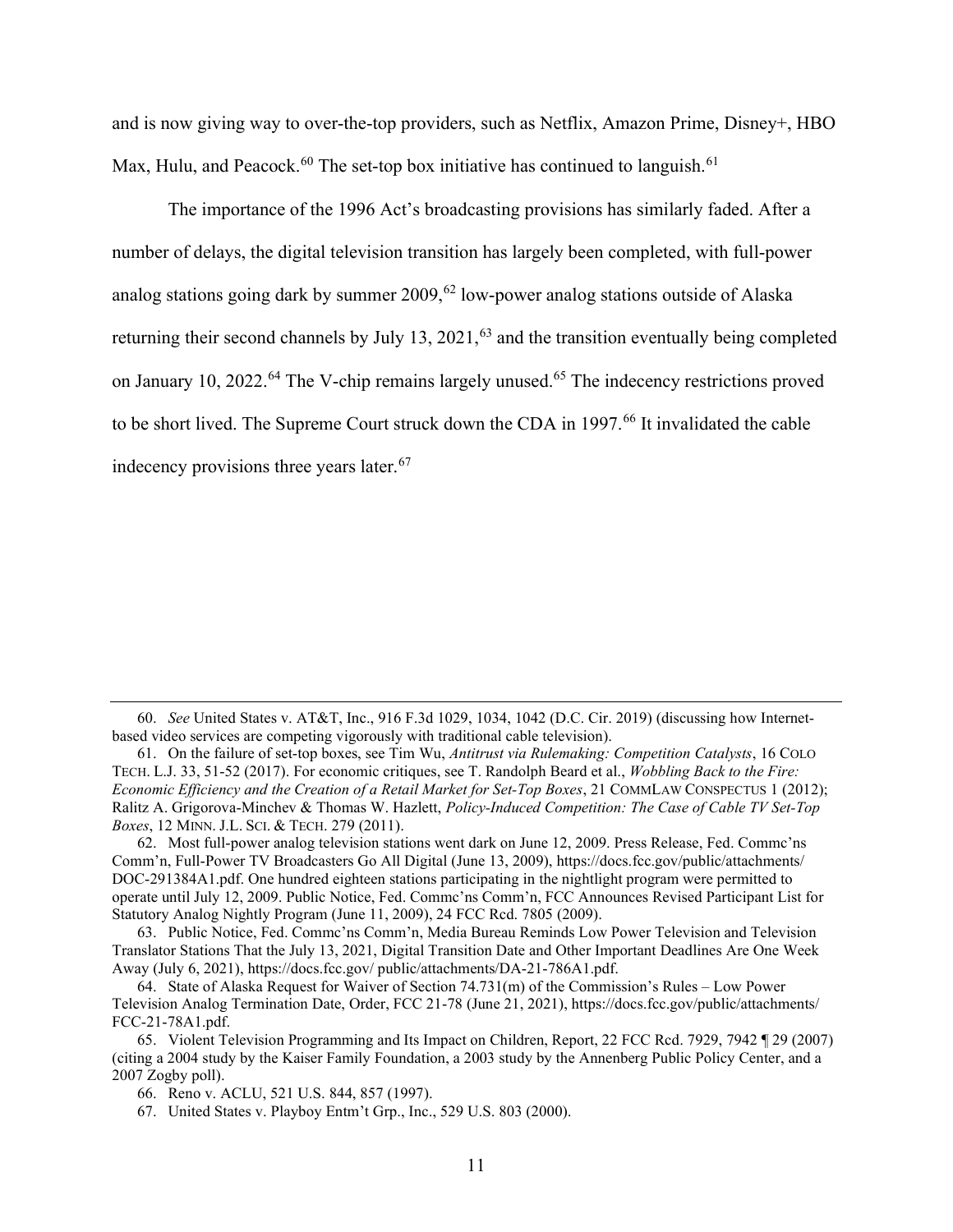## III. POTENTIAL BUILDING BLOCKS FOR A NEW COMMUNICATIONS **STATUTE**

Of the provisions considered major components of the 1996 Act, only universal service has had lasting importance. Three others, including telecommunications privacy, intermediary immunity under Section 230, and pole attachments, were not considered significant features of the Act but have continued to have unexpected and more lasting significance. In addition, three new issues have arisen that were not part of the 1996 Act. These include net neutrality, spectrum policy, and antitrust reform. Together, these seven issues have the potential to serve as the primary planks of a new communications statute.

## A. MAJOR PROVISION OF THE 1996 ACT THAT HAS CONTINUING SIGNIFICANCE: UNIVERSAL **SERVICE**

Unlike the other issues discussed in this Part, universal service was an important enough component of the 1996 Act to merit a mention in President Clinton's signing statement.<sup>68</sup> Since that time, bipartisan support for extending Internet connectivity to more Americans has grown, with FCC Chairmen from both parties consistently regarding closing the digital divide as a top priority.<sup>69</sup> This has led to a series of reforms to the FCC's universal service programs.<sup>70</sup>

 <sup>68.</sup> Statement on Signing the Telecommunications Act of 1996, supra note 3, at 188.

<sup>69.</sup> See, e.g., William Kennard, Chairman, Fed. Commc'ns Comm'n, Address before the National Telephone Cooperative Association Annual Meeting: A Networked Future for All Americans (Feb. 10, 1999), https:// transition.fcc.gov/Speeches/Kennard/spwek907.html; Michael K. Powell, Preserving Internet Freedom: Guiding Principles for the Industry, 3 J. ON TELECOMM. & HIGH TECH. L. 5, 17 (2004); Leslie Cauley, Martin wants broadband across USA, ABC NEWS (Aug. 21, 2008, 5:54 AM), https://abcnews.go.com/Technology/story?id= 5614675 (quoting FCC Chairman Kevin Martin); Julius Genachowski, Chairman, Fed. Commc'ns Comm'n, Connecting America: A Plan to Reform and Modernize the supra and Intercarrier Compensation System (Oct. 6, 2011), https://docs.fcc.gov/public/ attachments/DOC-310252A1.pdf; Oversight of the Federal Communications Commission: Hearing Before the S. Comm. on Com., Sci., and Transp., 116th Cong. 1-2 (2016) (statement of Tom Wheeler, Chairman, Fed. Commc'ns Comm'n); Oversight of the Federal Communications Commission: Hearing Before the S. Comm. on Com., Sci., and Transp., 116th Cong. 1 (2020) (statement of Ajit Pai, Chairman, Fed. Commc'n Comm'n).

 <sup>70.</sup> For the early post-1996 history of universal service reform, see Daniel J. Lyons, Narrowing the Digital Divide: A Better Broadband Universal Service Program, 52 UC DAVIS L. REV. 803, 817-26 (2019).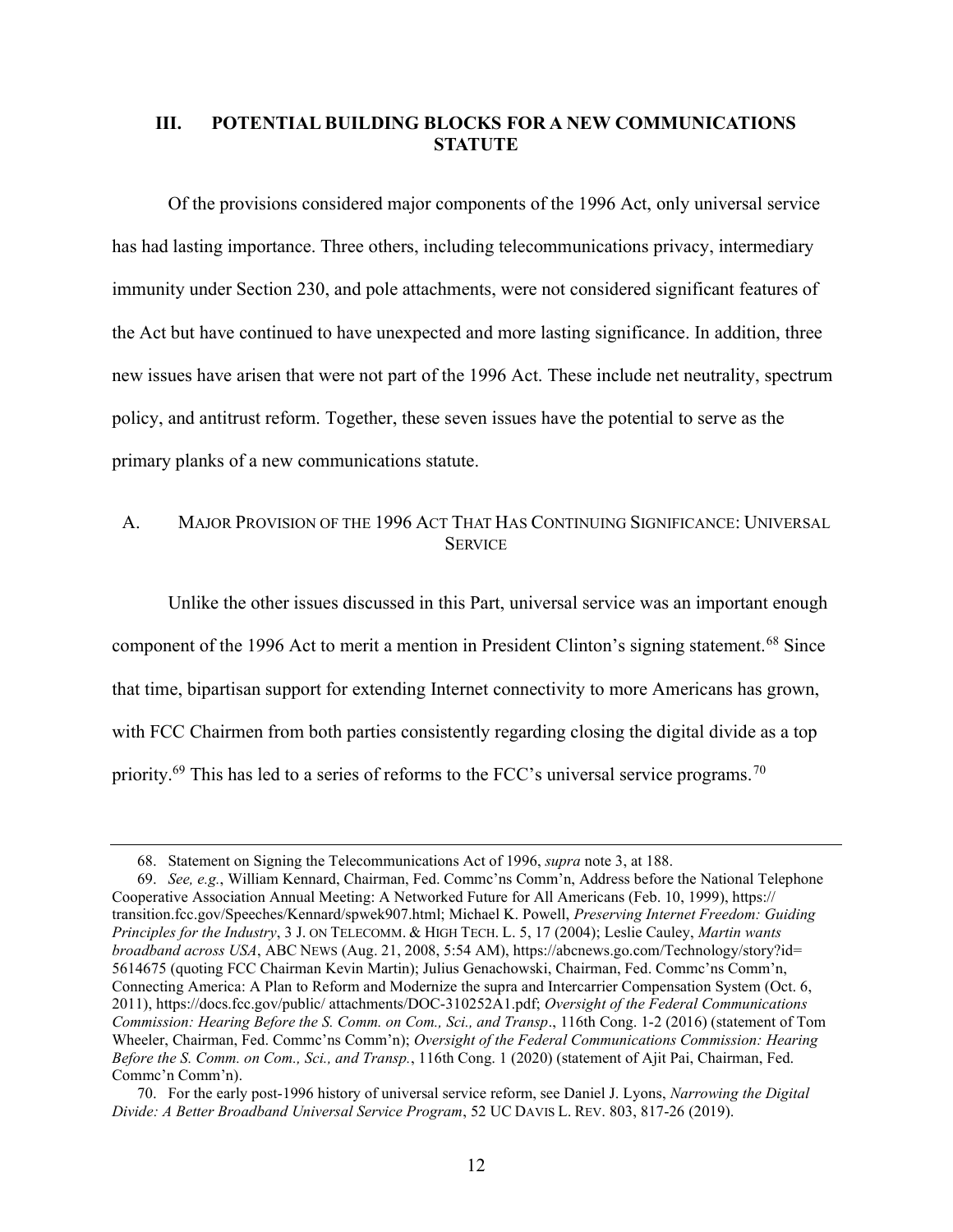Specifically, the Clinton Administration expanded the level of support and the geographic scope of the low income programs in 1997.<sup>71</sup> The George W. Bush Administration broadened universal service to include wireless voice in 2008.<sup>72</sup> The Obama Administration increased the level of support while cracking down on fraud and abuse in  $2012^{73}$  and began in 2016 to phase out support for voice in favor of broadband by December  $2021.^{74}$ 

The COVID-19 pandemic accelerated this conversation, as remote work and school became vital.<sup>75</sup> The Coronavirus Response and Relief Supplemental Appropriations Act (CRRSAA), enacted during the Trump Administration as part of the Consolidated Appropriations Act of 2021, allocated an additional \$3.2 billion for low income support.<sup>76</sup> The Biden Administration implemented this mandate by subsidizing low income households up to \$50 per month and up to \$100 for one time purchases of a computer or tablets, with tribal households eligible to receive up to \$75 per month.<sup>77</sup> This program was extended as part of the Infrastructure Act, with the Affordable Connectivity Program providing low income households with \$30 per month toward broadband services.<sup>78</sup>

For rural areas, the FCC created the High Cost Fund in 1997.<sup>79</sup> The American Recovery and Reinvestment Act passed during the opening days of the Obama Administration allocated

 <sup>71.</sup> Fed.-State Joint Bd. on Universal Serv., Report and Order, 12 FCC Rcd. 8776, 8957, 8959-61, 8963 (1997).

 <sup>72.</sup> Fed.-State Joint Bd. on Universal Serv. Tracfone Wireless, Inc., Order, 27 FCC Rcd. 6206, 6207, 6210, 6214-15 (2005).

 <sup>73.</sup> Lifeline and Link Up Reform and Modernization, Report and Order and Further Notice of Proposed Rulemaking, 27 FCC Rcd. 6656, 6659 (2012).

 <sup>74.</sup> Lifeline and Link Up Reform and Modernization, Third Report and Order, Further Report and Order, and Order on Reconsideration, 31 FCC Rcd. 3962, 3964 (2016).

 <sup>75.</sup> Brandon Baker, The multilayered challenges of broadband expansion, PENN TODAY (June 18, 2021), https://penntoday.upenn.edu/news/multi-layered-challenges-broadband-expansion (noting that "the pandemic has underscored the need for broadband in a way that is very popular").

 <sup>76.</sup> Pub. L. No. 116-260, sec. 904(i)(2), 134 Stat. 1182, 2135.

 <sup>77.</sup> Emergency Broadband Benefit Program, Report and Order, 36 FCC Rcd. 4612, 4614 ¶ 4 (2021).

<sup>78.</sup> Affordable Connectivity Program, FCC, https://www.fcc.gov/acp.

<sup>79.</sup> Fed.-State Joint Bd. on Universal Serv., 12 FCC Rcd. at 8784 ¶ 10.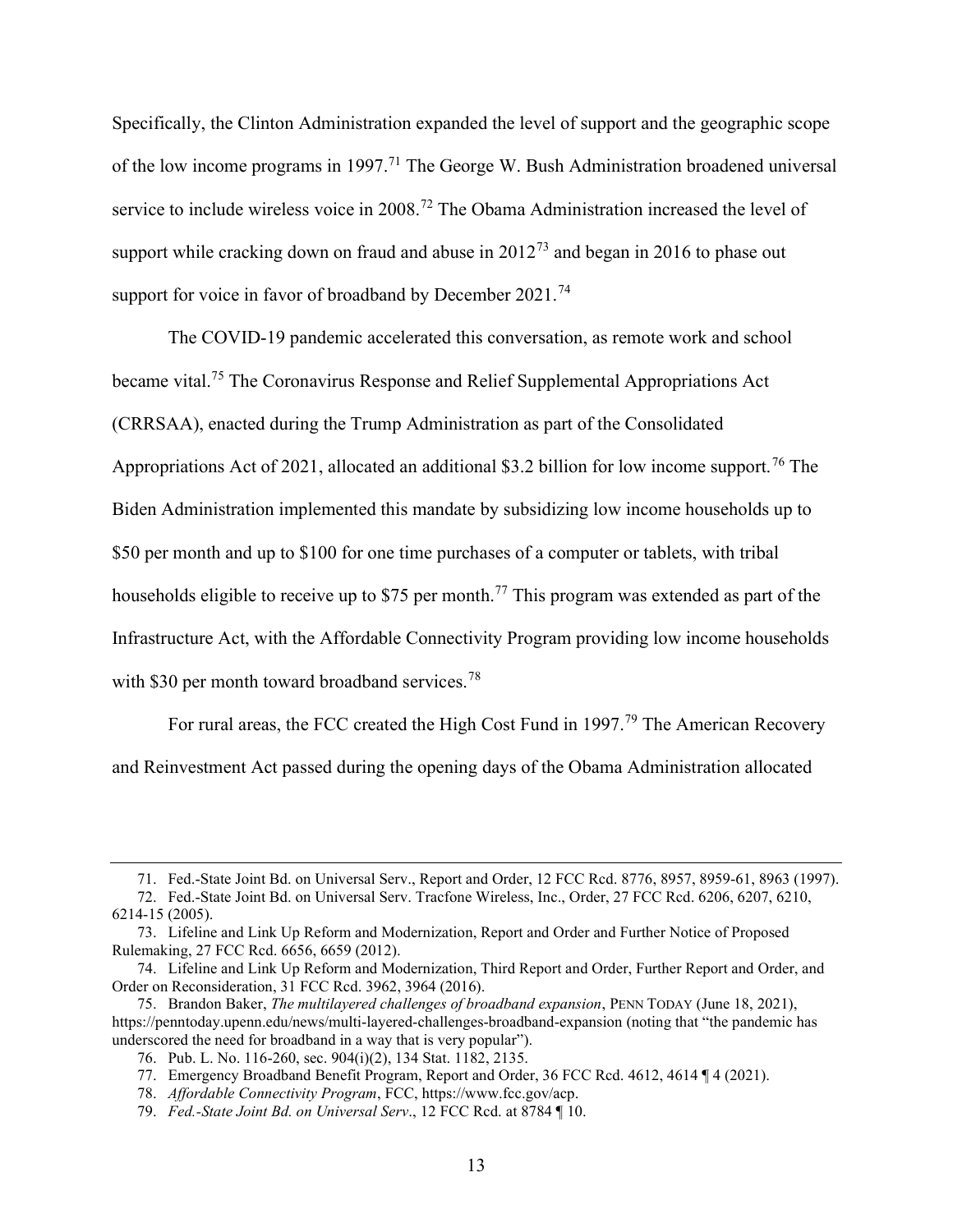\$7.2 billion toward new construction.<sup>80</sup> The Obama Administration began redirecting rural support away from funding fixed-line voice service toward funding mobile voice and broadband service in 2011.<sup>81</sup> It also shifted focus from high-cost to unserved areas and used reverse auctions to allocate support.<sup>82</sup> After ISPs declined \$285 million of the \$300 million offered during CAF Phase I and the CAF Phase II auctions allocated only \$1.5 billion out of the \$20 billion available, the Trump Administration replaced CAF with the new Rural Development Opportunity Fund (RDOF),<sup>83</sup> which in November 2020 successfully allocated \$9.2 of the \$16 billion in available funds in its Phase I auction covering up to 5.2 million of the 5.3 million targeted homes.<sup>84</sup> The forthcoming RDOF Phase II auction should offer up to \$11.2 billion in additional universal service funding.<sup>85</sup>

In addition to these ongoing programs, Congress has recently enacted a number of measures to provide additional funding for closing the digital divide. The CRRSAA allocated an additional \$1.3 billion for rural broadband.<sup>86</sup> The Broadband Infrastructure Framework enacted into law with bipartisan support includes  $$65$  billion for broadband deployment.<sup>87</sup> These contributions provide meaningful assistance, but they do not eliminate the need for ongoing support for annual operating costs in many areas.

 <sup>80.</sup> Pub. L. No. 111-5, § 6001(g), 123 Stat. 115, 514.

 <sup>81.</sup> Connect Am. Fund, Report and Order and Further Notice of Proposed Rulemaking, 26 FCC Rcd. 17663, 17671 ¶ 20 (2011), petitions for review denied sub nom. In re FCC 11-161, 753 F.3d 1015 (10th Cir. 2014).

<sup>82.</sup> Id. at 17723 | 150, 17780-83 | 321-329.

<sup>83.</sup> Rural Digital Opportunity Fund Connect America Fund, Report and Order, 35 FCC Rcd 686, 688, ¶ 4 (2020).

<sup>84.</sup> Compare Press Release, Fed. Commc'ns Comm'n, FCC Releases Final List of Areas Eligible for Rural Digital Opportunity Fund Phase I Auction (Oct. 8, 2020), https:// docs.fcc.gov/public/attachments/DOC-367419A1.pdf (5.3 million homes targeted), with Press Release, Fed. Commc'ns Comm'n, Successful Rural Digital Opportunity Fund Auction to Expand Broadband to Over 10 Million Rural Americans (Dec. 7, 2020), https:// docs.fcc.gov/public/attachments/DOC-368588A1.pdf (5.2 million homes covered).

<sup>85.</sup> RDOF/Broadband Federal Funding, CAL. PUB. UTILS. COMM'N, https://www.cpuc.ca.gov/ broadbandfederalfunding/ (last visited January 10, 2022).

 <sup>86.</sup> Sec. 905(b), 134 Stat. at 2138.

 <sup>87.</sup> Infrastructure Investment and Jobs Act, Pub. L. No. 117-58, § 60102,135 Stat. 429, 1182-1205.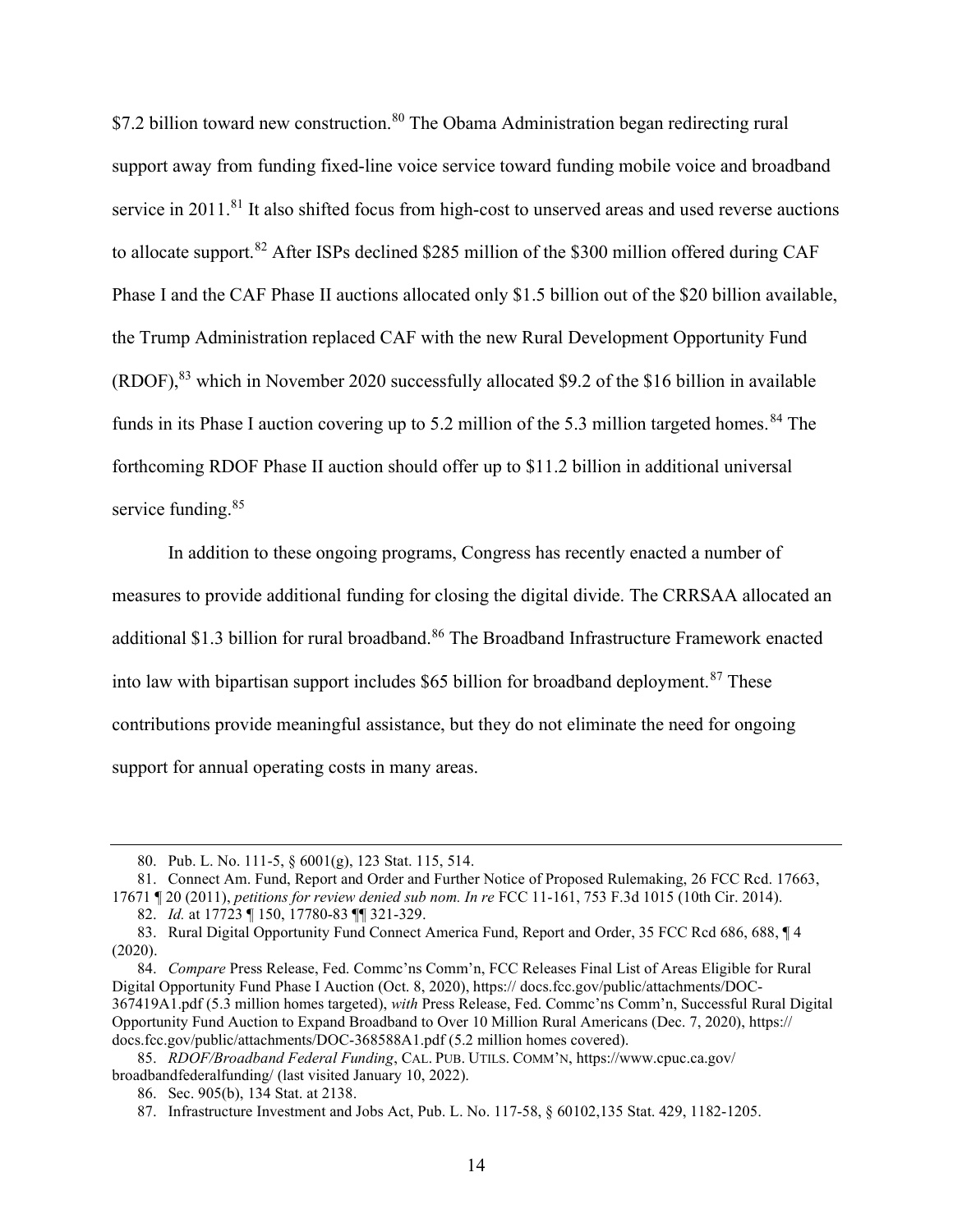Universal service reform thus already has significant momentum that may lead to additional funding in the next communications statute, and the influx of funding from the Broadband Infrastructure Framework came with a Congressional directive for the FCC to explore the future of USF funding.<sup>88</sup> That said, the funding mechanism for ongoing support represents a significant challenge. The statute provides that "[e]very telecommunications carrier that provides interstate telecommunications services" shall contribute, a classification that exempts "information service providers" from having to provide funding.<sup>89</sup> Taxes that artificially raise the price of incremental activity that is not completely inelastic necessarily create wellknown economic inefficiencies.<sup>90</sup>

Moreover, technological change has destabilized this funding mechanism.<sup>91</sup> Due to the steep decline in long distance telephone revenues over the years, the contribution rate has increased steadily, rising from 5.7% in the second quarter of  $2000^{92}$  to a peak of 31.8% in the third quarter of 2021<sup>93</sup> before receding to 25.2% in the first quarter of 2022.<sup>94</sup>

At a high level, there are two proposed solutions: expand the contribution base to include the big tech firms sending content through the network or fund the program through congressional appropriations. The former approach is supported by FCC Commissioner Brendan

<sup>88.</sup> Nadia Dreid, FCC to Probe Future of Universal Service Funding, LAW360 (Dec. 17, 2021), https:// www.law360.com/articles/1449534/fcc-to-probe-future-of-universal-service-funding.

 <sup>89. 47</sup> U.S.C. § 254(d).

<sup>90.</sup> Jerry Hausman & Howard Shelanski, Economic Welfare and Telecommunications Regulation: The E-Rate Policy for Universal-Service Subsidies, 16 YALE J. ON REG. 19, 33-36 (1999); Krattenmaker, supra note 10, at 165-66; Jerry Ellig, Intercarrier Compensation and Consumer Welfare, 2005 U. ILL. J.L. TECH. & POL'Y 97, 106-12 (2005).

 <sup>91.</sup> Lyons, supra note 70, at 839-42.

 <sup>92.</sup> Public Notice, Fed. Commc'ns Comm'n, Proposed Second Quarter 2000 Universal Service Contribution Factor (Mar. 7, 2000), https://docs.fcc.gov/public/attachments/DA-00-517A1.pdf.

 <sup>93.</sup> Public Notice, Fed. Commc'ns Comm'n, Proposed Third Quarter 2021 Universal Service Contribution Factor (June 10, 2021), https://docs.fcc.gov/public/attachments/DA-21-676A1.pdf.

 <sup>94.</sup> Public Notice, Fed. Commc'ns Comm'n, Proposed First Quarter 2022 Universal Service Contribution Factor (Dec. 13, 2021), https://docs.fcc.gov/public/attachments/DA-21-1550A1.pdf.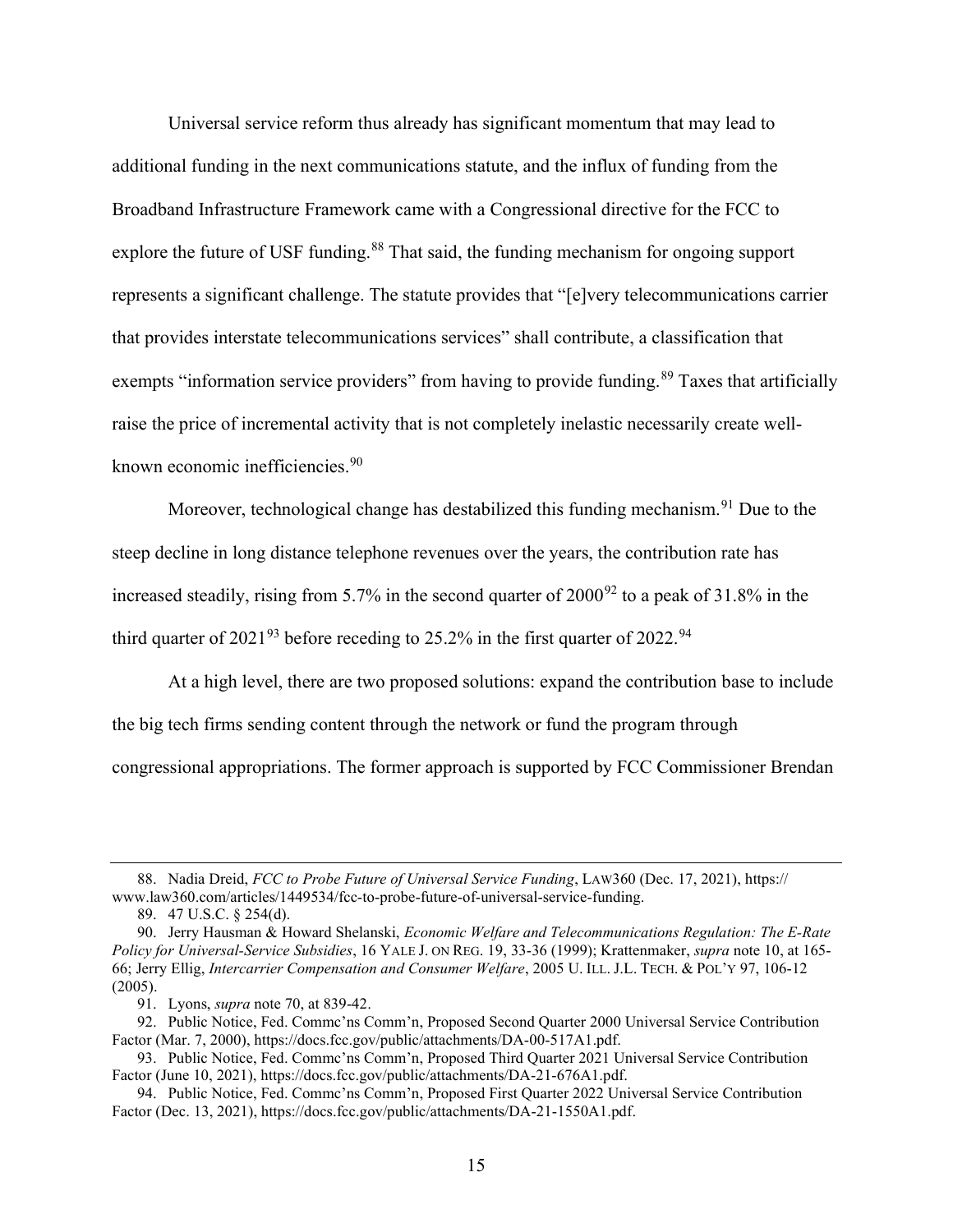$Carr<sub>1</sub><sup>95</sup>$  the Broadband Deployment Advisory Committee's model state code,  $96$  and Senators Wicker, Capito, and Young, who introduced the Funding Affordable Internet with Reliable (FAIR) Contributions Act.<sup>97</sup> The latter has drawn the support of then-FCC Chairman Ajit Pai.<sup>98</sup> The next communications statute may have to address how to make universal service funding mechanisms more sustainable.

## B. MINOR PROVISIONS OF THE 1996 ACT THAT HAVE BECOME MORE SIGNIFICANT THAN **EXPECTED**

In contrast to universal service, which was always considered an important (although far from the most important) part of the 1996 Act, other provisions that were regarded as minor at the time have turned out to loom larger in current communications policy than expected. These include privacy, intermediary immunity under Section 230, and pole attachments.

## 1. Privacy

In general, U.S. law relies primarily on sector-specific privacy regulation, with primary

responsibility for protecting general privacy concerns resting with the Federal Trade

Commission (FTC) under its authority to curb deceptive trade practices to ensure actors honor

<sup>95.</sup> Joan Engebretson, FCC Commissioner Wants Big Tech to Contribute to USF, Help Fund Universal Broadband, TELECOMPETITOR (May 25, 2021), https://www.telecompetitor.com/fcc-commissioner-wants-big-techto-contribute-to-usf-help-fund-universal-broadband/.

 <sup>96.</sup> Broadband Deployment Advisory Comm., Fed. Commc'ns Comm'n, State Model Code for Accelerating Broadband Infrastructure Deployment and Investment 30 (Dec. 6, 2018), https://www.fcc.gov/sites/default/files/ bdac-12-0607-2018-model-code-states-final-approved-sections.pdf [hereinafter BDAC State Model Code].

 <sup>97.</sup> Press Release, U.S. Senate Comm. on Com., Sci., & Transp., Wicker, Capito, Young Introduce Bill to Explore Collecting USF Contributions from Big Tech (July 21, 2021), https://www.commerce.senate.gov/2021/7/ wicker-capito-young-introduce-bill-to-explore-collecting-usf-contributions-from-big-tech.

 <sup>98.</sup> Remarks of FCC Chairman Ajit Pai to the Multicultural Media, Telecom & Internet Council and the National Grange (Jan. 12, 2021) (calling on Congress to set aside \$50 billion from the C-Band auction to fund the Universal Service Program for the next five years), *available at* https://docs.fcc.gov/public/attachments/DOC-369186A1.pdf.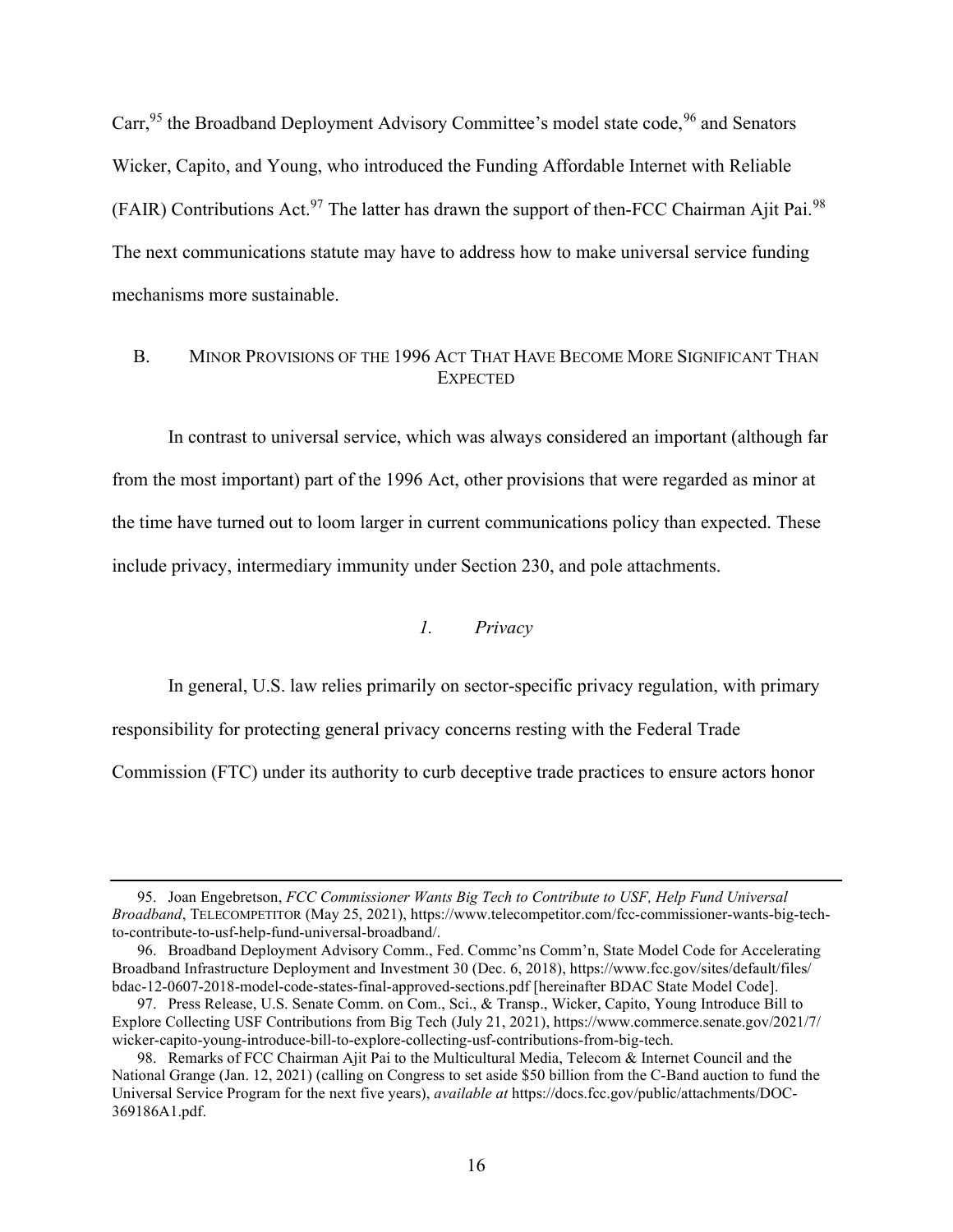the representations made in their privacy policies.<sup>99</sup> The FTC's jurisdiction does not apply to common carriers.<sup>100</sup> This exception took on a new importance when the Obama Administration reclassified broadband Internet access service as a telecommunications service, which divested the FTC of jurisdiction.<sup>101</sup> The FCC issued new rules reinterpreting the privacy provisions of the 1996 Act to protect all personally identifiable information.<sup>102</sup> Five months later, Congress invoked the Congressional Review Act to invalidate the FCC's new privacy rules..<sup>103</sup>

The more influential development has been the wave of state privacy legislation triggered by the referendum-induced enactment of the California Consumer Privacy Act (CCPA).<sup>104</sup> Other states have similarly adopted general privacy regulation,<sup>105</sup> while still others have enacted legislation targeting ISPs.<sup>106</sup> The proliferation of state privacy laws have led a wide range of companies, many of which had been skeptical of federal privacy legislation, to become more supportive of the idea.<sup>107</sup> Interest in a federal solution might provide another aspect incorporated into the next round of major legislative reform.

 <sup>99. 15</sup> U.S.C. § 45(a)(1).

<sup>100.</sup> *Id.*  $\frac{1}{2}$  45(a)(2).

 <sup>101.</sup> Protecting and Promoting the Open Internet, Report and Order on Remand, Declaratory Ruling, and Order, 30 FCC Rcd. 5601, 5724-25 ¶¶ 283-284 (2015).

 <sup>102.</sup> Protecting the Privacy of Customers of Broadband and Other Telecommunications Services, Report and Order, 31 FCC Rcd. 13911 (2016).

 <sup>103.</sup> Act of Apr. 3, 2017, Pub. L. No. 115-22, 131 Stat. 88.

 <sup>104.</sup> CAL. CIV. CODE §§ 1798.100-.199.100. The California Privacy Rights Act (CPRA) amended the CCPA by referendum in November 2020. Cal. Proposition 24 (2020), https://oag.ca.gov/system/files/initiatives/pdfs/19- 0021A1%20%28Consumer%20 Privacy%20-%20Version%203%29\_1.pdf.

<sup>105.</sup> See COLO. REV. STAT. §§ 6-1-1301 to -1313 (enacted July 8, 2021); VA. CODE ANN. §§ 59.1-575 to -.585 (enacted Mar. 2, 2021). Other general state privacy statutes preceded the CCPA. See DEL. CODE ANN. tit. 6, §§ 1201C-1206C (enacted in 2015).

<sup>106.</sup> See ME. REV. STAT. ANN. Tit. 35-A § 9301 (enacted June 6, 2019). Other state privacy statutes treating ISPs differently preceded the CCPA. See MINN. STAT. §§ 325m.01-.09 (enacted in 2002); NEV. REV. STAT. § 205.498 (enacted in 1999).

 <sup>107.</sup> Will Oremus, Beware of Tech Companies Bearing Privacy Laws, SLATE (Aug. 28, 2018, 5:50 AM), https:// slate.com/technology/2018/08/facebook-and-googles-plan-for-a-new-federal-privacy-law-is-really-about-protectingthemselves.html.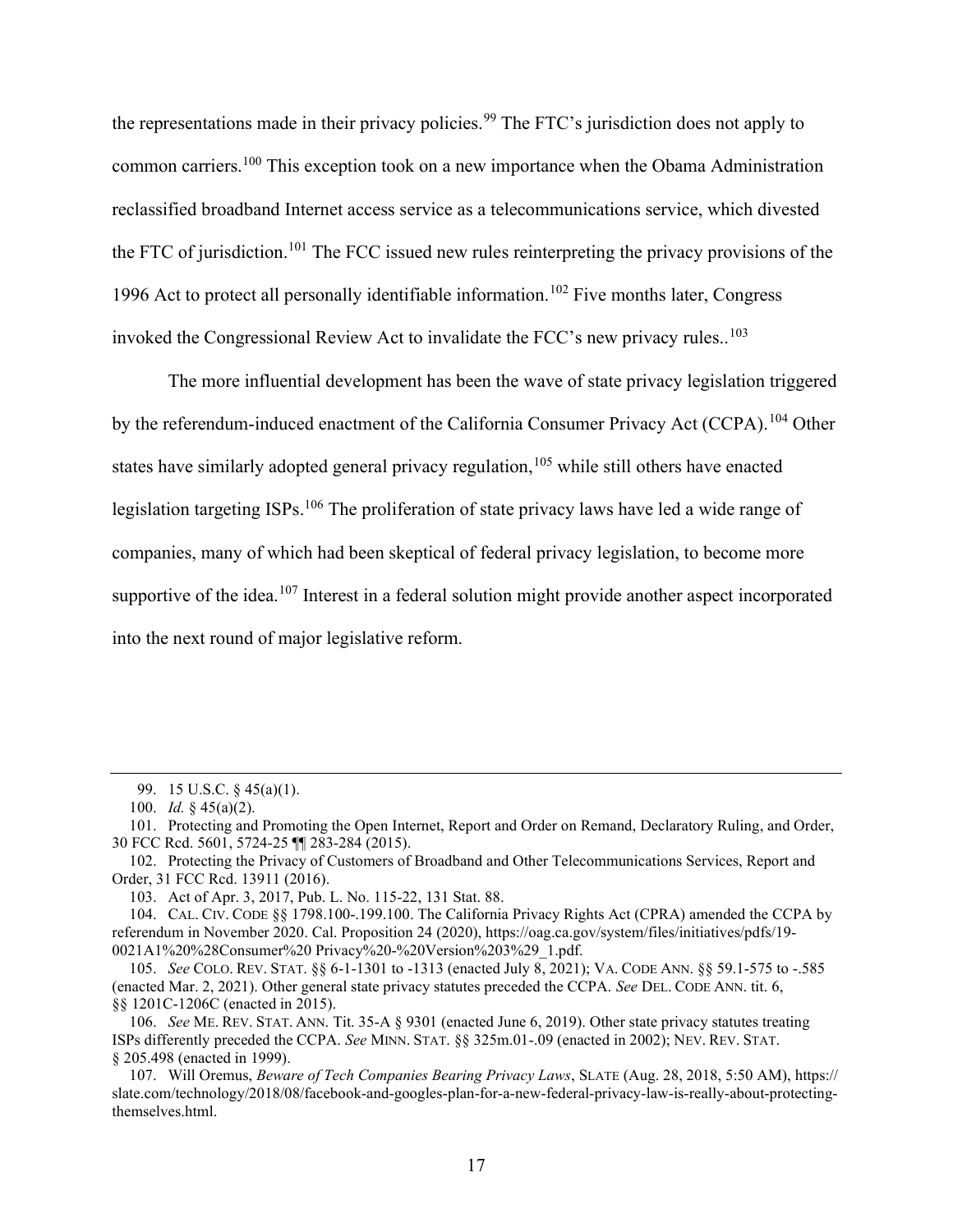## 2. Section 230 of the Communications Decency Act

Although Congress had debated most of the major provisions of the 1996 Act for years, some provisions received considerably less consideration. For example, although Senator James Exon initially introduced the CDA as standalone legislation designed to curb indecency on the Supreme,  $^{108}$  the Senate added it to the 1996 Act by a vote of 84-16,  $^{109}$  with many of its provisions never having been subjected to hearings or committee deliberation.<sup>110</sup> The provision that would eventually be codified at 47 U.S.C. § 230 received even less consideration, having been added to the bill on the House floor by a vote of 420 to 4.<sup>111</sup> Although Section 230 was conceived as an alternative to the CDA, the final legislation included both.<sup>112</sup> The Supreme Court's invalidation of the provisions originating in Senator Exon's proposal meant that Section 230 emerged as the relevant provision.<sup>113</sup>

Section 230 reflected an approach that was quite different from that taken by the CDA. Rather than regulate online indecency directly, Section 230 changed private actors' incentives to engage in self regulation by enacting "Protection for 'Good Samaritan' blocking and screening of offensive material."<sup>114</sup> It did so by specifying that providers that host content not be considered as publishers and not be liable for "any action voluntarily taken in good faith to restrict access to or availability of material that the provider or user considers to be obscene, lewd, lascivious, flighty, excessively violent, harassing, or otherwise objectionable."<sup>115</sup>

 <sup>108.</sup> S. 314, 104th Cong. (1995).

 <sup>109. 141</sup> CONG. REC. 16026 (1995).

 <sup>110.</sup> Reno v. ACLU, 521 U.S. 844, 858 (1997).

 <sup>111. 141</sup> CONG. REC. 22054 (1995).

 <sup>112.</sup> Force v. Facebook, Inc., 934 F.3d 53, 79 (2d Cir. 2019) (Katzmann, C.J., concurring in part and dissenting in part).

 <sup>113.</sup> Id.

 <sup>114. 47</sup> U.S.C. § 230(c).

<sup>115.</sup> *Id.* § 230(c)(1), (2)(A).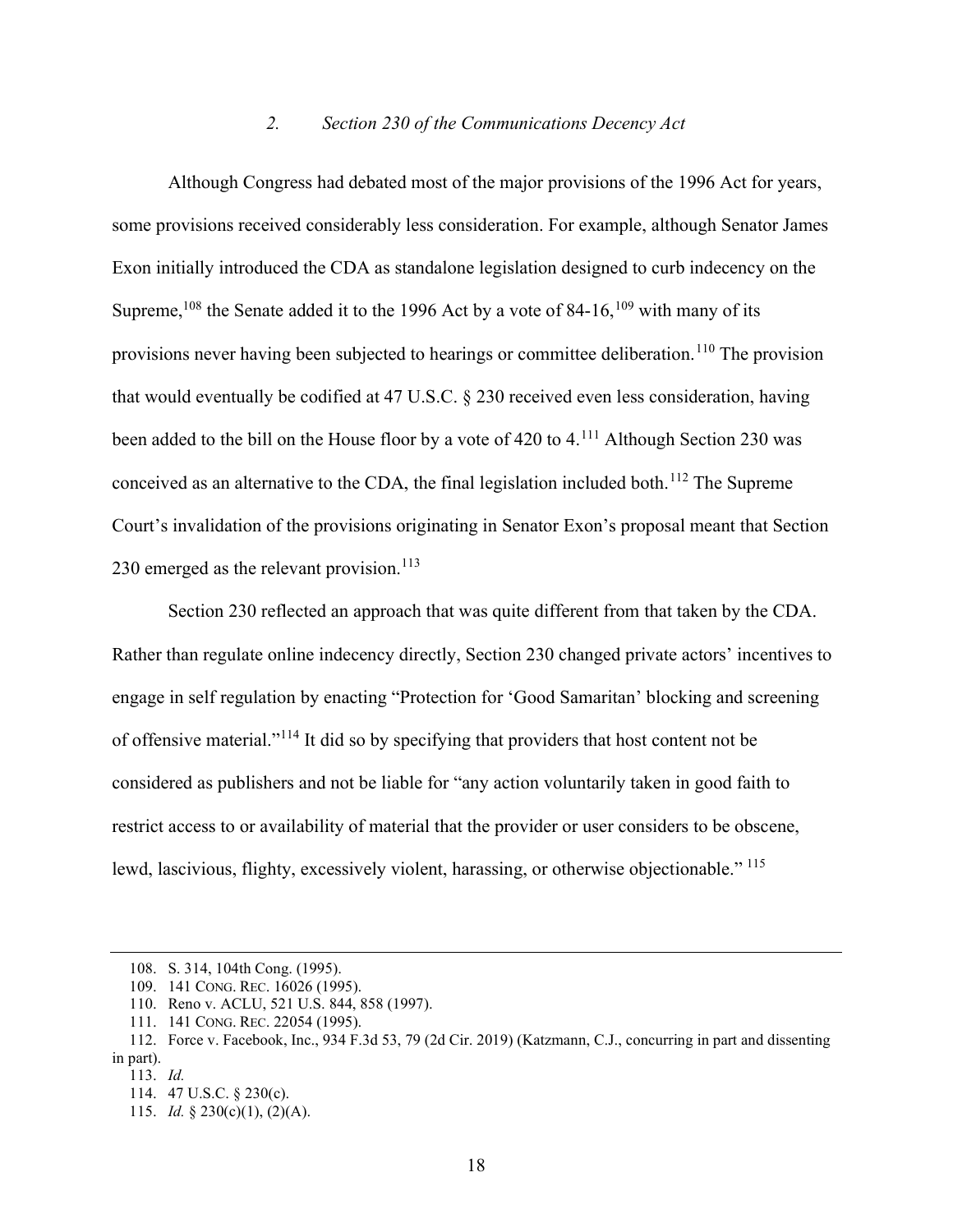During its early years, Section 230 was lauded as "the twenty-six words that created the internet" due to its role in fostering growth of web platforms by protecting edge providers from liability for third party content<sup>116</sup> The 2018 enactment of statute variously named the Stop Enabling Sex Traffickers Act (SESTA) and the Fight Online Sex Trafficking Act (FOSTA) withdrew immunity for interactive computer service providers that promote or facilitate prostitution.<sup>117</sup>

More recently, Section 230 has become as one of the most controversial aspects of the 1996 Act. While some advocates continue to defend the importance of Section 230 in fostering a free internet,  $118$  the statute has faced growing criticism from both sides of the aisle. Both Presidents Trump and Biden have called for its repeal or amendment.<sup>119</sup> Calls for reform of Section 230 have come from the bench as well. Justice Thomas has encouraged the court to consider "[p]aring back the sweeping immunity courts have read into  $\S 230$ " when a more appropriate case comes before the court.<sup>120</sup> Dozens of bills to revise or repeal Section 230 have been introduced in Congress since  $2020$ .<sup>121</sup>

Bipartisan support for reforming Section 230 creates some possibility that it might form part of the next communications statute. The stark differences in the reasons the two parties

 <sup>116.</sup> JEFF KOSSEFF, THE TWENTY-SIX WORDS THAT CREATED THE INTERNET (2019).

 <sup>117.</sup> Allow States and Victims to Fight Online Sex Trafficking Act of 2017, Pub. L. No. 115-164, 132 Stat. 1253 (2018).

<sup>118.</sup> See, e.g., Eric Goldman, Dear President Biden: You Should Save, Not Revoke, Section 230, BULL. ATOMIC SCIENTISTS (Jan. 12, 2021), https://thebulletin.org/premium/2021-01/dear-president-biden-you-should-save-notrevoke-section-230/.

 <sup>119.</sup> Rachel Lerman, Social media liability law is likely to be reviewed under Biden, WASH. POST (Jan. 18, 2021), https://www.washingtonpost.com/politics/2021/01/18/biden-section-230/.

 <sup>120.</sup> Malwarebytes, Inc. v. Enigma Software Grp. USA, LLC, 141 S. Ct. 13, 18 (2020) (Thomas, J., concurring).

<sup>121.</sup> See, e.g., Kiran Jeevanjee et al., All the Ways Congress Wants to Change Section 230, SLATE (Mar. 23, 2021), https://slate.com/technology/2021/03/section-230-reform-legislative-tracker.html; Cristiano Lima, Congress is weighing changes to Section 230, again. Here are what bills stand a chance, WASH. POST. (Nov. 29, 2021, 9:13 AM EST), https:// www.washingtonpost.com/ politics/2021/11/29/congress-is-weighing-changes-section-230-againheres-what-bills-stand-chance/.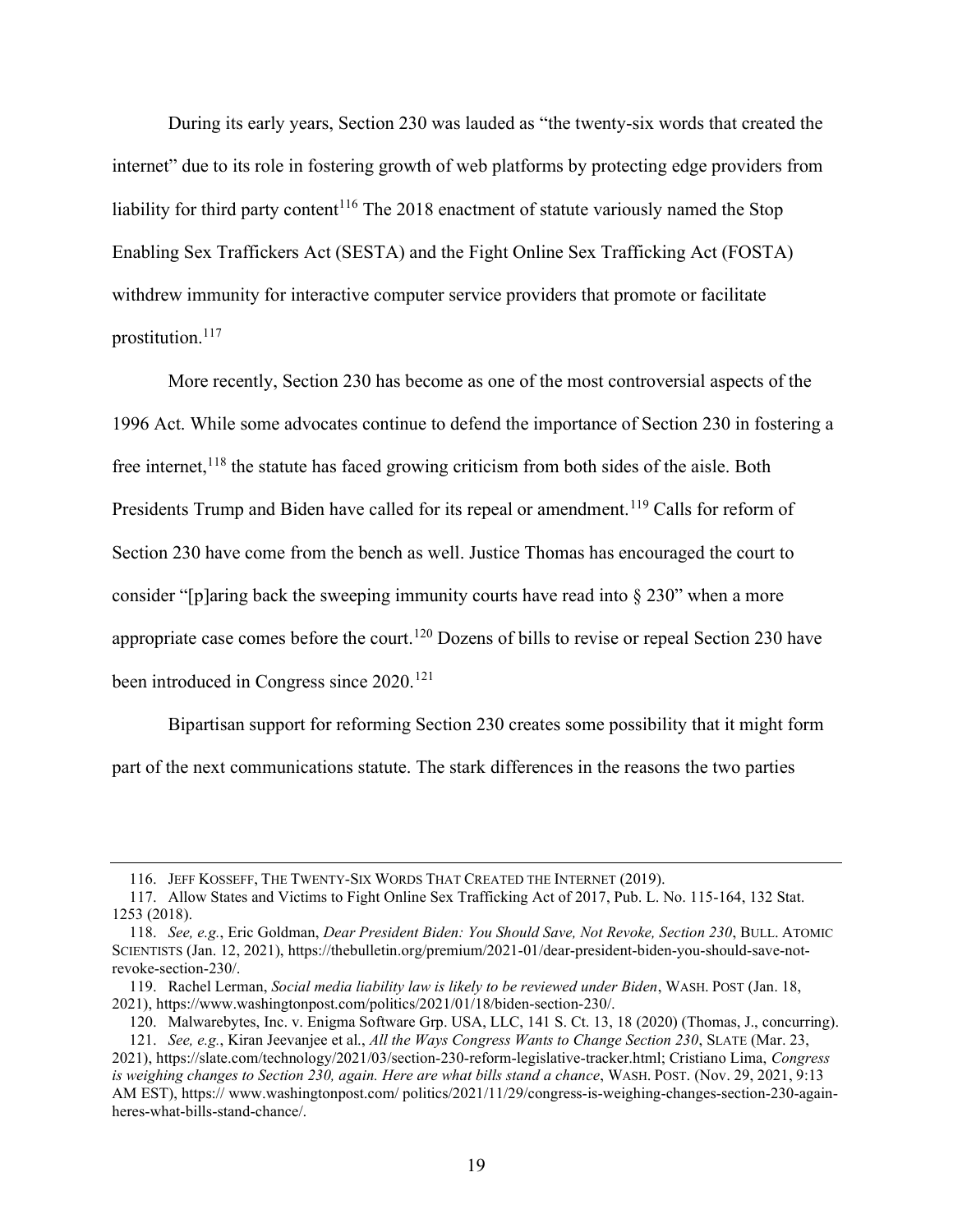support such reform may leave little room for agreement, however.<sup>122</sup> Republicans generally believe that online platforms exercise too much editorial discretion.<sup>123</sup> Democrats are concerned that they exercise too little.<sup>124</sup>

## 3. Pole Attachments

Another feature of the 1996 Act that was regarded as minor when it was enacted was the amendment of the Pole Attachment Act of 1978 requiring that utilities provide cable television systems and telecommunications providers with nondiscriminatory access to their poles, ducts, conduits and rights of way.<sup>125</sup> Although the requirement that utilities give cable television systems and telecommunications carriers nondiscriminatory access to their poles was not regarded as a significant provision of the 1996 Act,  $126$  the deployment of new network technologies has heightened its importance. For example, the ongoing deployment of the newest generation of mobile broadband technology known as 5G employs base stations that serve areas

125. 47 U.S.C. § 224(f)(1).

<sup>122.</sup> Todd Shields & Ben Brody, Washington's Knives Are Out for Big Tech's Social Media Shield, BLOOMBERG (Aug. 11, 2020), https://www.bloomberg.com/news/articles/2020-08-11/ section-230-is-hated-by-bothdemocrats-and-republicans-for-different-reasons.

<sup>123.</sup> See Exec. Order No. 13,925, 85 Fed. Reg. 34,079, 34,080-81 (May 28, 2020) (noting that "Section 230 was not intended to allow a handful of companies to grow into titans controlling vital avenues for our national discourse under the guise of promoting open forums for debate, and then to provide those behemoths blanket immunity when they use their power to censor content and silence viewpoints that they dislike" and calling for the FCC to initiate a rulemaking to revise the interpretation of Section 230); Memorandum from the Energy and Com. Comm. Republican Staff to Stakeholders and Interested Parties, Big Tech Accountability Platform (Apr. 15, 2021), https://republicans-energycommerce.house.gov/ wp-content/uploads/2021/04/2021.04.15-Big-Tech-Memo-Staff-Legislative-Concepts.pdf.

<sup>124.</sup> See Shannon Bond, Democrats Want to Hold Social Media Companies Responsible for Health Misinformation, NPR (Jul. 22, 2021), https://www.npr.org/2021/07/22/1019346177/ democrats-want-to-hold-socialmedia-companies-responsible-for-health-misinformat (discussing proposed reforms to Section 230 supported by Democrats that would strip immunity from firms promoting health misinformation during a health crisis); Makena Kelly, Democrats take first stab at reforming Section 230 after Capitol riots, VERGE (Feb. 5, 2021), https:// www.theverge.com/2021/2/5/22268368/democrats-section-230-moderation-warner-klobuchar-facebook-google (discussing proposed reforms to Section 230 supported by Democrats that would require platforms to introduce additional moderation).

 <sup>126.</sup> For example, President Clinton's signing statement did not mention the pole attachment provisions. Statement on Signing the Telecommunications Act of 1996, supra note 1.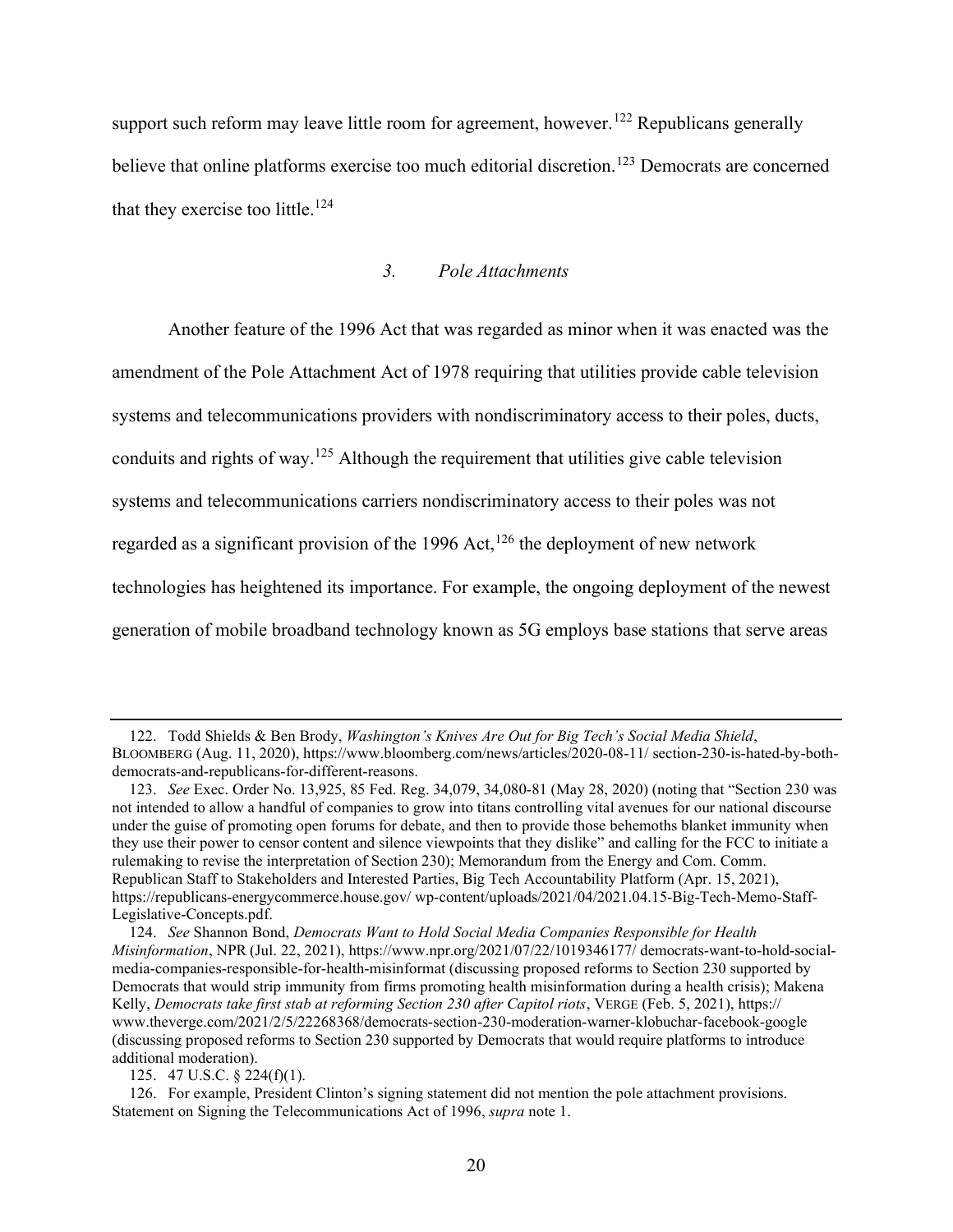that are much smaller than those served by previous technologies (often known as small cells).<sup>127</sup> The need to locate base stations in more locations is leading 5G providers to invoke the Pole Attachment Act for the right to place them on utility poles.<sup>128</sup>

The 1996 Act gives the FCC the authority to regulate pole attachment rates, although this authority does not apply to poles owned by cities or cooperatives or those that are subject to state regulation.<sup>129</sup> In 2018, the FCC invoked the authority granted by the 1996 Act to preempt state and local laws that constitute barriers to entry to new entities providing broadband service<sup>130</sup> to (1) establish time limits for deciding permit requests, (2) limit fees for small cell attachments to reasonable approximations of objective costs, (3) invalidate state and local moratoria on telecommunications services and facilities deployment, and (4) implement a federal "one touch make-ready" process that replaced state and local laws, all of which were largely upheld on judicial review.<sup>131</sup> The need to facilitate the deployment of 5G and other new technologies through the use of small cells on pole attachments may create demand for a new communications statute that changes the formula for determining the reasonableness of pole attachment rates or broadens the access obligation to apply to facilities owned by municipalities and cooperatives.

<sup>127.</sup> Christopher S. Yoo & Jesse Lambert, 5G and Net Neutrality, in THE FUTURE OF THE INTERNET -INNOVATION, INTEGRATION AND SUSTAINABILITY 221, 225 (Guenter Knieps & Volcker Stocker eds., 2019).

 <sup>128.</sup> Accelerating Wireless Broadband Deployment by Removing Barriers to Infrastructure Investment, Report and Order, 32 FCC Rcd. 9760, 9765 (2017).

 <sup>129. 47</sup> U.S.C. § 224(a)(1) & (3), (b)-(c).

<sup>130.</sup> Id. §§ 253, 332(c)(7)(B)(i).

 <sup>131.</sup> Accelerating Wireless Broadband Deployment by Removing Barriers to Infrastructure Investment, Declaratory Ruling and Third Report and Order, 33 FCC Rcd. 9088 (2018), denying the petitions for review in part and granting petitions for review in part sub nom. City of Portland v. United States, 969 F.3d 1020 (9th Cir. 2020). "One touch make-ready" is a process "that allows new attachers themselves to do all the preparations" necessary to attach new equipment to existing utility poles. Portland, 969 F.3d at 1050.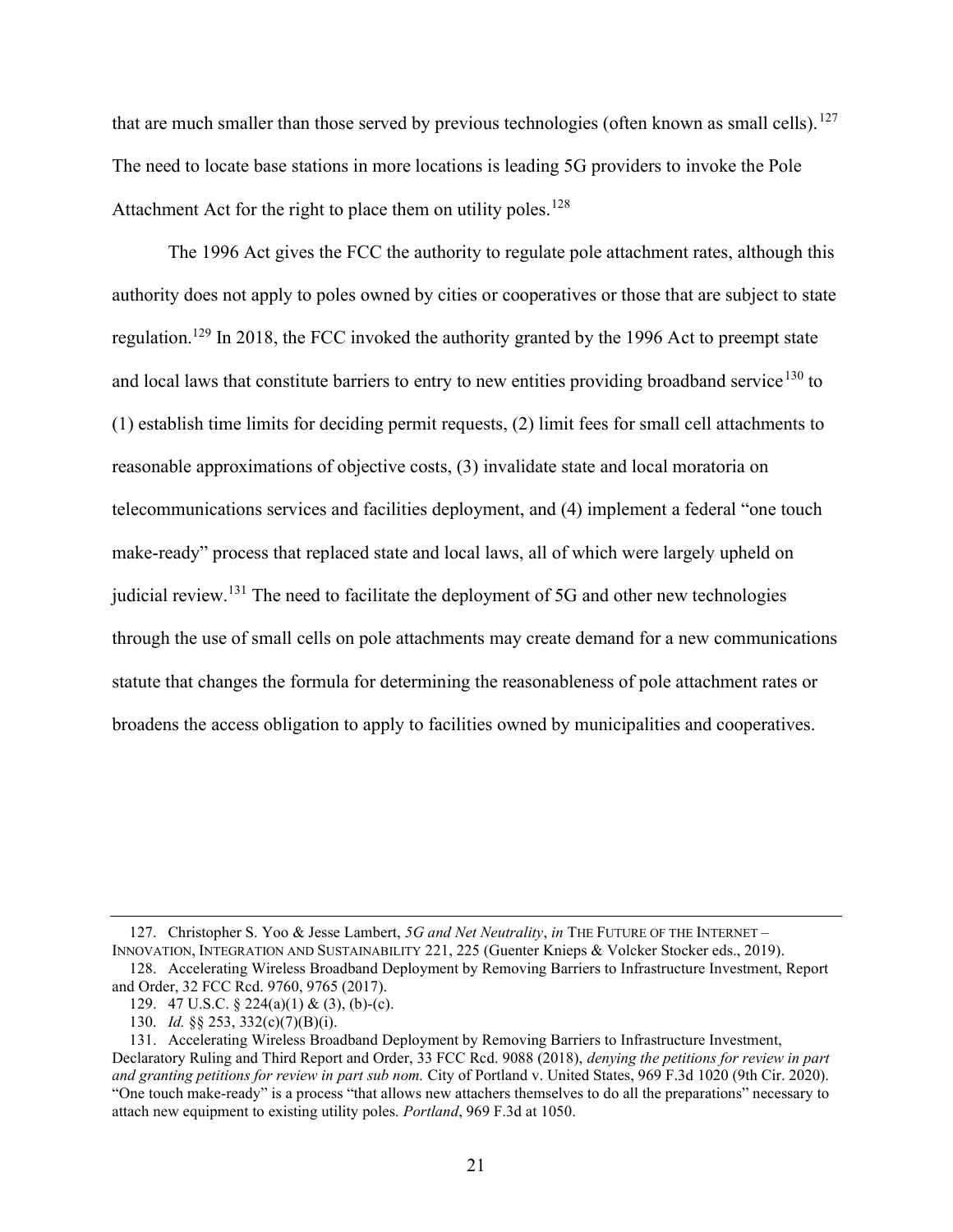## C. ISSUES THAT ARE CURRENTLY SIGNIFICANT THAT WERE NOT PART OF THE 1996 ACT

Given the technological and economic dynamism of the modern communications environment, the fact that certain provisions of the 1996 Act ended being more and less important than expected is unsurprising. Equally predictable is that new issues have arisen since 1996 that the 1996 Act failed to anticipate. These include three that could form the basis for a new political deal that could support the next great communications statute: net neutrality, spectrum policy, and antirust reform.

## 1. Net Neutrality

The debate over net neutrality has dominated communications policy for nearly the past two decades.<sup>132</sup> The Obama Administration enacted rules prohibiting last-mile Internet service providers, such as AT&T and Comcast, from engaging in unreasonable discrimination against certain types of traffic, only to see those rules revoked during the Trump Administration.<sup>133</sup> President Biden's Executive Order calling on the FCC to revive net neutrality regulation guarantees that this issue will remain a central issue.<sup>134</sup>

One of the central issues in the debate over net neutrality, which requires ISPs to treat all internet traffic equally, turns on the narrow question whether services offered by last-mile broadband ISPs, such as AT&T or Comcast, constitute information services or telecommunications services. The D.C. Circuit has held that the FCC cannot mandate

<sup>132.</sup> For the article generally credited with coining the phrase, net neutrality, see Tim Wu. Net Neutrality, Broadband Discrimination, 2 J. ON TELECOM. & HIGH TECH. L. 141 (2003). For a response and reply published in the same journal the next year, see Christopher S. Yoo, Would Mandating Network Neutrality Help or Hurt Broadband Competition?: A Comment on the End-to-End Debate, 3 J. ON TELECOM. & HIGH TECH. L. 23 (2004); and Tim Wu, The Broadband Debate, A User's Guide, 3 J. ON TELECOM. & HIGH TECH. L. 69 (2004).

<sup>133.</sup> For a brief history of net neutrality regulation, see Mozilla v. FCC, 940 F.3d 1, 17-18 (D.C. Cir. 2019).

 <sup>134.</sup> Exec. Order No. 14,036, § 5(l)(i), 86 Fed. Reg. 36,987, 36,994 (July 9, 2021).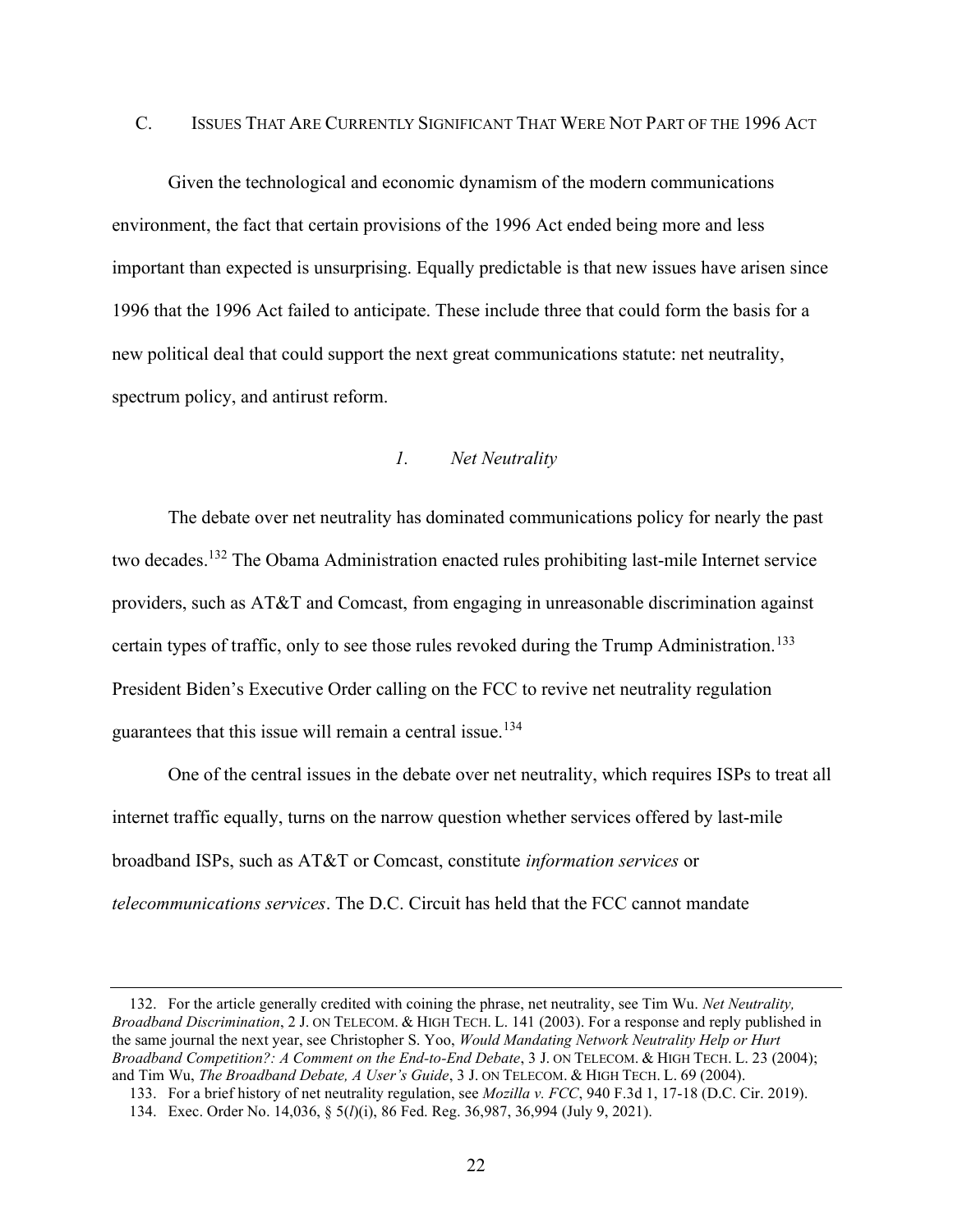nondiscrimination if they are classified as the former<sup>135</sup> but may do so if classified as the latter.<sup>136</sup> Supreme Court precedent dictates that the statute is ambiguous as to the proper statutory classification of last-mile broadband Internet access service and that the FCC's determination will receive *Chevron* deference.<sup>137</sup>

The FCC has reclassified last-mile broadband Internet access service the last three times the White House has changed parties, and each time that action was upheld by the courts.<sup>138</sup> Consistent with the recent change in power, President Biden's Executive Order on Promoting Competition in the American Economy endorsed reclassifying last-mile broadband Internet access service yet again.<sup>139</sup> Moreover, seven states have responded to the most recent reclassification by enacting statutes regulating net neutrality, with nine additional states introducing similar legislation during their 2021 sessions.<sup>140</sup> Courts have thus far split on whether federal law preempts state attempts to regulate net neutrality.<sup>141</sup> The desire to stop net neutrality from oscillating back and forth every time the White House switches parties and to clarify the role of state legislation may provide some support for including net neutrality as part of the next communications statute.

 <sup>135.</sup> Verizon v. FCC, 740 F.3d 623, 650, 655-57 (D.C. Cir. 2014).

 <sup>136.</sup> U.S. Telecom Ass'n v. FCC, 825 F.3d 674, 697-711 (D.C. Cir. 2016).

 <sup>137.</sup> Nat'l Cable & Telecomm. Ass'n v. Brand X Internet Servs., 545 U.S. 967, 969 (2005).

<sup>138.</sup> See id. at 1003 (upholding the George W. Bush Administration's decision to classify last-mile broadband access as an information service); USTA, 825 F.3d at 744 (upholding the Obama Administration's decision to reclassify last-mile broadband access as a telecommunications service); Mozilla Corp. v. FCC, 940 F.3d 1, 86 (D.C. Cir. 2019) (upholding the Trump Administration's decision to reclassify last-mile broadband access as an information service).

 <sup>139.</sup> Exec. Order No. 14,036, 86 Fed. Reg. 36,987, 36,994 (July 9, 2021).

<sup>140.</sup> See Casey Lide, State Net Neutrality Laws May Lead to Federal Legislation, NAT'L L. REV. (Mar. 1, 2021), https://www.natlawreview.com/article/state-net-neutrality-laws-may-lead-to-federal-legislation.

<sup>141.</sup> Compare N.Y. State Telecomm. Ass'n v. James, 544 F. Supp. 3d 269, 279-88 (E.D.N.Y. 2021) (holding the FCC's decision not to regulate broadband preempted state law), with ACA Connects – Am.'s Commc'ns Ass'n v. Becerra, 24 F.4th 1233 (9th Cir. 2022) (holding the opposite).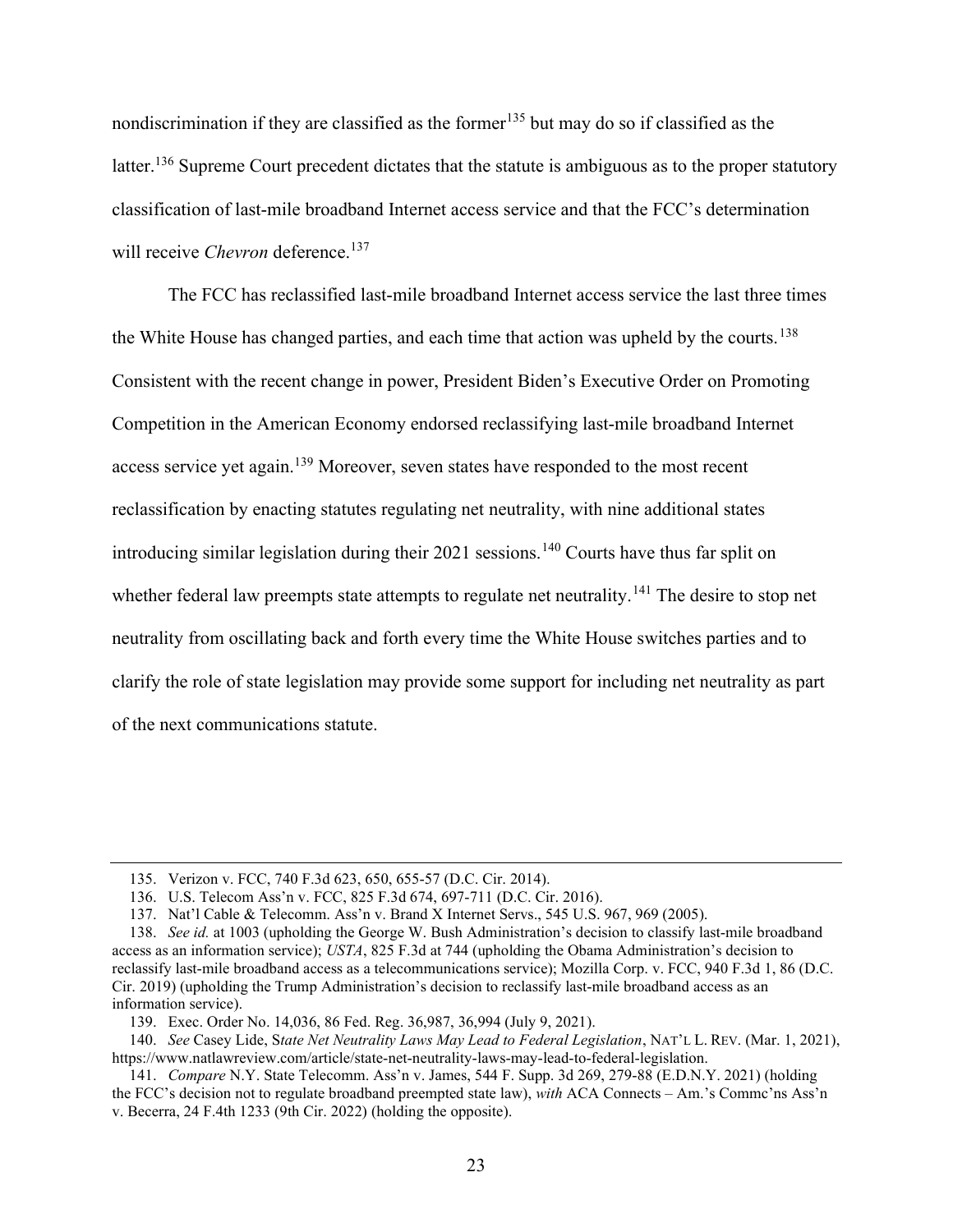## 2. Spectrum Policy

The politics around the 1996 Act focused almost entirely on the digital television transition. As noted earlier, the Act required that should the FCC decide to issue digital television licenses, they could go only to incumbent broadcasters.<sup>142</sup> Even before the Act was passed, a bipartisan group of senators led by Senate Majority Leader Robert Dole criticized this provision as corporate welfare and required the FCC to agree not to issue any digital television licenses until Congress had taken further action.<sup>143</sup> In addition, the Omnibus Budget Reconciliation Act of 1993 had mandated the use of auctions to allocate spectrum licenses starting on July 1, 1997.<sup>144</sup>

Faced with the prospect of having to pay for spectrum, television broadcasters began "tripping all over themselves to give up their First Amendment rights," to use the words of one FCC official.<sup>145</sup> After resisting the idea of ratings for years, the industry quickly capitulated and agreed to create its own rating system.<sup>146</sup> Shortly after Dole left the Senate to campaign for the presidency full time on June 11, 1996, Congress notified the FCC that it had abolished the Dole agreement.<sup>147</sup> Two months later, the FCC and the industry reached an agreement to impose quantitative requirements for children's educational programming.<sup>148</sup> The major broadcast networks began making putatively voluntary commitments to more free air time for federal

<sup>142.</sup> See supra note 33 and accompanying text.

 <sup>143.</sup> Christopher S. Yoo, The Rise and Demise of the Technology-Specific Approach to the First Amendment, 91 GEO. L.J. 245, 352-53 (2003) [hereinafter Yoo, Rise and Demise]; Christopher S. Yoo, Rethinking the Commitment to Free, Local Television, 52 EMORY L.J. 1579, 1700 (2003) [hereinafter Yoo, Rethinking Free, Local Television].

 <sup>144.</sup> Pub. L. No. 103-66, sec. 6002, § 309(j), 107 Stat. 312, 388-92.

<sup>145.</sup> Quoted in Thomas W. Hazlett, *Physical Scarcity, Rent Seeking, and the First Amendment*, 97 COLUM. L. REV. 905, 942 (1997).

 <sup>146. 47</sup> U.S.C. § 303 note.

<sup>147.</sup> Hazlett, supra note 145, at 940; Yoo, Rise and Demise, supra note 143, at 353; Yoo, Rethinking Free, Local Television, supra note 143, at 1700.

 <sup>148.</sup> Policies & Rules Concerning Children's Television Programming, Report and Order, 11 FCC Rcd. 10660, 10718-23 ¶¶ 120-29 (1996).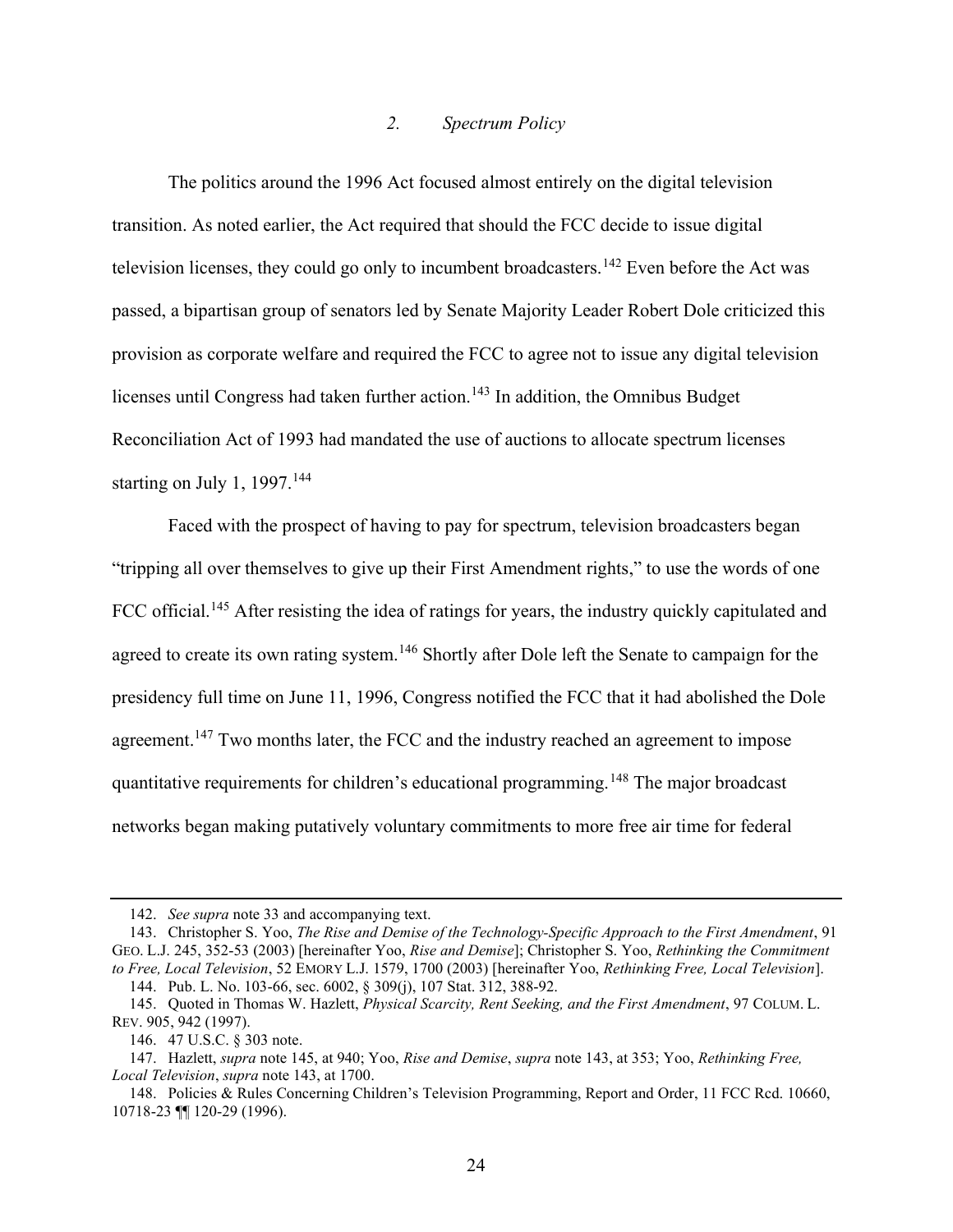political candidates.<sup>149</sup> In the Balanced Budget Act of 1997, Congress explicitly forbade the FCC from auctioning digital television licenses.<sup>150</sup> The net result was to double the amount given to the only industry receiving spectrum for free without increasing the industry's competitiveness or diversity.<sup>151</sup>

As noted earlier, the completion of the digital television transition and the decline of the broadcast television industry has turned this story into more of a parable than an analysis of a live policy issue.<sup>152</sup> The more important current challenge is the demand for wireless broadband, which has grown precipitously in recent years. The shift is demonstrated eloquently by the recent incentive auction, in which many television broadcasters received payments in return for allowing their spectrum to be redeployed for wireless broadband.<sup>153</sup> Auctions also provide incremental revenue that can allow Congress to avoid the supermajority approval for all measures that are not budget neutral.<sup>154</sup> The FCC has successfully allocated several new spectrum bands to wireless broadband,<sup>155</sup> but continuing growth may require further legislative attention.

 <sup>149.</sup> Hazlett, supra note 145, at 942.

 <sup>150. 47</sup> U.S.C. § 309(j)(2); see also Yoo, Rethinking Free, Local Television, supra note 143, at 1700.

 <sup>151.</sup> Krattenmaker, supra note 10, at 163-64.

<sup>152.</sup> See supra notes 62-63 and accompanying text.

 <sup>153.</sup> Thomas W. Hazlett, FCC "Incentive Auction" marks progress and pitfalls towards freeing wireless spectrum, BROOKINGS INST. (May 24, 2017), https://www.brookings.edu/blog/ techtank/2017/05/24/fcc-incentiveauction-marks-progress-and-pitfalls-towards-freeing-wireless-spectrum/.

 <sup>154.</sup> CONG. BUDGET OFF., BUDGETARY IMPLICATIONS OF THE BALANCED BUDGET ACT OF 1997, at 11-15 (1997), https://www.cbo.gov/sites/default/files/105th-congress-1997-1998/reports/bba-97.pdf.

<sup>155.</sup> See Press Release, Fed. Commc'ns Comm'n, FCC Announces Winning Bidders of 3.5 GHz Band Auction (Sept. 2, 2020), https://docs.fcc.gov/public/attachments/DOC-366624A1.pdf; Press Release, Fed. Commc'ns Comm'n, FCC Opens 100 Megahertz of Mid-Band Spectrum for 5G (Mar. 17, 2021), https://www.fcc.gov/ document/fcc-opens-100-megahertz-mid-band-spectrum-5g; Press Release, Fed. Commc'ns Comm'n, FCC Adopts New Rules for the 6 GHz Band, Unleashing 1,200 Megahertz of Spectrum for Unlicensed Use (Apr. 23, 2020), https://docs.fcc.gov/public/attachments/DOC-363945A1.pdf; Press Release, Fed. Commc'ns Comm'n, FCC Grants C-Band Spectrum Licenses (July 23, 2021), https://docs.fcc.gov/public/attachments/DOC-374358A1.pdf.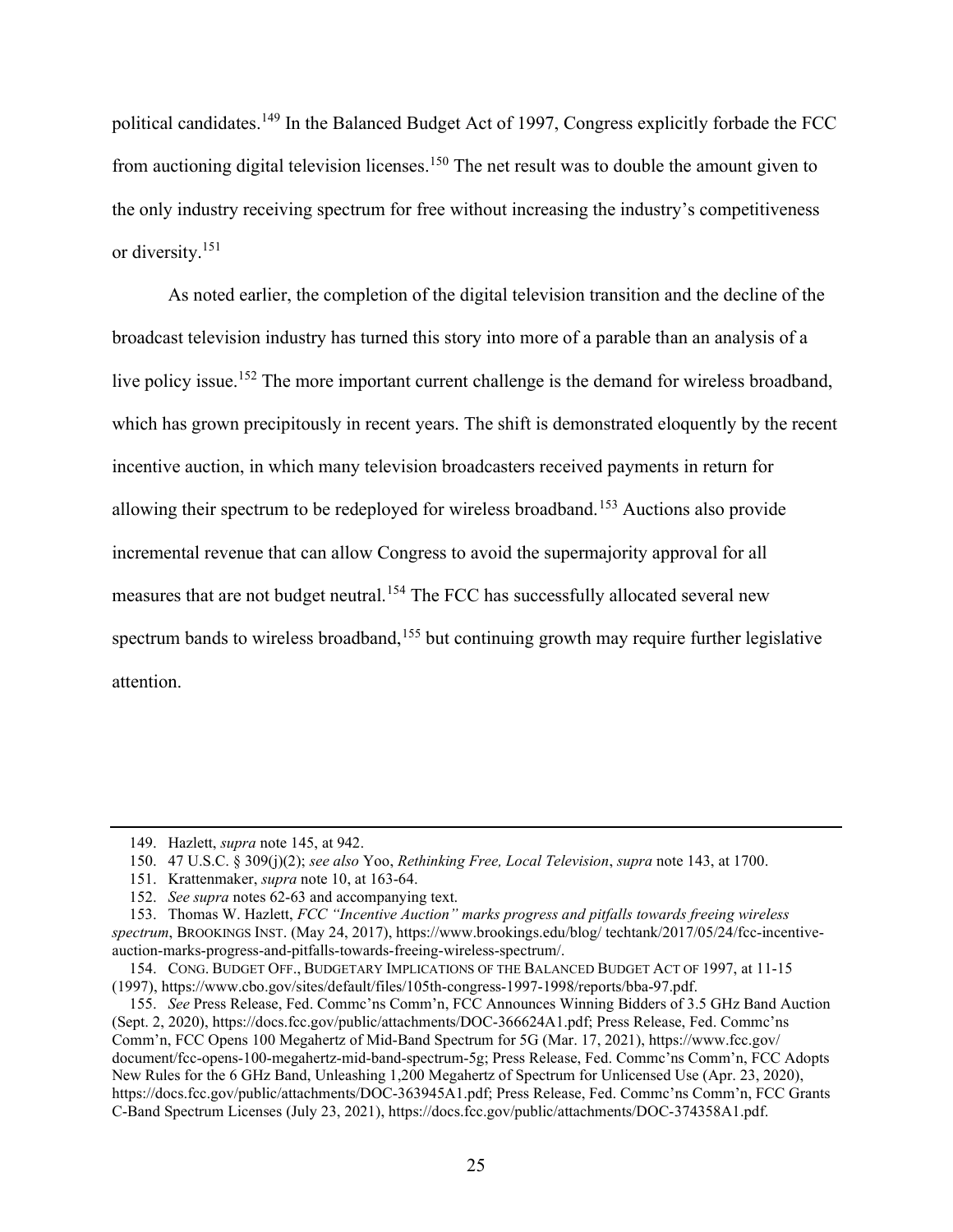#### 3. Antitrust Reform

Perhaps the most dramatic change in the political attitudes over technology over the past decade is with respect to digital platforms. At the time the 1996 Act was passed, these companies were flying below the radar. Amazon was a mere two years old, a year from going public, and sold only books.<sup>156</sup> Google was two years on the horizon,<sup>157</sup> and Facebook was eight.<sup>158</sup> Apple was in the midst of a severe slump, in the process of firing its CEO, and a year away from bringing back Steve Jobs.<sup>159</sup> The only established tech firm was Microsoft, which was confronted with a series of major antitrust suits.<sup>160</sup> The most significant player was America Online, whose merger with Time Warner would soon make it the target of antitrust scrutiny.<sup>161</sup>

The world looks quite different today. According to The Financial Times, Apple, Microsoft, Alphabet (Google), Amazon, and Meta (Facebook) represented five of the seven largest firms in the world by market capitalization as of December  $2021$ .<sup>162</sup> The federal government has brought antitrust cases against Google and Facebook and is investigating cases against Amazon and Apple.<sup>163</sup> During both the 2020 campaigns, both candidates endorsed

<sup>156.</sup> Amazon.com, Inc. History, FUNDING UNIVERSE, http://www.fundinguniverse.com/ companyhistories/amazon-com-inc-history/ (last visited Aug. 27, 2021).

<sup>157.</sup> Google, Inc. History, FUNDING UNIVERSE, http://www.fundinguniverse.com/ company-histories/googleinc-history/ (last visited Aug. 27, 2021).

<sup>158.</sup> Christopher McFadden, A Brief History of Facebook, Its Major Milestones, INTERESTING ENGINEERING (July 7, 2020), https://interestingengineering.com/history-of-facebook.

 <sup>159.</sup> OWEN W. LINZMAYER, APPLE CONFIDENTIAL 2.0: THE DEFINITIVE HISTORY OF THE WORLD'S MOST COLORFUL COMPANY 151, 198-202, 289 (2004).

 <sup>160.</sup> United States v. Microsoft Corp., 253 F.3d 34 (D.C. Cir. 2001); United States v. Microsoft Corp., 147 F.3d 935 (D.C. Cir. 1998).

 <sup>161.</sup> America Online, Inc., 131 F.T.C. 829 (2001).

 <sup>162.</sup> Matthew Johnston, Biggest Companies in the World by Market Cap, INVESTOPEDIA (Dec. 21, 2021), https://www.investopedia.com/biggest-companies-in-the-world-by-market-cap-5212784.

<sup>163.</sup> Factbox: How Big Tech is faring against U.S. lawsuits and probes, REUTERS (Aug. 20, 2021, 6:11 PM EDT), https://www.reuters.com/technology/big-tech-wins-two-battles-fight-with-us-antitrust-enforcers-2021-06-29/.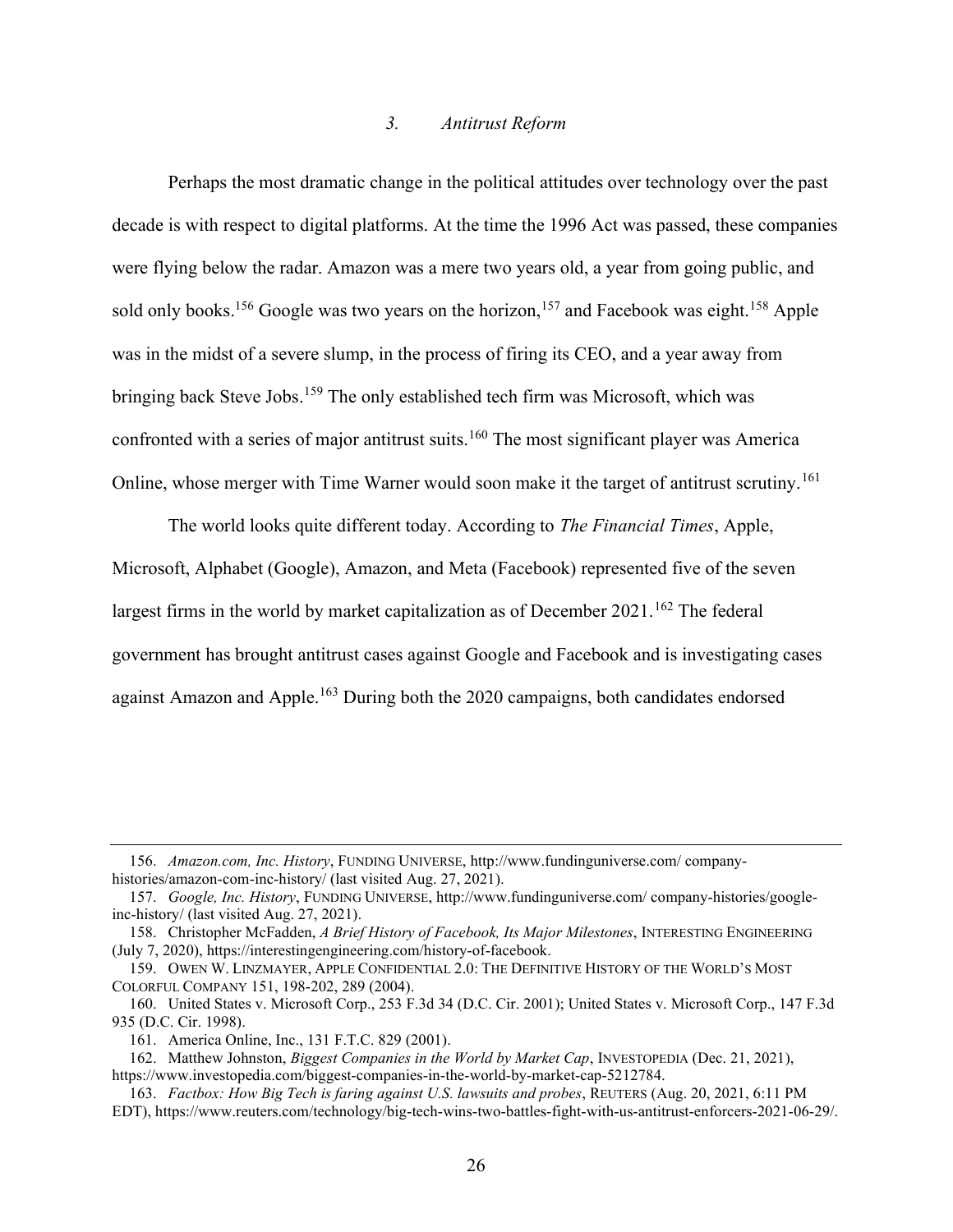vigorous antitrust enforcement against big tech companies.<sup>164</sup> President Biden has issued an executive order encouraging the fair and vigorous enforcement of the antitrust laws and calling on the FTC Chair to consider enacting rules to prevent "unfair data collection and surveillance practices" and "unfair competition in major Internet marketplaces."<sup>165</sup> He also appointed one of the leading advocates for more stringent antitrust scrutiny of big tech firms as head of the FTC.<sup>166</sup>

Interest in antitrust enforcement against big tech has also been a hot topic on Capitol Hill. The House Judiciary Committee has conducted a July 2020 hearing at which the CEOs of Amazon, Apple, Facebook, and Google testified<sup>167</sup> as part of a sixteen-month investigation that produced a 449-page staff report.<sup>168</sup> During the summer of 2021, the House Judiciary Committee passed six bills on antitrust, with provisions on updating merger filing fees, amending the venues for antitrust suits brought by state attorney generals, limiting the ability of technology companies to buy nascent competitors, lowering switching costs between platforms, prohibiting companies from preferencing their own products over those of competitors, and authorizing breaking up technology companies when necessary to eliminate conflicts of interest.<sup>169</sup> On the other side of

 <sup>164.</sup> Jon Swartz, Here's where Biden and Trump stand on antitrust, social media and other tech issues, MARKETWATCH (Oct. 1, 2020, 5:21 PM ET), https://www.marketwatch.com/story/heres-where-biden-and-trumpstand-on-antitrust-social-media-and-other-tech-issues-2020-10-01 (2020 campaign).

 <sup>165.</sup> Exec. Order No. 14,036, § 5(b), (h)(i) & (iv), 86 Fed. Reg. 36,987, 36,991-92 (July 14, 2021).

 <sup>166.</sup> Press Release, Fed. Trade Comm'n, Lina M. Khan Sworn in as Chair of the FTC (June 15, 2021), https:// www.ftc.gov/news-events/press-releases/2021/06/lina-m-khan-sworn-chair-ftc.

<sup>167.</sup> Online Platforms and Market Power, Part 6: Examining the Dominance of Amazon, Apple, Facebook, and Google: Hearing Before the House Judiciary Comm., 116th Cong (2020), https://www.govinfo.gov/content/pkg/ CHRG-116hhrg41317/html/CHRG-116hhrg41317.htm.

 <sup>168.</sup> SUBCOMM. ON ANTITRUST, COMMERCIAL AND ADMIN. L., HOUSE COMM. ON THE JUDICIARY, INVESTIGATION OF COMPETITION IN DIGITAL MARKETS: MAJORITY STAFF REPORT AND RECOMMENDATIONS (2020), https://judiciary.house.gov/uploadedfiles/ competition\_in\_digital\_markets.pdf [hereinafter CICILLINE REPORT].

 <sup>169.</sup> Sharis A. Pozen, House Judiciary Passes Six Antitrust Bills Targeting Tech Platforms and Large Transactions, Setting Up Vote Before House of Representatives, CLIFFORD CHANCE (June 28, 2021), https:// www.cliffordchance.com/content/dam/cliffordchance/briefings/2021/06/ House-Judiciary-Committee-Passes-Six-Antitrust-Bills-Targeting-Tech-Platforms-and-Large-Transactions.pdf.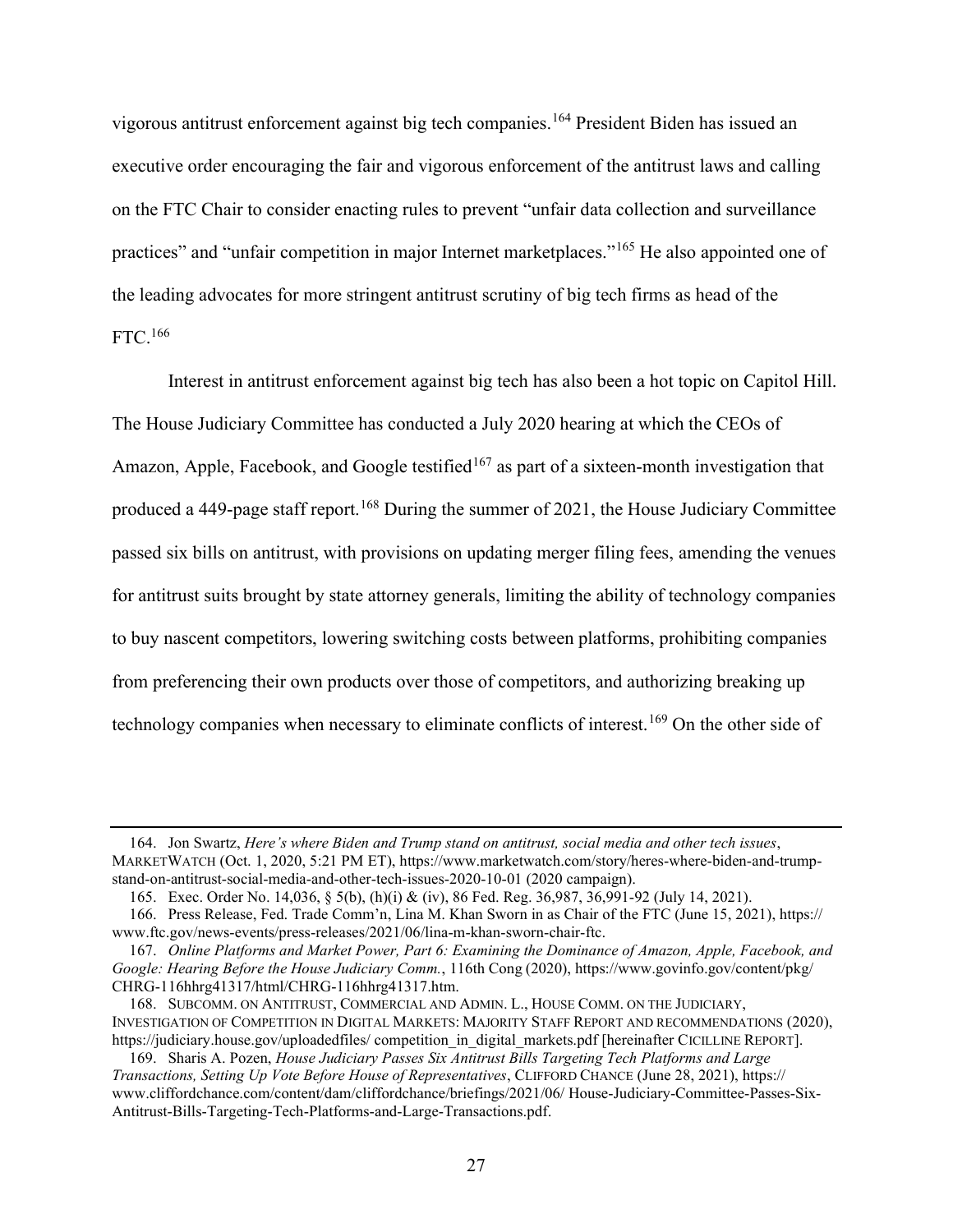the Capitol, Senators Klobuchar and Grassley have introduced antitrust reform legislation that would adopt positions similar to provisions included in the House bills.<sup>170</sup>

House Judiciary Committee approval of these bills did not proceed down straight party lines: Some Republicans voted in favor, and some Democrats voted against,  $171$  with lawmakers from California emerging as key opponents to the legislation.<sup>172</sup> The Senate bill was cosponsored by five Democrats and five Republicans.<sup>173</sup> Opponents have argued that these proposals would hurt America's ability to compete with China, a contention that supporters of the legislation have disputed.<sup>174</sup> The complex nature of the coalitions backing these proposals suggests some possibility they could generate enough votes to support passage but only if they can attract sufficient votes in the Senate to break cloture.

\* \* \*

The constellation of interests thus appears to be quite different from the one undergirding the enactment of the 1996 Act. These distinctions necessarily render impossible the recreation of the political deal that led to the 1996 Act. At the same time, they open new potential bases for a political bargain.

 <sup>170.</sup> Press Release, U.S. Sen. Amy Klobuchar, Klobuchar, Grassley, Colleagues to Introduce Bipartisan Legislation to Rein in Big Tech (Oct. 14, 2021), https://www.klobuchar.senate.gov/public/index.cfm/2021/10/ klobuchar-grassley-colleagues-to-introduce-bipartisan-legislation-to-rein-in-big-tech [hereinafter Klobuchar Press Release].

 <sup>171.</sup> Pozen, supra note 169, at 4.

<sup>172.</sup> Emily Birnbaum, California lawmakers back the "goose that lays the golden eggs" in antitrust fight, POLITICO (Jun. 25, 2021), https://www.politico.com/news/2021/06/25/california-lawmakers-antitrust-496180 (explaining how "bipartisan lawmakers are coming out aggressively in defense of Silicon Valley, the 'goose that lays the golden eggs,' in the words of Rep. Lou Correa (D), one of the members of the delegation.").

 <sup>173.</sup> Klobuchar Press Release, supra note 170.

<sup>174.</sup> See Zachary Basu & Margaret Harding McGill, Ex-intel officials claims antitrust could hurt U.S. in China tech race, AXIOS (Sept. 15, 2021), https://www.axios.com/china-antitrust-big-tech-national-security-d0fb2141-aefe-407c-97ef-8da09cb54b55.html.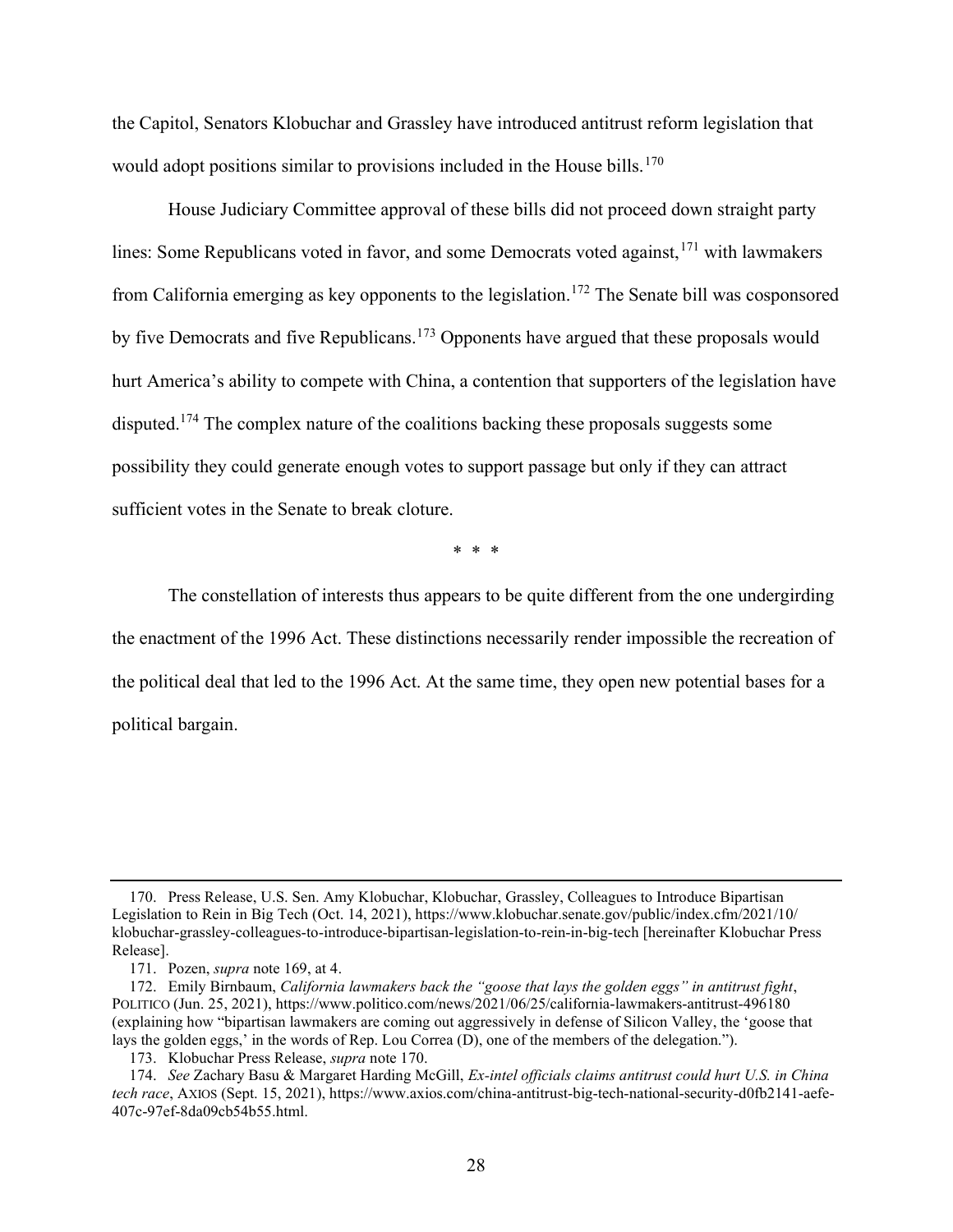## IV. POSSIBLE PATHS FOR GETTING TO YES

How might these various components coalesce into a political deal that offers sufficient benefits to enough different segments of the industry to support enactment? The key players are likely to play distinctly different roles. Television broadcasting, which has historically exerted strong influence on legislation, is less likely to do so in the future. Although multichannel video continues to serve as a key business of the cable industry, its focus is increasingly shifting to broadband. Regarding telecommunications, voice has become a relatively minor application riding on a broadband pipe, which has brought their interests more into alignment with the future direction of the cable industry, and the technological emphasis has shifted from wired to wireless transmission and from existing networks to the deployment of new technologies such as 5G. The rapid ascent of Internet intermediaries, such as Google, Facebook, and Amazon, adds a new dynamic to the legislative dealmaking. Finally, transactions such as the Comcast-NBC Universal merger, the AT&T's short-lived acquisition of Time Warner, and Verizon's unsuccessful purchases of Yahoo! and America Online have caused the sharp distinctions between these categories to break down and have given particular companies multiple perspectives on the same issue.

#### A. AREAS WHERE STAKEHOLDER INTERESTS OVERLAP

Two areas exist where the interests of multiple sectors of the industry potentially overlap. The first is universal service. The second is federal privacy legislation. The alignment of the various sectors makes these issues likely candidates to be key components in any future communications reform legislation.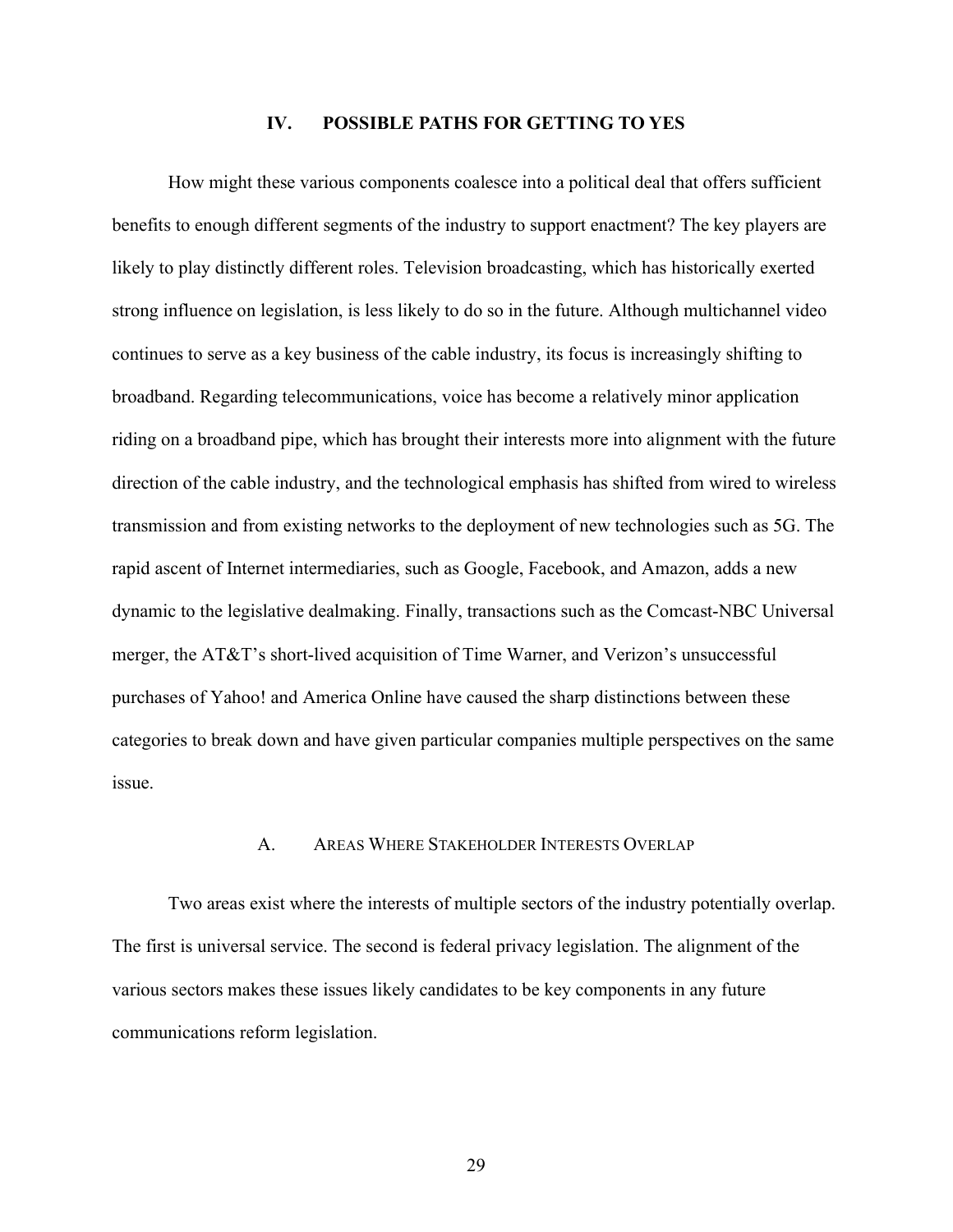#### 1. Universal Service

Another area where the interests of different industry segments largely overlap is universal service. Closing the digital divide would clearly benefit Internet intermediaries by providing them with access to more customers. In fact, the leading players have long supported initiatives to develop new technologies for expanding Internet connectivity, such as Facebook's Connectivity initiative;<sup>175</sup> Google's now defunct Loon and Station projects<sup>176</sup> and its much curtailed fiber project;<sup>177</sup> and initiatives to use low-earth orbit satellites to provide broadband, such as Amazon's Project Kuiper.<sup>178</sup>

Both telephone-based and cable-based ISPs are becoming more sanguine about universal service as well. Many have supported low-income connectivity initiatives of their own, such as Comcast Internet Essentials, Access from AT&T, and Charter's Spectrum Internet Assist, among others.<sup>179</sup> Regarding rural support, the shift to reverse auctions and other reforms have made

 <sup>175.</sup> Aljoscha Höhborn, Facebook Goes Boring. Yes!, N.Y. TIMES (June 28, 2021), https://www.nytimes.com/ 2021/06/28/technology/facebook-internet-access.html.

<sup>176.</sup> Both projects ran for several years but were recently terminated. Manish Singh, Alphabet shuts down Loon internet balloon company, TECHCRUNCH (Jan. 21, 2021, 7:42 PM EST), https://techcrunch.com/2021/01/21/googlealphabet-is-shutting-down-loon-internet/.

<sup>177.</sup> See David Anders, Whatever happened to Google Fiber?, C|NET (Mar. 5, 2021, 8:50 AM PT), https:// www.cnet.com/home/internet/google-fiber-explained/.

 <sup>178.</sup> Harry Menear, Satellite showdown: OneWeb vs. Starlink vs. Project Kuiper, MOBILE MAG. (Mar. 26, 2021), https://mobile-magazine.com/wireless-networks/satellite-showdown-oneweb-vs-starlink-vs-project-kuiper.

 <sup>179.</sup> Julie Zeglen, Comcast is doubling Internet Essentials speeds. The move comes amid ongoing digital equity initiatives – and calls to do more, TECHNICAL.LY (Feb. 2, 2021, 4:12 PM), https:// technical.ly/2021/02/02/comcastinternet-essentials-digital-divide/; Connecting Communities to the American Dream, AT&T PUB. POL'Y (July 30, 2021, 12:43 PM), https:// www.attpublicpolicy.com/universal-service/connectingcommunities/.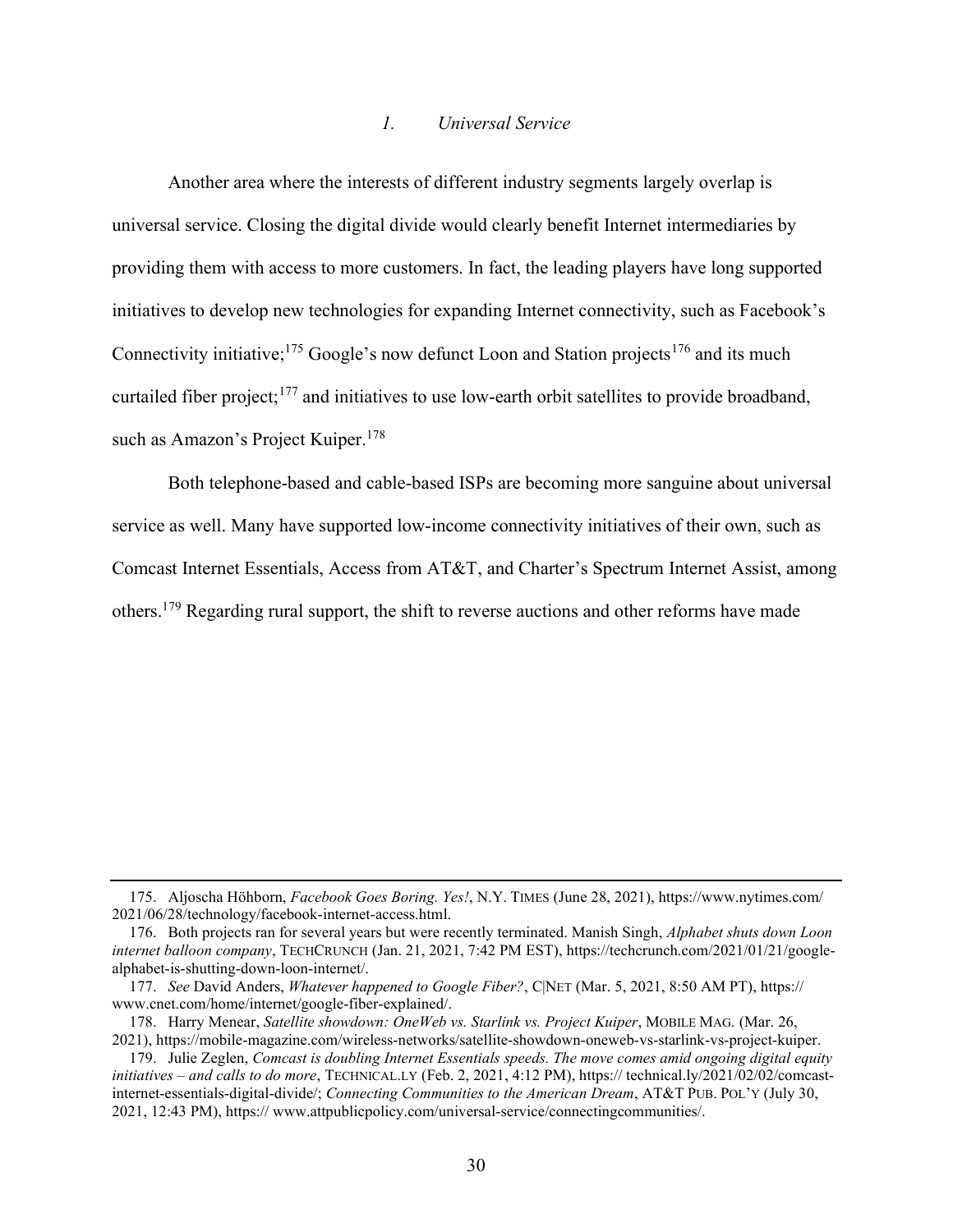large ISPs increasingly open to accepting universal service funding.<sup>180</sup> Large ISPs have also begun actively pursuing state grants issued under the Broadband Infrastructure Framework.<sup>181</sup>

A key priority for ISPs is to make sure that these funds are targeted toward areas in which no ISP is already providing service, as reflected in the universal service fund's shift in focus from high cost to unserved areas.<sup>182</sup> This strikes me as good policy: The biggest social returns will likely come from targeting the limited financial support that is available toward those who are completely cut off from the Internet rather than those who have connectivity but only from a single provider. Indeed, those who lack service entirely would no doubt regard wishing for better connectivity as a distinctly high-class problem that they wish they had. Focusing subsidies on areas where purely private service is uneconomical also eliminates any divergence of interest. If anything, it alleviates political pressure on incumbents from having to make investments that are uneconomical. Directing universal support toward unserved areas also avoids the unfairness of asking a private company that has invested its own capital to compete with a provider that is being subsidized by the government.

 <sup>180.</sup> AT&T and Verizon declined to participate in the first round of CAF Phase I in 2012. Joan Engebretson, Verizon, AT&T Decline Broadband Connect America Funding, TELECOMPETITOR (July 25, 2012), https:// www.telecompetitor.com/verizon-att-decline-connect-america-funding/. They began to show greater receptivity during the second CAF Phase I round in 2013, in which AT&T accepted \$100 million, but Verizon continued not participating. Joan Engebretson, Verizon Again Declines CAF Funding But AT&T Accepts, TELECOMPETITOR (Aug. 20, 2013), https://www.telecompetitor.com/verizon-again-declines-caf-funding-but-att-accepts/. Large ISPs participated slightly more actively in the 2015 CAF Phase II program, in which AT&T accepted \$428 million in funding and Verizon accepted \$49 million for properties they were selling to Frontier. Nicole Blanchard, AT&T, Frontier, others accept \$1.5B in CAF-II funding despite FCC's changing broadband definition, FIERCE TELECOM (Dec. 2, 2015, 8:00 AM), https://www.fiercetelecom.com/special-report/at-t-frontier-others-accept-1-5b-caf-iifunding-despite-fcc-s-changing-broadband. Charter Communications was the biggest winner in the RDOF Phase I reverse auction and is incorporating the \$1.2 billion in universal service support into a \$5 billion rural buildout initiative. Charter Announces \$5 Billion Initiative to Connect Unserved Americans, CHARTER PUB. POL'Y (Feb. 5, 2021), https://policy.charter.com/blog/charter-announces-5-billion-initiative-to-connect-unserved-americans.

 <sup>181.</sup> See, e.g., Diana Goovaerts, Comcast, Verizon sang \$44.9M to help deliver universal broadband in Delaware, FIERCE TELECOM (Mar. 18, 2022, 11:33 AM), https://www.fiercetelecom.com/ broadband/comcastverizon-snag-449m-help-deliver-universal-broadband-delaware.

<sup>182.</sup> See supra note 82 and accompanying text.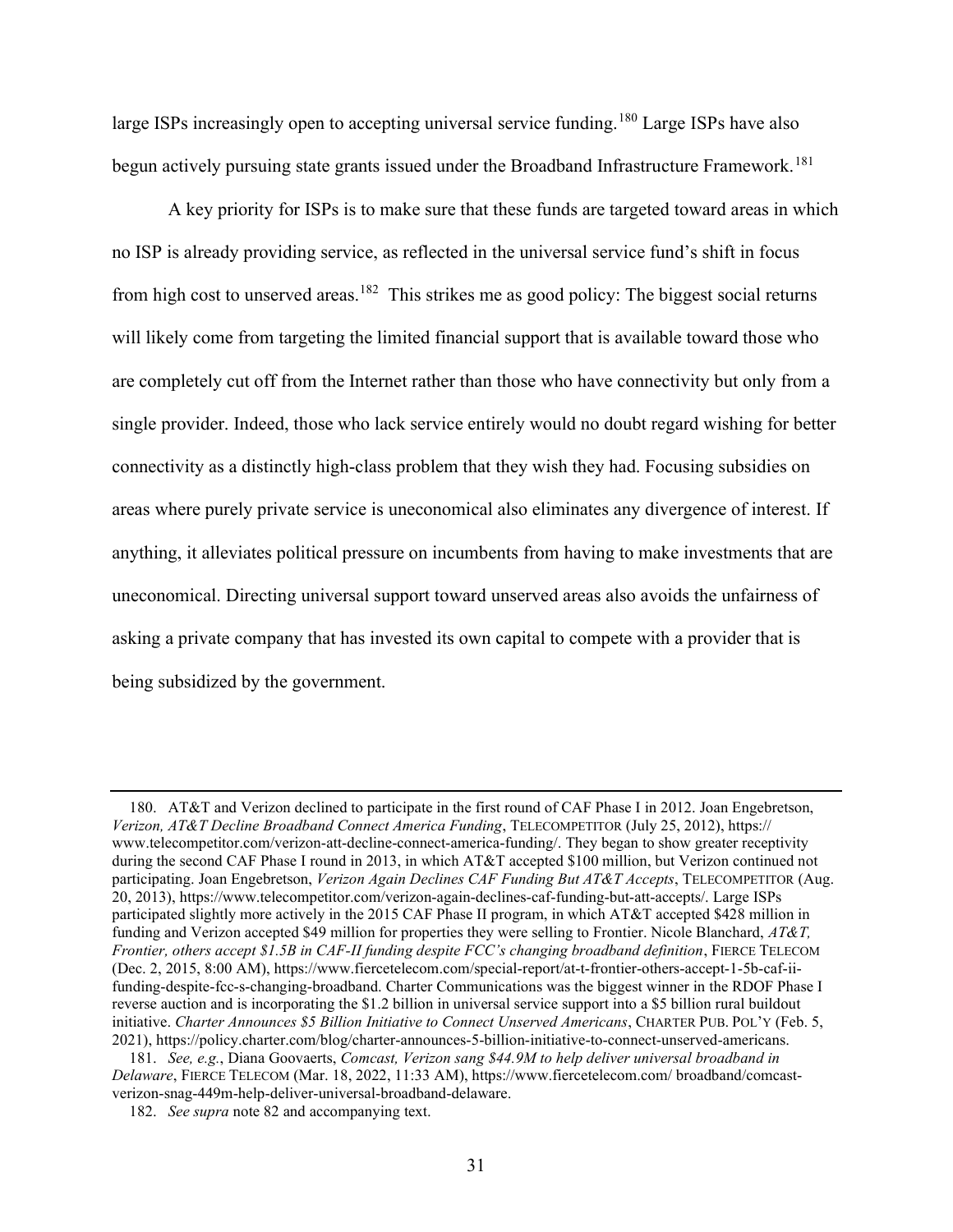The one potential area of divergence is the source of universal service funding. As noted earlier, universal service is currently funded by a tax base (interstate long distance) that is currently dwindling more and more every year.<sup>183</sup> Clearly, suggestions to expand the current tax to include big tech firms providing services through the network run counter to the interests of Internet intermediaries.<sup>184</sup> Although this could conceivably constitute a wedge issue between Internet intermediaries and ISPs, the latter have chosen to support transitioning universal service support to general appropriations.<sup>185</sup> Not only is funding universal service through general revenue better public policy<sup>186</sup>; it aligns the interests of the different sectors rather than driving a wedge between them.

## 2. Privacy

The data-driven nature of the big tech firms' business models has long made privacy regulation one of their primary concerns. Although big tech firms had been somewhat dubious about the prospect of federal privacy legislation, the prospect of facing a patch work regime that was the product of lobbying battles fought across all fifty states led them to become more amenable.<sup>187</sup> What is more interesting is the support that leading telephone-based and cable-

<sup>183.</sup> See supra notes 91-94 and accompanying text.

<sup>184.</sup> See supra notes 95-97 and accompanying text.

 <sup>185.</sup> Mike Dano, Verizon, AT&T want to reshape Lifeline, LIGHT READING (Jan. 22, 2021), https:// www.lightreading.com/ossbss/verizon-atandt-want-to-reshape-lifeline-/a/d-id/766862 (explaining that AT&T and Verizon consider the funding mechanism for Lifeline unsustainable, and both advocate for Congress to create a direct appropriation so recipients can pay for their chosen broadband service). Some portions of the industry are holding onto expanding the tax base as a backup option. Jonathan Spalter, Who Should Pay for Universal Broadband Connectivity?, MULTICHANNEL NEWS (Mar. 25, 2021), https://www.nexttv.com/ blogs/who-should-payfor-universal-broadband-connectivity.

<sup>186.</sup> See supra note 90 and accompanying text.

<sup>187.</sup> See David McCabe & Cecilia Kang, As Congress Dithers, States Step in to Set Rules for the Internet, N.Y. TIMES (May 14, 2021), https://www.nytimes.com/2021/05/14/technology/ state-privacy-internet-laws.html (noting that Google, Amazon, and Facebook spent \$5 million on state lobbying efforts in 2019, with Facebook's Vice President of State and Local Policy stating that "[w]hile we support state efforts to address specific challenges . . . there are some issues, like privacy, where it's time for updated federal rules for the internet — and those need to come from Congress.").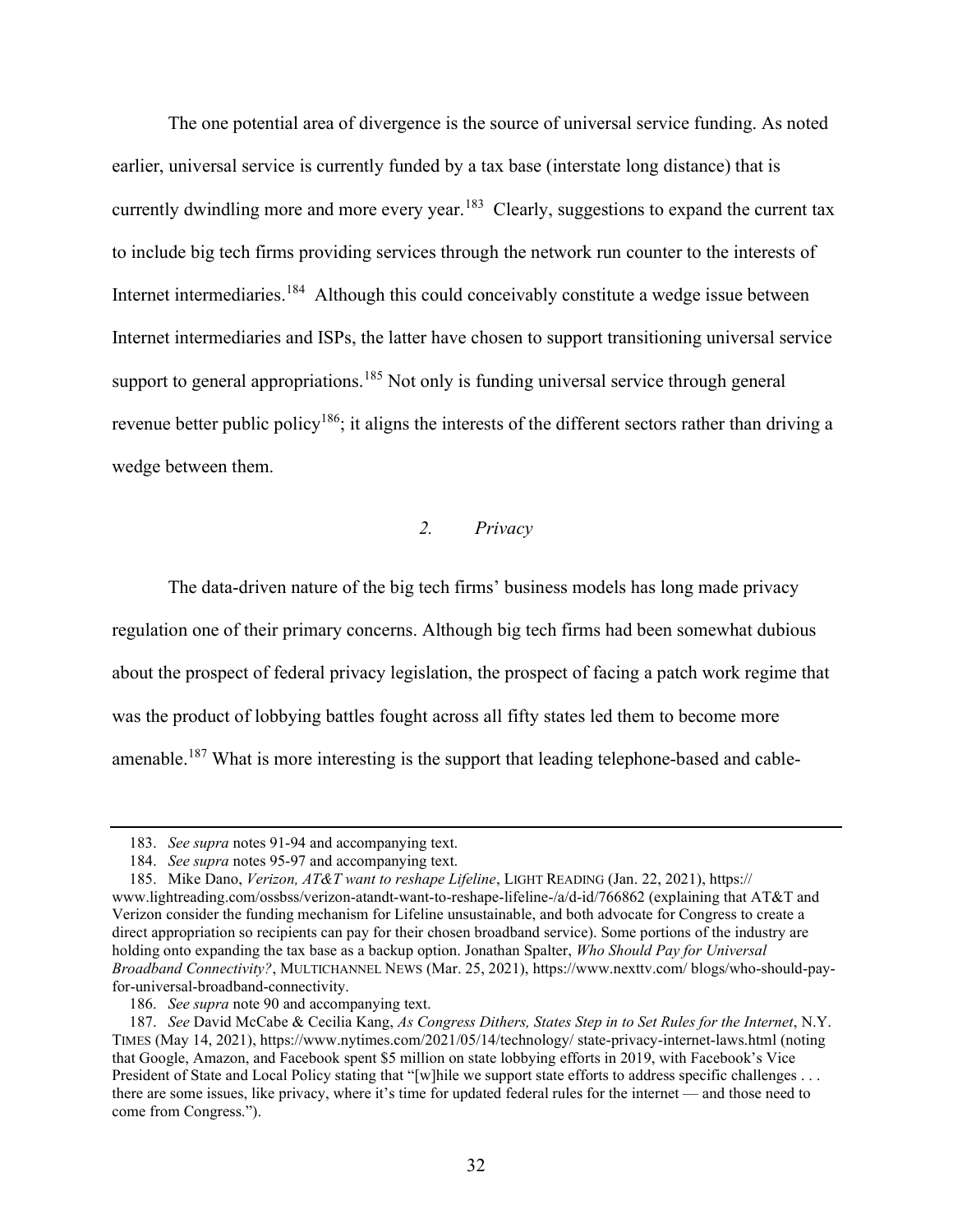based ISPs have lent to the effort,<sup>188</sup> most likely to allow more diversified business models either because of mergers with content companies or planned attempts to gain a share of online advertising revenue.

Perhaps the biggest challenge facing these companies is the extent to which federal privacy legislation would preempt state law.<sup>189</sup> Although industry members would prefer a uniform federal standard, many members of Congress regard any federal legislation as a floor above which states would remain free to enact additional restrictions.<sup>190</sup> A complicating factor is the fact that some states have enacted privacy laws that apply only to ISPs, as noted above.<sup>191</sup> Needless to say, ISP-specific measures are of greater concern to ISPs than to edge providers.<sup>192</sup>

### B. AREAS WHERE BIG TECH HAS MORE AT STAKE

Although the interests of various stakeholders align for federal privacy legislation and

universal service, they diverge for a number of other key issues. Specifically, there are some

<sup>188.</sup> Privacy, AT&T, https://about.att.com/csr/home/reporting/issue-brief/ privacy.html (last visited Aug. 26, 2021); Kathy Grillo, Privacy: It's time for Congress to do right by consumers, VERIZON NEWS CTR. (Oct. 9, 2018), https://www.verizon.com/about/news/ privacy-its-time-congress-do-right-consumers; Tom Rutledge, Charter Urges Congress to Pass Legislation Protecting Privacy Everywhere on the Internet, CHARTER PUB. POL'Y (Apr. 8, 2018), https://policy.charter.com/blog/charter-urges-congress-pass-legislation-protecting-privacy-everywhere-internet; see also Letter from the Business Roundtable to Sen. Majority Leader Mitch McConnell et al. (Sept. 10, 2019), https:// s3.amazonaws.com/brt.org/BRT-CEOLetteronPrivacy-2.pdf (letter from organization consisting of fifty-one businesses from across the economy, including AT&T, Amazon, and Comcast, calling for federal privacy legislation).

 <sup>189.</sup> Scott Ikeda, Big Tech Moves to Influence State Privacy Laws, Laying the Groundwork for a Federal Push, CPO MAG. (May 28, 2021), https://www.cpomagazine.com/data-privacy/big-tech-moves-to-influence-state-privacylaws-laying-the-groundwork-for-a-federal-push/ ("conventional wisdom is that Silicon Valley would prefer federal privacy laws that are favorable to them to a patchwork of state laws that vary in their terms."); Anupam Chander et al., Catalyzing Privacy Law, 105 MINN. L. REV. 1733, 1798 (2019).

 <sup>190.</sup> Todd Feathers, Big Tech Is Pushing States to Pass Privacy Laws, and Yes, You Should Be Suspicious, MARKUP (Apr. 15, 2021), https://themarkup.org/privacy/2021/04/15/big-tech-is-pushing-states-to-pass-privacylaws-and-yes-you-should-be-suspicious (explaining that experts believe big tech's "ultimate goal is to prompt federal legislation that would potentially override California's privacy protections.").

<sup>191.</sup> See supra note 106 and accompanying text.

<sup>192.</sup> See ACA Connects – Am.'s Commc'ns Ass'n v. Frey, 471 F. Supp. 3d 318 (D. Me. 2020) (First Amendment challenge by four ISP trade associations against Maine's ISP-specific privacy law). In terms of full disclosure, I am serving as an expert consultant in this litigation.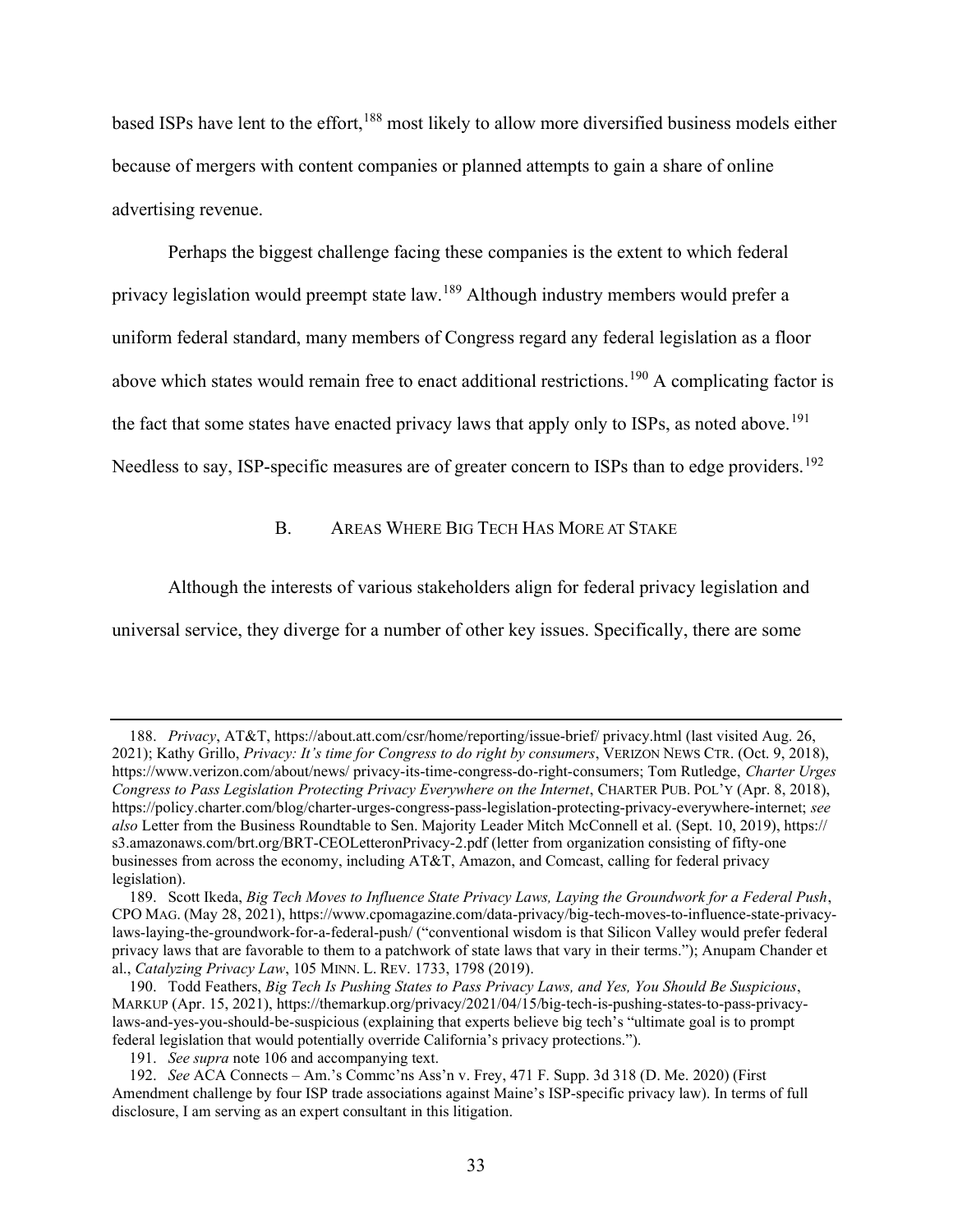issues that are more critical for big companies and other issues that loom larger for ISPs. In particular, big tech companies have more at stake on two potential areas for future reform legislation: Section 230 and antitrust. Note that the divergence of interest is not necessarily an insuperable barrier to a new communications statute. It does frame more clearly the terms under which the key subsectors of the industry might strike a mutually beneficial deal.

## 1. Section 230 of the Communications Decency Act

Given the broad protections from liability that Section 230 currently provides to big tech firms, these companies have the most to lose from the increasing calls from both Democrats and Republicans to limit its scope or repeal it entirely, although some are making tactical concessions to ensure that wholesale repeal of the statute is off the table.<sup>193</sup> At the same time, some ISPs have come out in support of Section 230 reform, contrasting intermediaries' freedom to moderate content with both the liability imposed on traditional intermediaries and the nondiscrimination mandates associated with net neutrality.<sup>194</sup> Content providers have similarly pushed for Section 230 reform as a means to protect their intellectual property, joined by other noncommunications industries supporting such reform for their own reasons.<sup>195</sup>

Differences in the reasons motivating Democrats' and Republicans' calls for Section 230 reform may leave little common ground for agreement,  $196$  although calls for greater transparency regarding the content of online platforms' content moderation policies may offer some basis for a

 <sup>193.</sup> Adi Robertson, Mark Zuckerberg just told Congress to upend the internet, VERGE (Oct. 29, 2020), https:// www.theverge.com/2020/10/29/21537040/facebook-mark-zuckerberg-section-230-hearing-reform-pact-act-big-tech.

 <sup>194.</sup> Joan Marsh, The Neutrality Debate We Need to Have, AT&T PUB. POL'Y (Aug. 21, 2020), https:// www.attpublicpolicy.com/fcc/the-neutrality-debatewe-need-to-have/.

<sup>195.</sup> David McCabe, IBM, Marriott and Mickey Mouse Take on Tech's Favorite Law, N.Y. TIMES (Feb. 4, 2020), https://www.nytimes.com/2020/02/04/technology/section-230-lobby.html.

<sup>196.</sup> See supra note 122-124 and accompanying text.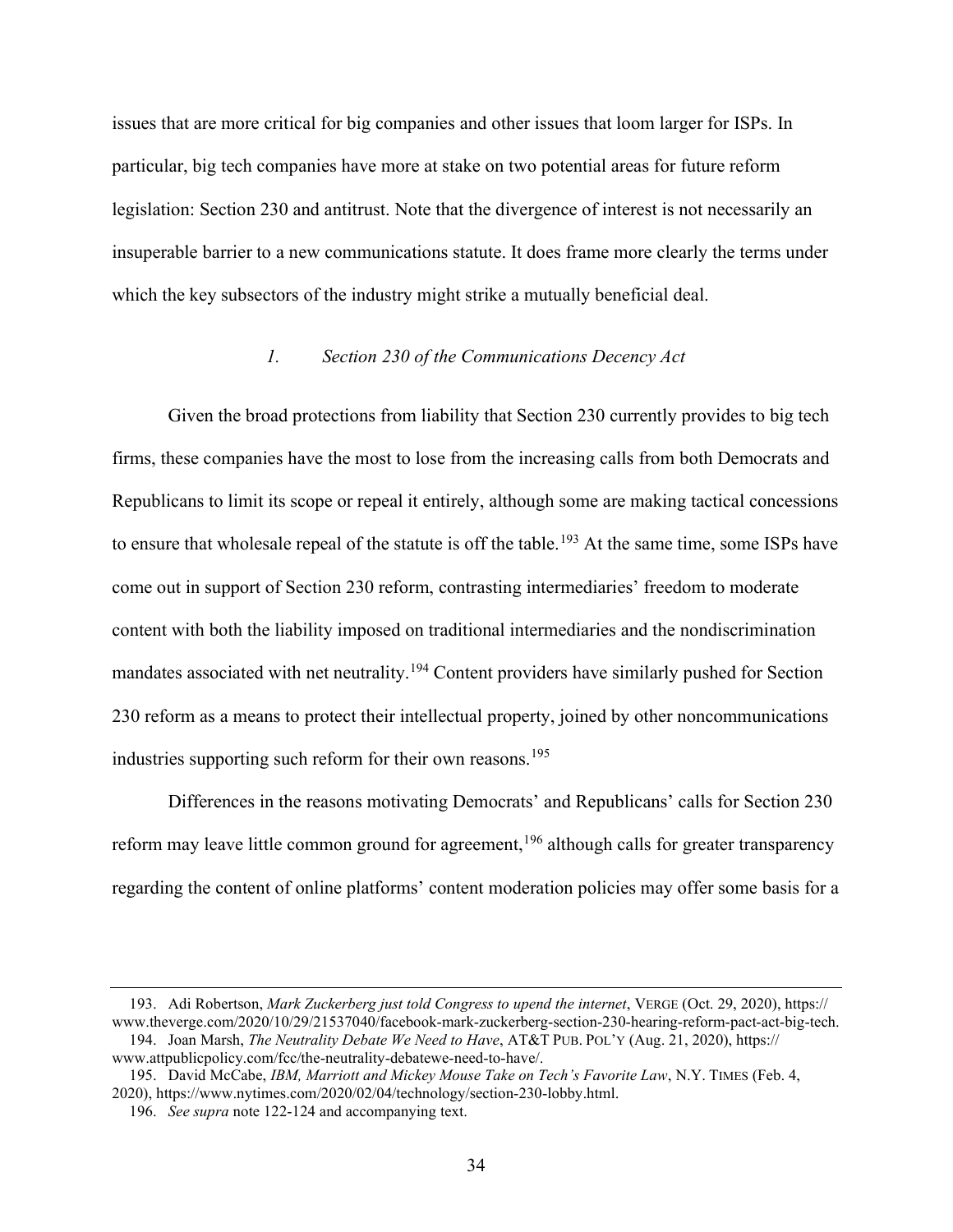compromise solution.<sup>197</sup> The takedowns that occurred in the aftermath of the enactment of SESTA and FOSTA<sup>198</sup> lend some credibility to predictions that limiting Section 230's scope would lead to less posting of Internet content.<sup>199</sup>

## 2. Antitrust Reform

Big tech firms are facing a similarly challenging position with respect to antitrust, with Google, Facebook, Apple, and Amazon becoming targets of the antitrust reform movement.<sup>200</sup> Interestingly, the Ranking Member of the House Subcommittee on Antitrust, Commercial and Administrative Law has attempted to draw a link between possible reforms of antitrust and Section 230, arguing that antitrust reform is the only way to curb supposed discrimination in content moderation.<sup>201</sup>

Although the 2020 House Staff proposed a number of general changes to antitrust that were not specific to big tech, $^{202}$  the current raft of proposals reported by the House Judiciary

<sup>197.</sup> Nandita Bose & David Shepardson, Senators propose reform to key U.S. tech liability shield, REUTERS (Jun. 24, 2020), https://www.reuters.com/article/us-usa-tech-section-230/ senators-propose-reform-to-key-u-s-techliability-shield-idUSKBN23V2V3 (discussing the Platform Accountability and Consumer Transparency Act, or PACT Act, co-sponsored by Democratic Senator Brian Schatz and Senate Republican John Thune, which would require tech platforms to explain their content moderation practices).

<sup>198.</sup> Aja Romano, A new law intended to curb sex trafficking threatens the future of the internet as we know it, VOX (July 2, 2018), https://www.vox.com/culture/2018/4/13/17172762/fosta-sesta-backpage-230-internet-freedom.

<sup>199.</sup> Derek E. Bambauer, What does the day after Section 230 reform look like?, BROOKINGS (Jan. 22, 2021), https://www.brookings.edu/techstream/what-does-the-day-after-section-230-reform-look-like/ ("The first and most predictable effect of a diminution of Section 230 will be a wave of litigation . . . . [T]he second immediate effect is likely that internet sites will become much more cautious about content.").

 <sup>200.</sup> Nicole Goodkind, Congress targets tech giants Apple, Google, Amazon, and Facebook in new series of antitrust laws, FORTUNE (Jun. 11, 2021), https://fortune.com/2021/06/11/congress-targets-tech-giants-apple-googleamazon-and-facebook-in-new-series-of-antitrust-laws/.

 <sup>201.</sup> Aaron Schaffer, The Technology 202: GOP divisions threaten the bipartisan efforts to pass antitrust legislation, WASH. POST (Jun. 17, 2021), https://www.washingtonpost.com/politics/ 2021/06/17/technology-202 gop-divisions-threaten-bipartisan-efforts-pass-antitrust-legislation/.

 <sup>202.</sup> CICILLINE REPORT, supra note 168, at 383-86, 390-404.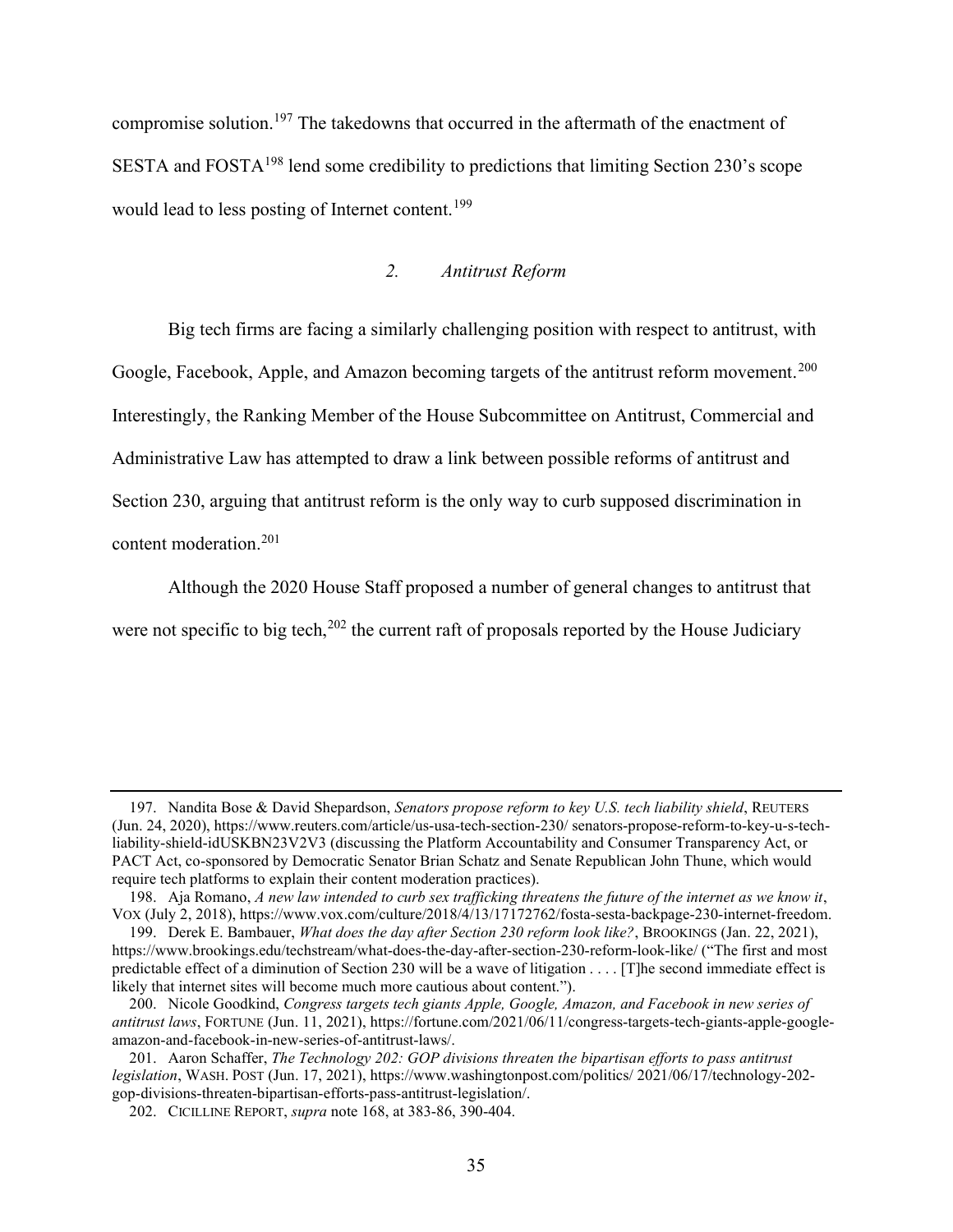Committee on June 24, 2021, largely target "online platforms."<sup>203</sup> The lack of direct applicability to ISPs have led them to remain unsurprisingly silent about the legislation.

ISPs' reticence to get involved does carry some risk. Logical consistency with network providers' arguments in favor of technological neutrality when criticizing ISP-specific state privacy laws and net neutrality would support adopting a similar stance with respect to antitrust. Moreover, telecommunications firms have been active in merger markets in the past<sup> $204$ </sup> and have been the not-infrequent target of enforcement activity, evidenced most recently by AT&T's short-lived acquisition of Time Warner.<sup>205</sup> Criticisms from some quarters that the current proposals do not include ISPs<sup>206</sup> creates some possibility that the bills may expand to include network providers as well, which would of course broaden the scope of the firms concerned about this issue.

### C. AREAS WHERE ISPS HAVE MORE AT STAKE

At the same time, other issues exist in which ISPs have more skin in the game than big tech. Three areas in particular loom the largest: spectrum policy, pole attachments, and net neutrality. Notably, the more technical nature of these first two of these topics place them further from the public eye than the third. In each case, big tech's interests are not completely opposed

<sup>203.</sup> Four of the five bills reported by the House Judiciary Committee apply only to *online platform*, which by definition can only be "a website, online or mobile application, digital assistant, or online service." H.R. 3816, 117th Cong. § 2(g)(10) (2021); H.R. 3825, 1117th Cong. § 5(10) (2021); H.R. 3826, 117th Cong. § 3(h) (2021); H.R. 3849, 117th Cong. § 5(12) (2021). The sole exception is the bill on merger filing fees, which applies to all firms. H.R. 3843, 117th Cong. (2021).

<sup>204.</sup> Jean-Christophe Lebraud & Peter Karlströmer, The future of M&A in telecom, MCKINSEY & CO. (2011) https://www.mckinsey.com/~/media/mckinsey/dotcom/ client\_service/Telecoms/PDFs/M\_A.ashx.

<sup>205.</sup> See United States v. AT&T, Inc., 916 F.3d 1029 (D.C. Cir. 2019) (upholding the district court's rejection of the federal government's challenge to AT&T's acquisition of Time Warner).

 <sup>206.</sup> Karl Bode, Recent Antitrust Push Is Weirdly Narrow, Pretends Telecom and Banking Don't Exist, TECHDIRT (June 17, 2021, 5:54 AM), https://www.techdirt.com/articles/20210615/ 07412446992/recent-antitrustpush-is-weirdly-narrow-pretends-telecom-banking-dont-exist.shtml; Katharine Trendacosta, When It Comes to Antitrust, It's All Connected, ELEC. FRONTIER FOUND. (Aug. 26, 2021), https://www.eff.org/deeplinks/2021/08/ when-it-comes-antitrust-its-all-connected.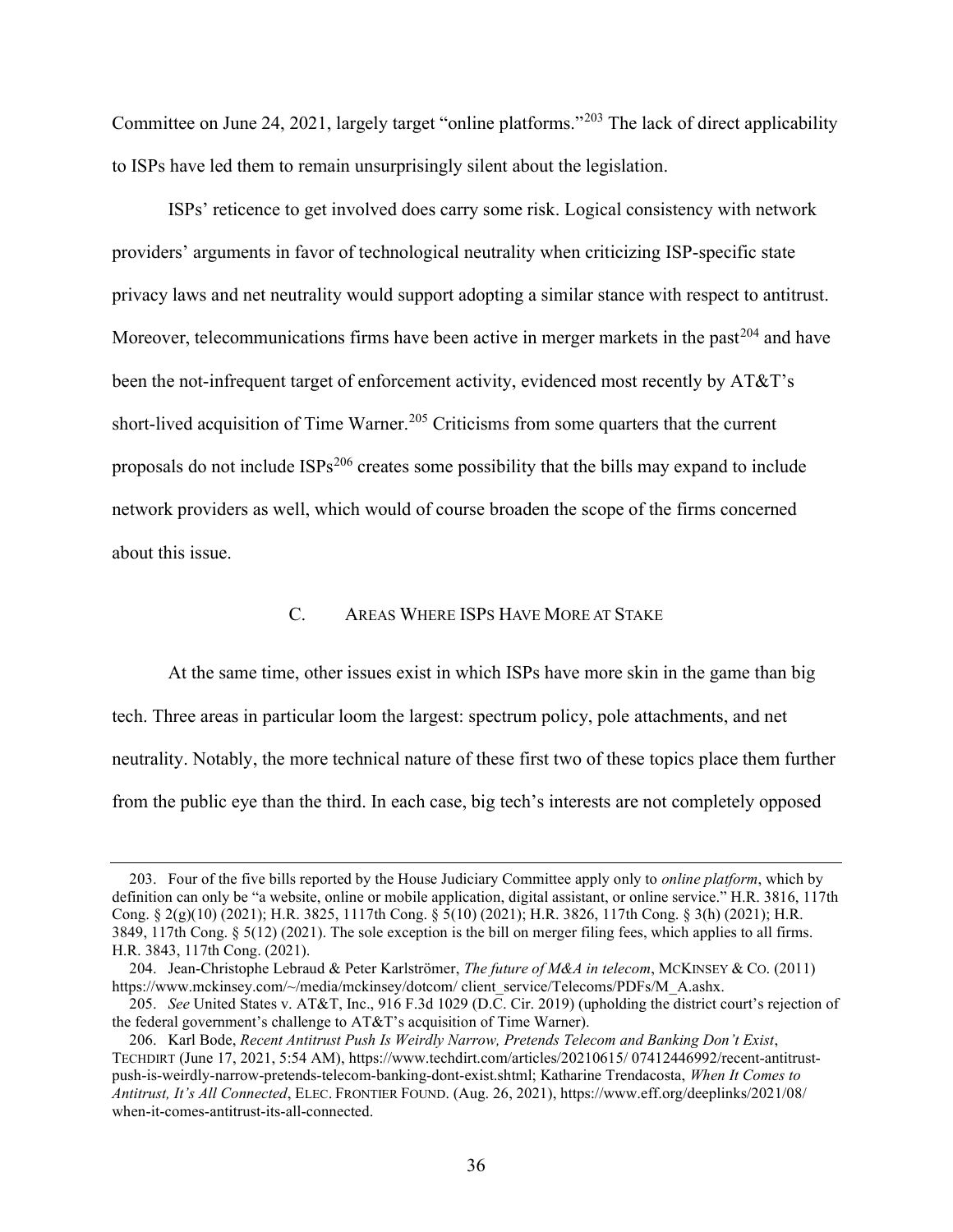to those of the ISPs. In addition, there are some areas in which the interests of different types of ISPs diverge.

## 1. Spectrum

Wireless broadband is the most rapidly growing segment of the industry, and satisfying this burgeoning demand depends on access to ever-increasing amounts of spectrum. The need for more spectrum unifies all actors in this space. Network providers and big tech firms all need spectrum to provide service to their customers. The incentive auction even allowed struggling broadcasters to benefit from mobile broadband's rise.<sup>207</sup>

That said, key industry segments line up somewhat differently with respect to the best way to deploy spectrum. Traditional wireless providers, such as AT&T, Verizon, and T-Mobile, have staked their future to 5G and are lobbying for additional allocations of licensed spectrum to support its deployment.<sup>208</sup> Big tech firms like Google and ISPs like Comcast that to date have largely foregone significant investments in licensed spectrum tend to support allocating increasing amounts to unlicensed spectrum.<sup>209</sup>

## 2. Pole Attachments

In addition to spectrum, firms looking to deploy 5G networks need access to locations where they can locate their small cells. On the one hand, traditional wireless firms embrace pole

 <sup>207.</sup> See supra note 153 and accompanying text.

 <sup>208.</sup> Comments of CTIA at 1, Unlicensed Use of the 6 GHz Band, Report and Ordre and Further Notice of Proposed Rulemaking, 35 FCC Rcd. 3852 (2020) (ET Docket No. 18-295) (submitted Feb. 15, 2019), https:// api.ctia.org/wp-content/uploads/2019/02/190215-FINAL-CTIA-Comments-on-6-GHz-NPRM.pdf.

 <sup>209.</sup> Jay Peters, Google is trying to test a secret 6 GHz network in 17 different states, VERGE (Aug. 17, 2020), https://www.theverge.com/2020/8/17/21372797/google-fcc-test-6ghz-network-17-states; Reply Comments of Comcast Corporation at 1, Use of the 5.850-5.925 GHz Band, First Report and Order, Further Notice off Proposed Rulemaking, and Order of Proposed Modification, 35 FCC Rcd. 13440 (2020) (ET Docket No. 19-138) (submitted Apr. 27, 2020), https://ecfsapi.fcc.gov/file/104282788322240/200427%20Comcast%205.9%20GHz%20Reply%20 Comments.pdf.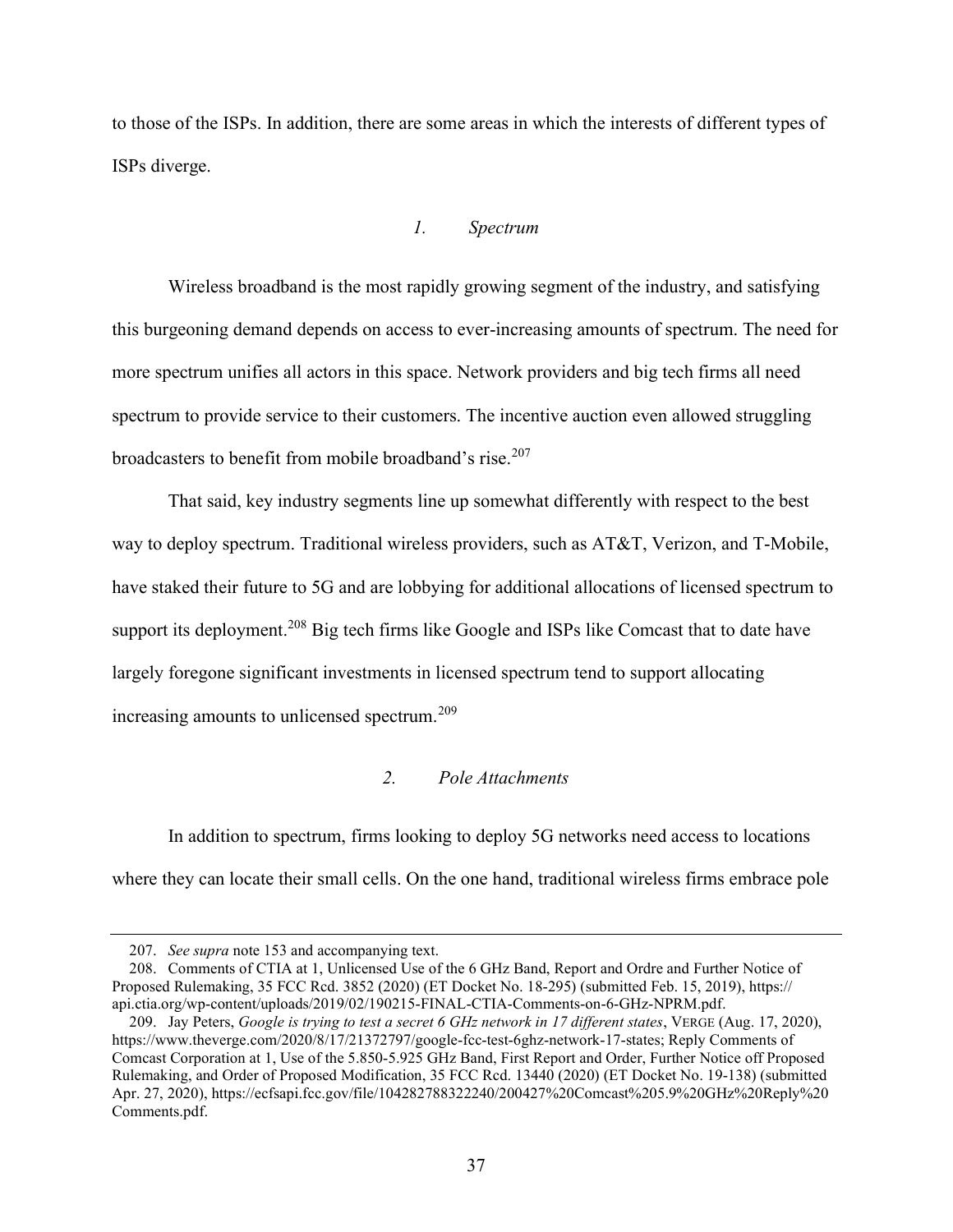attachment reforms that made it easier to deploy new network infrastructure.<sup>210</sup> Their position was initially supported by Google to facilitate its deployment of Google Fiber,  $211$  although questions about the future of this initiative may cause its position to change. Wireline ISPs that are not deploying wireless networks have opposed these reforms because of the additional burdens they impose and concerns that new entrants eager to deploy as quickly as possible will pay too little attention to preventing the disruption of service to existing customers.<sup>212</sup>

The real schism on this issue lies between those deploying new networks and incumbents that are providing service through existing technologies, with the former including the telephone industry and the latter consisting primarily of the cable industry. Indeed, the history of pole attachments reveals the extent to which each firm's position is contingent on its construction plans. Cable was the primary beneficiary of the Pole Attachments Act during the industry's early years,<sup>213</sup> but its position has reversed now that its networks are fully deployed.

#### 3. Net Neutrality

The positions of the different segments of the industry have shifted over time. Net neutrality has been critically important to ISPs throughout the course of the debate. Big tech's relationship with net neutrality has been more complex. During the beginning years of the

<sup>210.</sup> AT&T Statement on Reforming Pole Attachment Process, AT&T PUB. POL'Y (Aug. 2, 2018, 11:44 AM), https://www.attpublicpolicy.com/regulatory-legislative-reform/att-statement-on-reforming-pole-attachmentprocess/; Letter from Katharine R. Saunders, Managing Associate General Counsel, Verizon, to Marlene H. Dortch, Secretary, Fed. Commc'ns Comm'n (Sept. 11, 2017), https://ecfsapi.fcc.gov/file/10911001404566/ 2017%2009%2011%20Verizon%20broadband%20deployment%20ex%20parte.pdf.

 <sup>211.</sup> Jon Brodkin, FCC sides with Google Fiber over Comcast with new pro-competition rule, ARS TECHNICA (Aug. 2, 2018), https://arstechnica.com/tech-policy/2018/08/fcc-gives-google-fiber-and-new-isps-faster-access-toutility-poles/.

 <sup>212.</sup> Reply Comments of Comcast Corporation at 8-12, Accelerating Wireless Broadband Deployment by Removing Barriers to Infrastructure Investment, Third Report and Order and Declaratory Ruling, 33 FCC Rcd. 7705 (2018) (WT Docket No. 17-84) (submitted July 17, 2017), https://ecfsapi.fcc.gov/file/107172337500722/ Comcast%20Combined%20Infrastructure%20Reply%20Comments%20--%20Dkts%20No%2017- 79%20and%2017-84%20--%20FINAL.pdf.

 <sup>213.</sup> Nat'l Cable & Telecom. Ass'n v. Gulf Power Co., 534 U.S. 327, 330-31 (2002).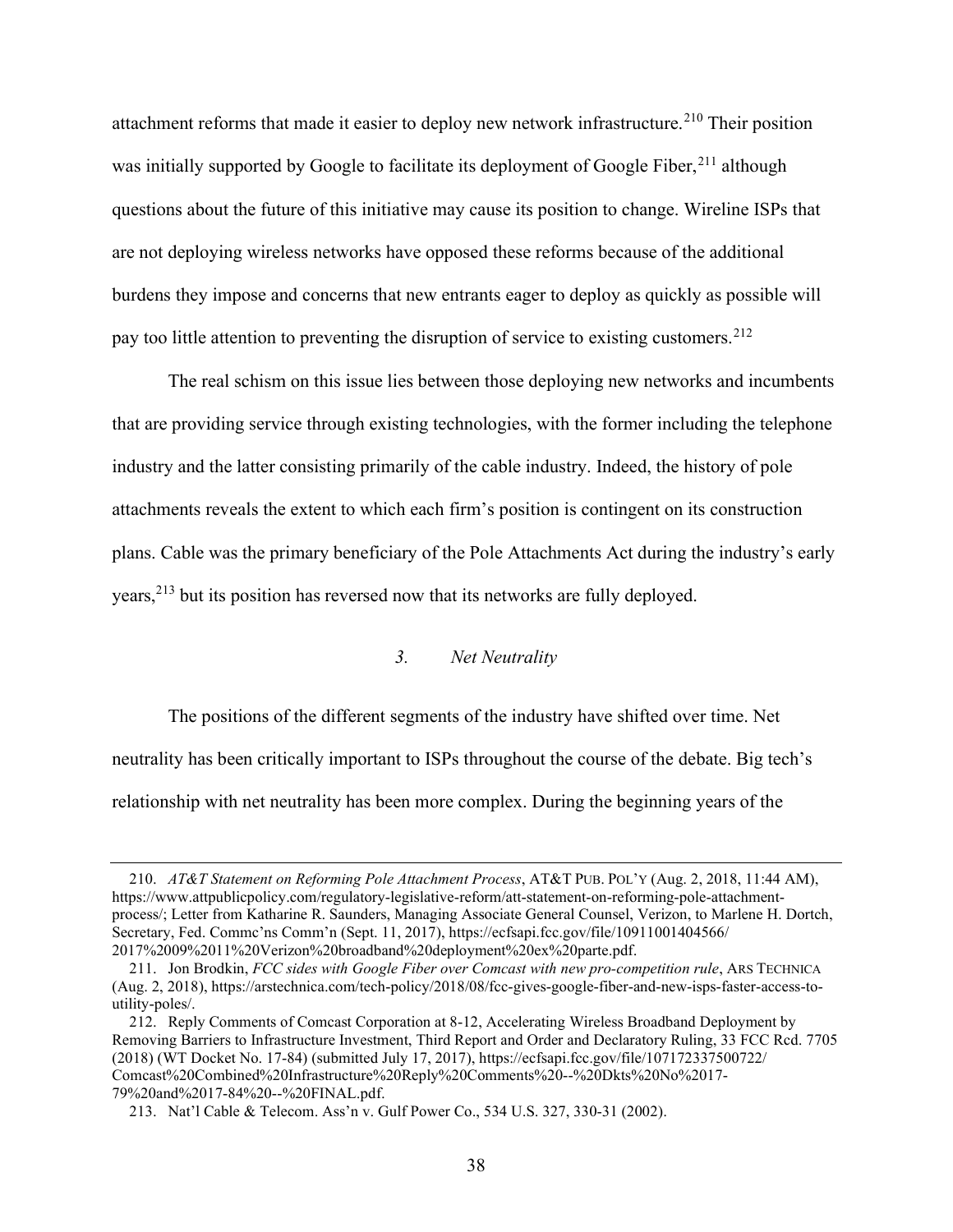debate, first Microsoft and then Google represented net neutrality's strongest advocates. This began to change in the lead up to the 2010 Open Internet Order, when Google and Verizon brokered a deal in which both firms would support the imposition of net neutrality on wired broadband in exchange for lighter touch regulation of wireless broadband.<sup>214</sup> Netflix took over as primary advocate during the debates leading up to the 2015 Open Internet Order.<sup>215</sup> When the 2018 Restoring Internet Freedom Order abolished net neutrality, big tech companies opposed the decision and began to advocate for legislation to stabilize the situation.<sup>216</sup>

Big tech companies have drawn frequent criticism for the tepidness of their support for net neutrality.<sup>217</sup> This perception is far from illusory: Netflix's CEO has acknowledged that net neutrality is "not our primary battle at this point" for the simple reason that "we're big enough to get the deals we want."<sup>218</sup> The same conclusion was drawn by Tim Wu, the scholar credited with coining the phrase, net neutrality, and is currently serving as special advisor to the president for technology and competition policy, who has acknowledged that big tech companies "have mixed

 <sup>214.</sup> David Goldman, Why Google and Verizon's Net neutrality deal affects you, CNN MONEY (Aug. 5, 2010, 4:29 PM ET), https://money.cnn.com/2010/08/05/technology/ google\_verizon\_net\_neutrality\_rules/index.htm.

 <sup>215.</sup> Karl Bode, Google, Facebook, and Netflix Decide They Care About Net Neutrality Again, VICE (Jan. 9, 2018, 9:00 AM), https://www.vice.com/en/article/d344pj/google-facebook-and-netflix-net-neutrality-lawsuit. 216. Id.

<sup>217.</sup> Id.; Karl Bode, Google Lawyer Again Insists They Didn't Sell Out on Neutrality, DSL REPORTS (Aug. 12, 2010, 3:40 PM EDT), http://www.dslreports.com/shownews/Google-Lawyer-Again-Insists-They-Didnt-Sell-Out-On-Neutrality-109870; Natasha Lomas, Net Neutrality Protestors Arrested at Google HQ, TECHCRUNCH (June 25, 2014, 5:48 AM EDT), https://techcrunch.com/2014/06/25/occupygoogle-arrests/; Marguerite Reardon, FCC beware: Facebook, Google like net neutrality just as it is, C|NET (July 7, 2017, 12:47 PM PT), https://

www.cnet.com/tech/services-and-software/fcc-beware-facebook-google-like-net-neutrality-just-as-it-is; Joe Pinsker, Where Were Netflix and Google in the Net-Neutrality Fight?, ATLANTIC (Dec. 20, 2017) https://

www.theatlantic.com/business/archive/2017/12/netflix-google-net-neutrality/548768/; Klint Finley, Tech Giants to Join Legal Battle Over Net Neutrality, WIRED (Jan. 5, 2018, 4:33 PM), https://www.wired.com/story/tech-giants-tojoin-legal-battle-over-net-neutrality/; Klint Finley, Big Tech's Fight for Net Neutrality Moves Behind the Scenes, WIRED (May 27, 2018, 7:00 AM), https://www.wired.com/story/big-techs-fight-for-net-neutrality-moves-behindthe-scenes/.

<sup>218.</sup> Tony Room, Netflix CEO: Net neutrality is no longer our "primary battle," VOX (May 31, 2017, 1:38 PM EDT), https://www.vox.com/2017/5/31/15720268/netflix-ceo-reed-hastings-net-neutrality-open-internet.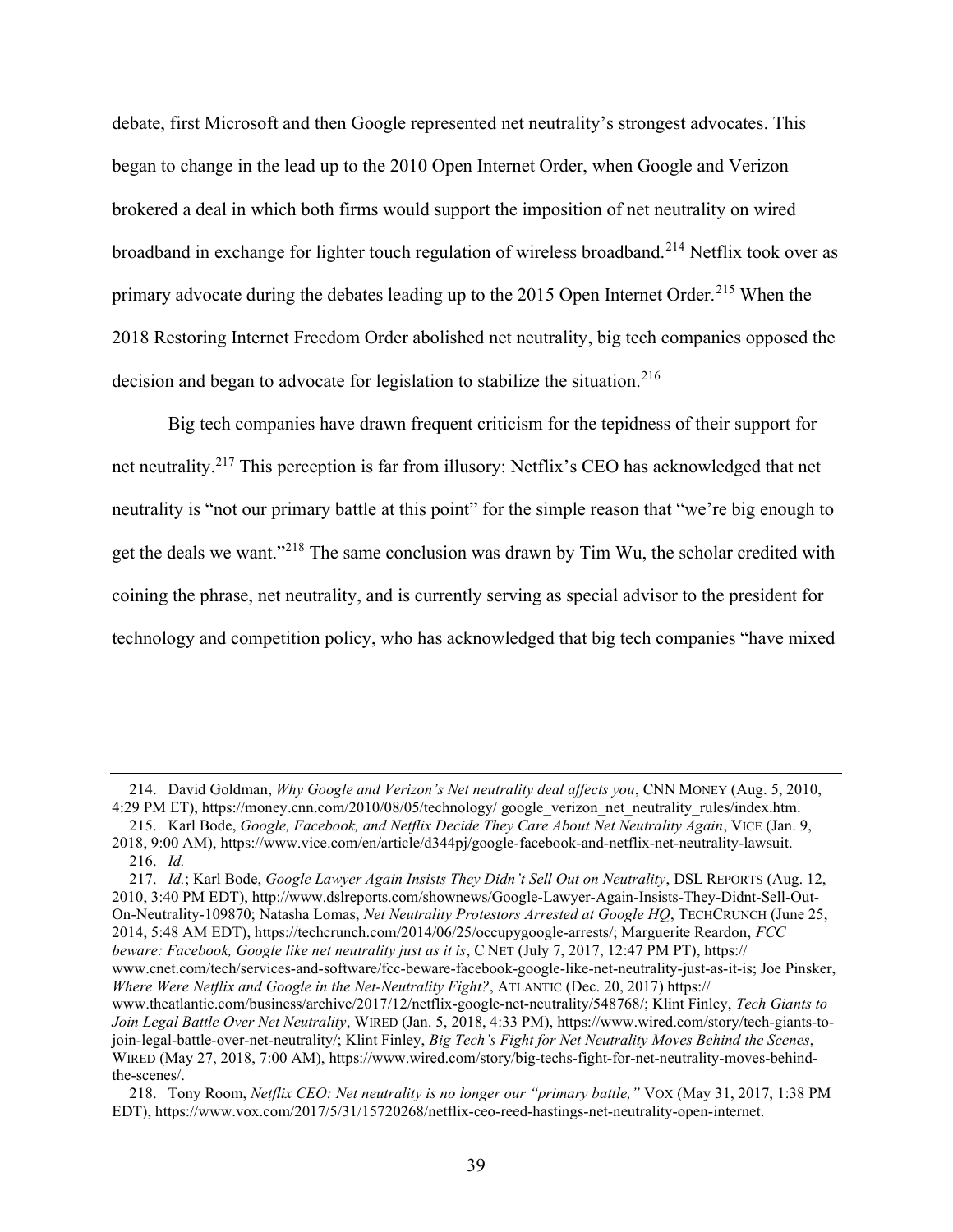motives in their area" and now that they have achieved scale, "it's to some degree to their advantage to climb up the ladder and pull it up after them."<sup>219</sup>

Critics are also drawing an analogy between net neutrality and the extent to which big tech companies possess market power and prioritize their own content.<sup>220</sup> At the same time, big tech companies are becoming significant network operators in their own right, building widearea networks that cover most continents and becoming the largest constructors of undersea cables in the world.<sup>221</sup> They have largely chosen to operate these as private networks, primarily to avoid the regulatory burdens of the type associated with net neutrality.<sup>222</sup>

The softening of big tech's position on net neutrality suggests the possibility of finding some common ground. That said, any legislation that is not sufficiently protective of net neutrality runs the risk of generating significant political backlash.

## D. POLITICAL OBSTACLES

Our brief review has identified a number of issues that could form the basis for a political

bargain sufficient to support enactment of a new communications statute. Aside from the

substance of such a political deal, considerable obstacles remain to its possible enactment.

 <sup>219.</sup> April Glaser & Will Oremus, The Big Tech Companies That Love Net Neutrality Have a Ton to Gain from Its Demise, SLATE (Dec. 13, 2017, 4:53 PM), https://slate.com/technology/2017/12/tim-wu-explains-why-the-techcompanies-that-love-net-neutrality-have-a-ton-to-gain-from-its-demise.html.

<sup>220.</sup> Fred Campbell, The Truth About "Net Neutrality," the Left, and Google, FORBES (May 3, 2017, 9:49 AM EDT), https://www.forbes.com/sites/fredcampbell/2017/05/03/the-truth-about-net-neutrality-the-left-and-google/; Jeremy Carl, Debating Net Neutrality: Big-Tech Monopolies Are the Real Problem, NAT'L REV. (Jun. 11, 2019), https://www.nationalreview.com/ 2019/06/debating-net-neutrality-big-tech-monopolies-are-the-real-problem/; Ryan Singel, Net Neutrality Protestors Call for Google to Stand Tall, WIRED (Aug. 3, 2010, 8:47 PM), https:// www.wired.com/2010/08/net-neutrality-google-protest/.

<sup>221.</sup> Christopher S. Yoo, Paul Baran, Network Theory, and the Past, Present, and Future of the Internet, 17 COLO. TECH L.J. 161, 181-82.

<sup>222.</sup> Mark Jamison, Facebook tells us why net neutrality regulation is a bad idea, AEI (Apr. 16, 2019), https://www.aei.org/technology-and-innovation/telecommunications/facebook-tells-us-why-net-neutralityregulation-is-a-bad-idea/.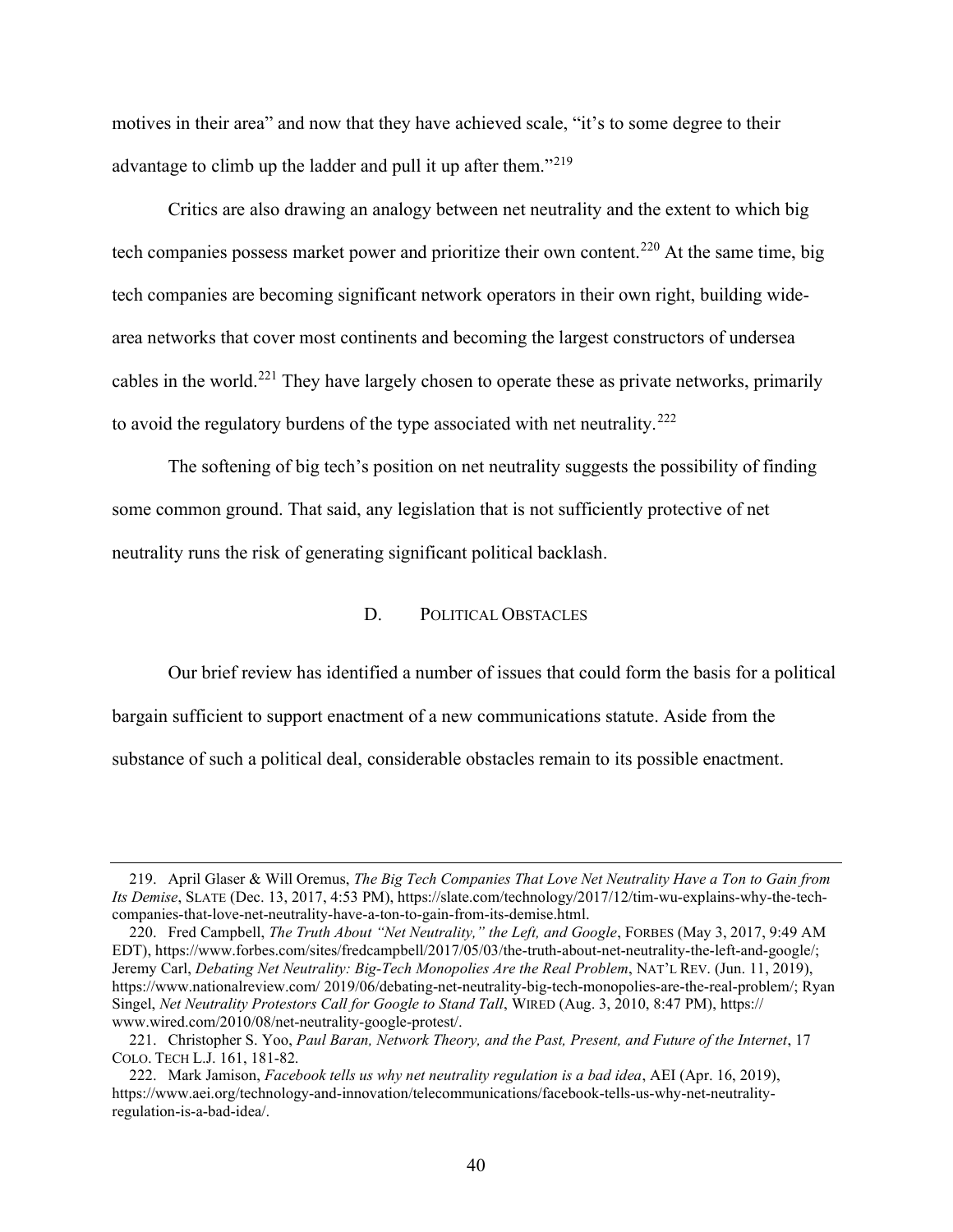First and foremost is the focus of the Biden Administration. To its credit, it has maintained a laser-like focus on seven priorities: COVID-19, climate, racial equity, the economy, health care, immigration, and restoring America's global standing.<sup>223</sup> Aside from the inclusion of rural broadband funding in the infrastructure bill, none of the priorities identified here appear to fall within this list.

The second is the high level of partisanship in the current Congress. For only the third time in U.S. history, the Senate is equally divided between the two major parties, with Vice President Kamala Harris providing the casting vote to break ties.<sup>224</sup> The Democrats' majority in the House of Representatives is larger but sufficiently thin to limit the prospects for major legislative reform.<sup>225</sup> The loss of a majority in either chamber in the midterm elections would make these possibilities even more remote. That said, the bipartisan nature of the support for the infrastructure bill and for antitrust reform suggest that this problem may not be insuperable.

Finally, combining the substantive elements discussed above into a single piece of legislation would be complicated by the fact that different provisions fall within the jurisdiction of different congressional committees. Specifically, classic telecommunications issues such as universal service, intermediary immunity, spectrum policy, pole attachments, and net neutrality fall within the ambit of the commerce committees, while the judiciary committees bear responsibility for privacy and antitrust. The involvement of two sets of committee leaders and

<sup>223.</sup> The Biden-Harris Administration Immediate Priorities, WHITE HOUSE, https://www.whitehouse.gov/ priorities/ (last visited Aug. 27, 2021).

<sup>224.</sup> Jennifer Epstein et al., Divided Senate Gives Kamala Harris Powerful Tiebreaker Role, BLOOMBERG (Jan. 17, 2021), https://www.bloomberg.com/news/articles/2021-01-17/senate-divided-by-party-gives-harris-powerfultiebreaker-role.

 <sup>225.</sup> Party Breakdown, U.S. House of Representatives Press Gallery (accessed Aug. 11, 2021), https:// pressgallery.house.gov/member-data/party-breakdown.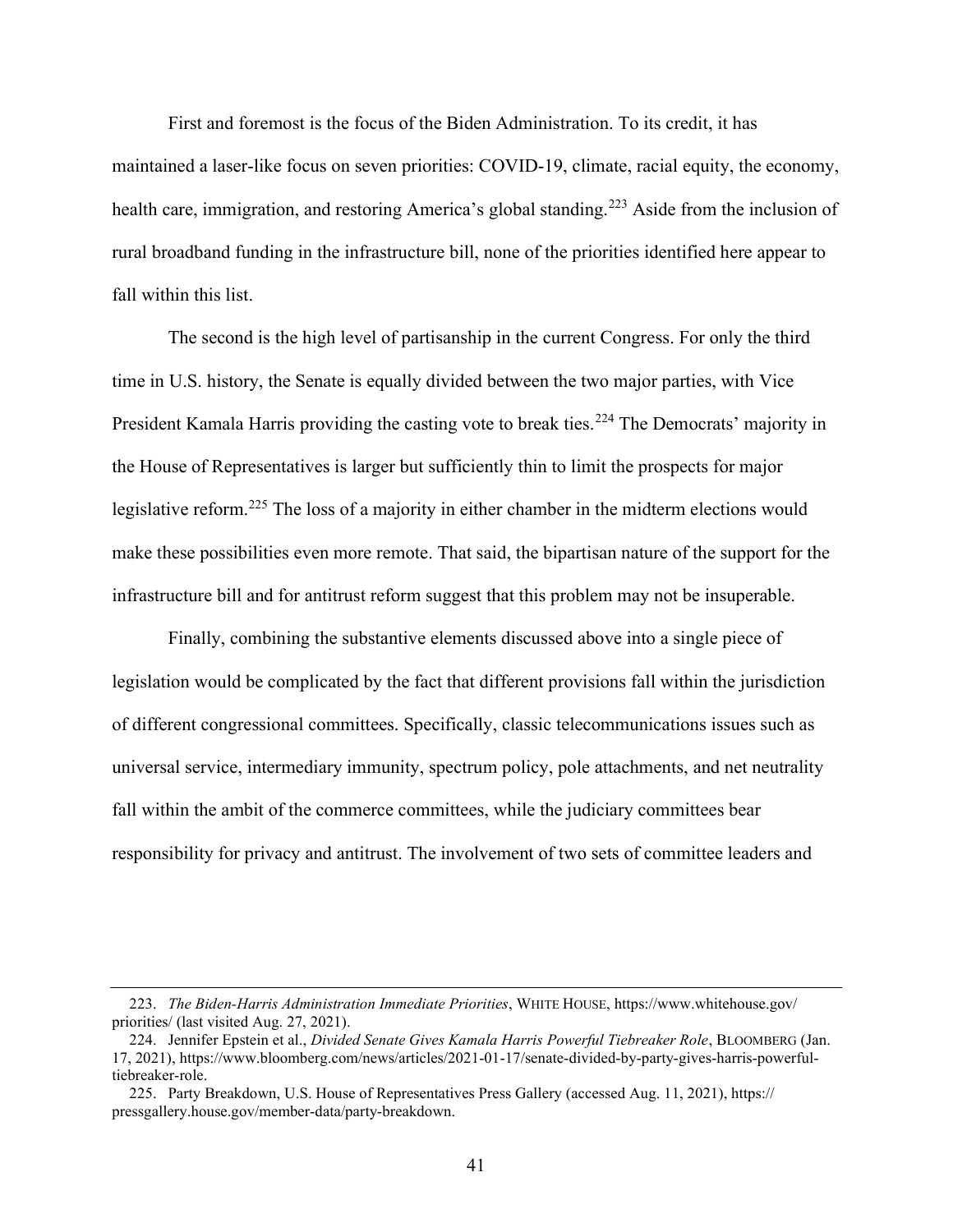members will no doubt make the difficult process of enacting major legislative reform even harder.

#### V. CONCLUSION

Politics is often described as the art of the possible. This pragmatic observation underscores the importance of thinking about major reform legislation as more than just debates over substantive issues but also about building coalitions of support. This approach provides insights into the enactment of the Telecommunications Act of 1996 and components and potential paths that might lead to the passage of the next major communications statute.

Although predictions are hazardous, especially about the future,  $226$  we will venture some thoughts on potential directions communications reform may take. In terms of political salience and financial importance, the most important issue in play is antitrust reform. Although this issue has the most relevance for big tech companies, it should interest every stakeholder, as all have a strong interest in preserving the economically focused approach that currently animates antitrust law, and they all no doubt plan to undertake mergers and engage in conduct that could be subject to new antitrust rules that may be adopted.

In our judgment, the second most important issue is privacy. Although the big tech firms currently rely the most on advertising, many other stakeholders are exploring the possibility of pursuing business models based on the use of data. In addition, the increasing number of state

 <sup>226.</sup> Although this quotation is often associated with various people, including Mark Twain, Niels Bohr, Samuel Goldwyn, Nostradamus, and Yogi Berra, the earliest verified published use of the phrase appeared in 1948 in the autobiography of Danish politician Karl Kristian Steincke. Garson O'Toole, It's Difficult to Make Predictions, Especially About the Future, QUOTE INVESTIGATOR (Oct. 20, 2013), https://quoteinvestigator.com/2013/10/20/nopredict/.